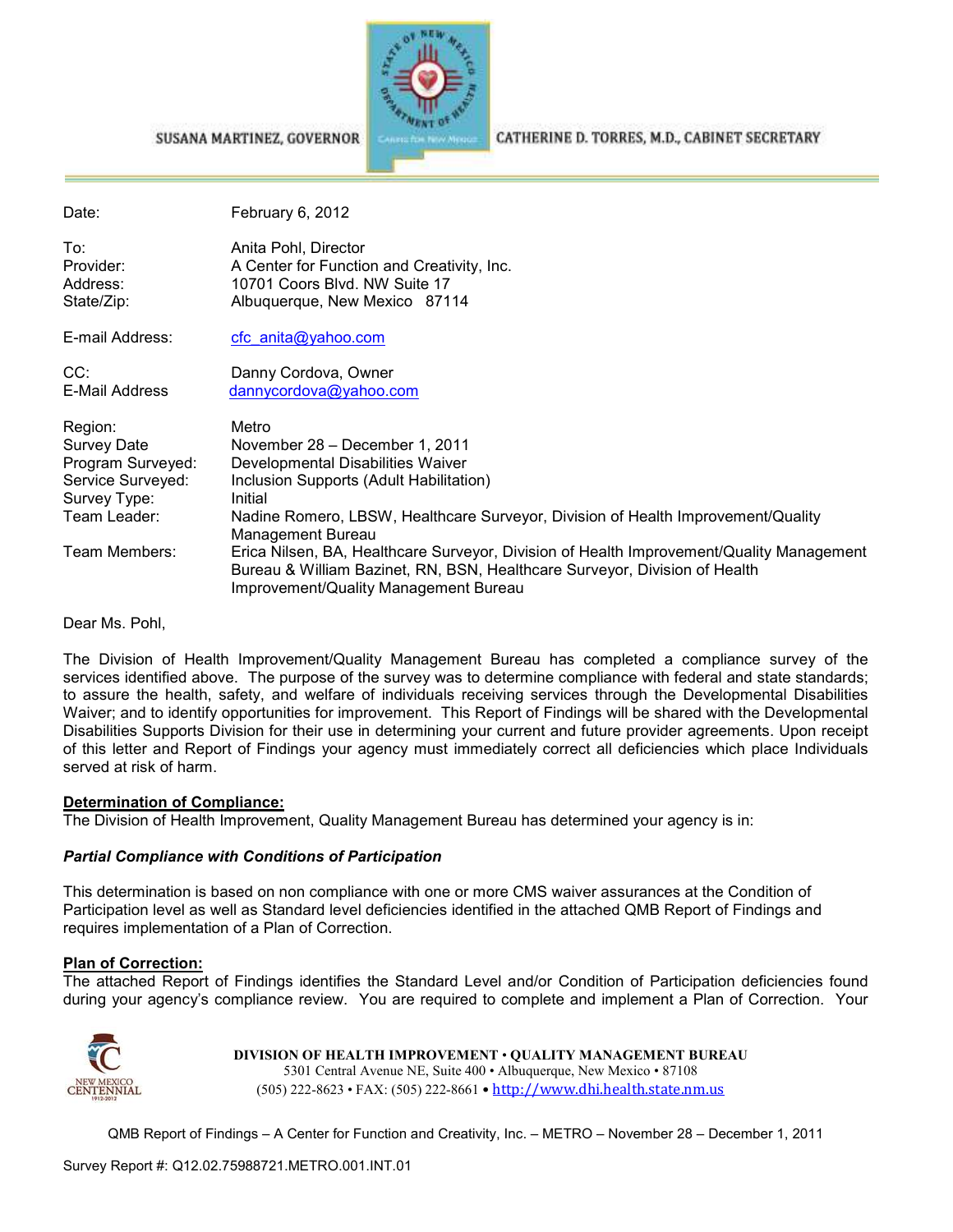agency has a total of 45 business days (10 business days to submit your POC for approval and 35 days to implement your *approved* Plan of Correction) from the receipt of this letter.

#### **Submission of your Plan of Correction:**

Please submit your agency's Plan of Correction in the space on the two right columns of the Report of Findings. *(See attachment "A" for additional guidance in completing the Plan of Correction)*.

Within 10 business days of receipt of this letter your agency Plan of Correction must be submitted to the parties below:

#### **1. Quality Management Bureau, Attention: Plan of Correction Coordinator 5301 Central Ave. NE Suite 400 Albuquerque, NM 87108**

#### **2. Developmental Disabilities Supports Division Regional Office for region of service surveyed**

Upon notification from QMB that your *Plan of Correction has been approved*, you must implement all remedies and corrective actions to come into compliance. If your Plan of Correction is denied, you must resubmit a revised plan as soon as possible for approval, as your POC approval and all remedies must be completed within 45 business days of the receipt of this letter.

Failure to submit your POC within the allotted 10 business days or complete and implement your Plan of Correction within the total 45 business days allowed may result in the imposition of a \$200 per day Civil Monetary Penalty until it is received, completed and/or implemented.

#### **Request for Informal Reconsideration of Findings (IRF):**

If you disagree with a finding of deficient practice, you have 10 business days upon receipt of this notice to request an IRF. Submit your request for an IRF in writing to:

> QMB Deputy Bureau Chief 5301 Central Ave NE Suite #400 Albuquerque, NM 87108 Attention: IRF request

See Attachment "C" for additional guidance in completing the request for Informal Reconsideration of Findings. The request for an IRF will not delay the implementation of your Plan of Correction which must be completed within 45 total business days (10 business days to submit your POC for approval and 35 days to implement your *approved* Plan of Correction). Providers may not appeal the nature or interpretation of the standard or regulation, the team composition or sampling methodology. If the IRF approves the modification or removal of a finding, you will be advised of any changes.

Please call the Plan of Correction Coordinator at 505-222-8647 if you have questions about the Report of Findings or Plan of Correction. Thank you for your cooperation and for the work you perform.

Sincerely,

Nadine Romero, LBSW

Nadine Romero, LBSW Team Lead/Healthcare Surveyor Division of Health Improvement Quality Management Bureau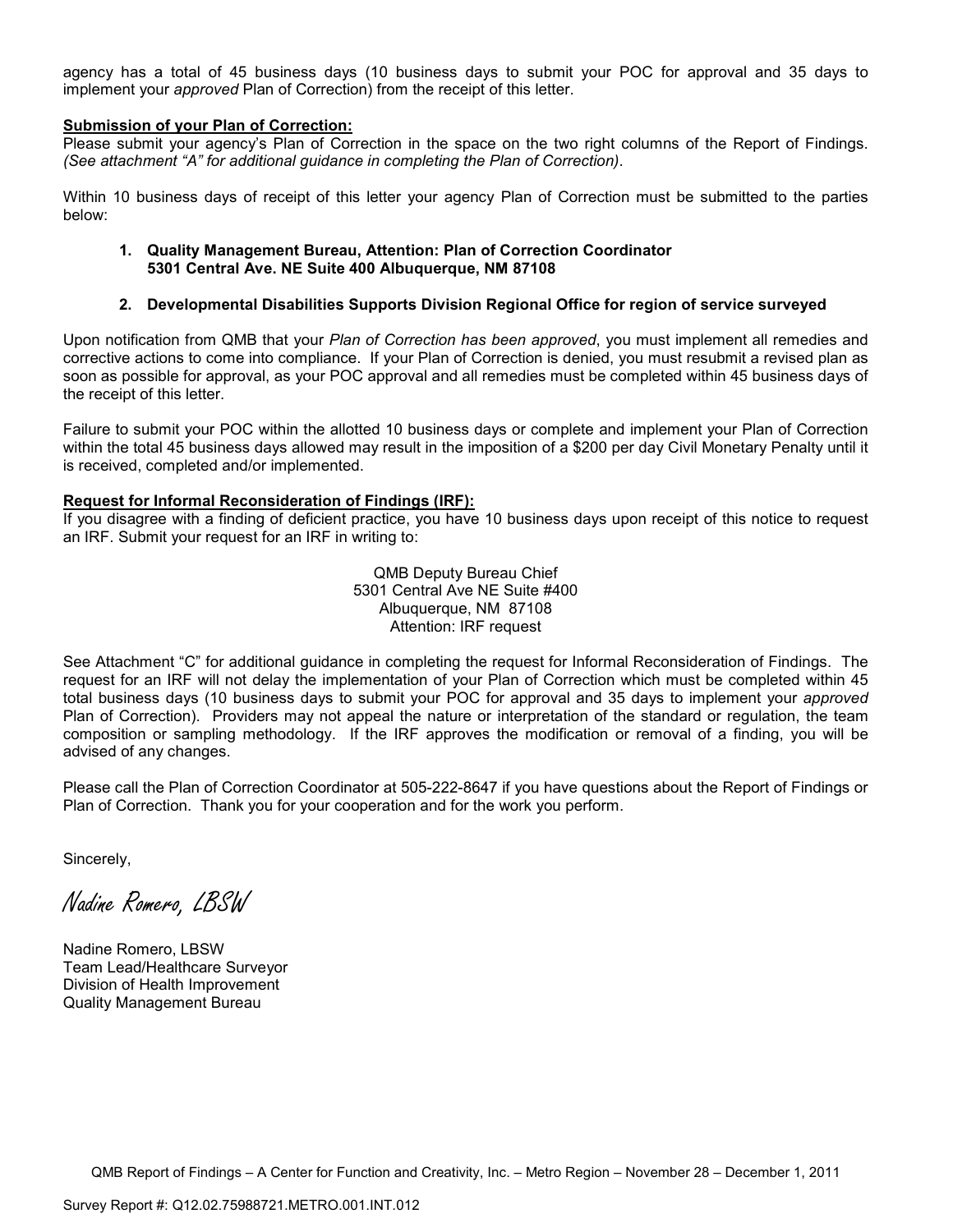| <b>Survey Process Employed:</b>                          |                                                                                                                                                                                                                                                                     |                                                                                                                                                                                             |
|----------------------------------------------------------|---------------------------------------------------------------------------------------------------------------------------------------------------------------------------------------------------------------------------------------------------------------------|---------------------------------------------------------------------------------------------------------------------------------------------------------------------------------------------|
| <b>Entrance Conference Date:</b>                         | November 28, 2011                                                                                                                                                                                                                                                   |                                                                                                                                                                                             |
| Present:                                                 | Anita Pohl, Director                                                                                                                                                                                                                                                | <b>A Center for Function and Creativity, Inc.</b>                                                                                                                                           |
|                                                          | <b>DOH/DHI/QMB</b>                                                                                                                                                                                                                                                  | Nadine Romero, LBSW, Team Lead/Healthcare Surveyor<br>Erica Nilsen, BA Healthcare Surveyor                                                                                                  |
| <b>Exit Conference Date:</b>                             | December 1, 2011                                                                                                                                                                                                                                                    |                                                                                                                                                                                             |
| Present:                                                 | Anita Pohl, Director<br>Danny Cordova, Owner                                                                                                                                                                                                                        | A Center for Function and Creativity, Inc.<br>Sasha Weller, Service Coordinator<br>Leon Cougle, Service Coordinator                                                                         |
|                                                          | <b>DOH/DHI/QMB</b>                                                                                                                                                                                                                                                  | Nadine Romero, LBSW, Team Lead/Healthcare Surveyor<br>Erica Nilsen, BA, Healthcare Surveyor                                                                                                 |
| <b>Administrative Locations Visited</b>                  | Number:                                                                                                                                                                                                                                                             | 2 (10701 Coors Blvd. NW Suite 17 Albuquerque, New<br>Mexico, 87114 & 3819 Corrales Rd Corrales, New<br>Mexico 87048)                                                                        |
| <b>Total Sample Size</b>                                 | Number:                                                                                                                                                                                                                                                             | 16<br>1 - Jackson Class Members<br>15 - Non-Jackson Class Members<br>16 - Adult Habilitation                                                                                                |
| Persons Served Records Reviewed                          | Number:                                                                                                                                                                                                                                                             | 16                                                                                                                                                                                          |
| Persons Served Interviewed                               | Number:                                                                                                                                                                                                                                                             | 16                                                                                                                                                                                          |
| Direct Support Personnel Interviewed                     | Number:                                                                                                                                                                                                                                                             | $\overline{7}$                                                                                                                                                                              |
| Direct Support Personnel Records Reviewed                | Number:                                                                                                                                                                                                                                                             | 12                                                                                                                                                                                          |
| Service Coordinator Records Reviewed                     | Number:                                                                                                                                                                                                                                                             | 3                                                                                                                                                                                           |
| <b>Administrative Files Reviewed</b>                     | <b>Billing Records</b><br>$\bullet$<br><b>Medical Records</b><br>$\bullet$<br>$\bullet$<br><b>Personnel Files</b><br>$\bullet$<br><b>Training Records</b><br>$\bullet$<br>$\bullet$<br>$\bullet$<br>$\bullet$<br><b>Evacuation Drills</b><br>$\bullet$<br>$\bullet$ | Incident Management Records<br>Agency Policy and Procedure<br><b>Caregiver Criminal History Screening Records</b><br><b>Employee Abuse Registry</b><br>Quality Assurance / Improvement Plan |
| CC: Distribution List:<br>DOH - Office of Internal Audit | DOH - Division of Health Improvement<br>DOH - Developmental Disabilities Supports Division<br>HSD - Medical Assistance Division                                                                                                                                     |                                                                                                                                                                                             |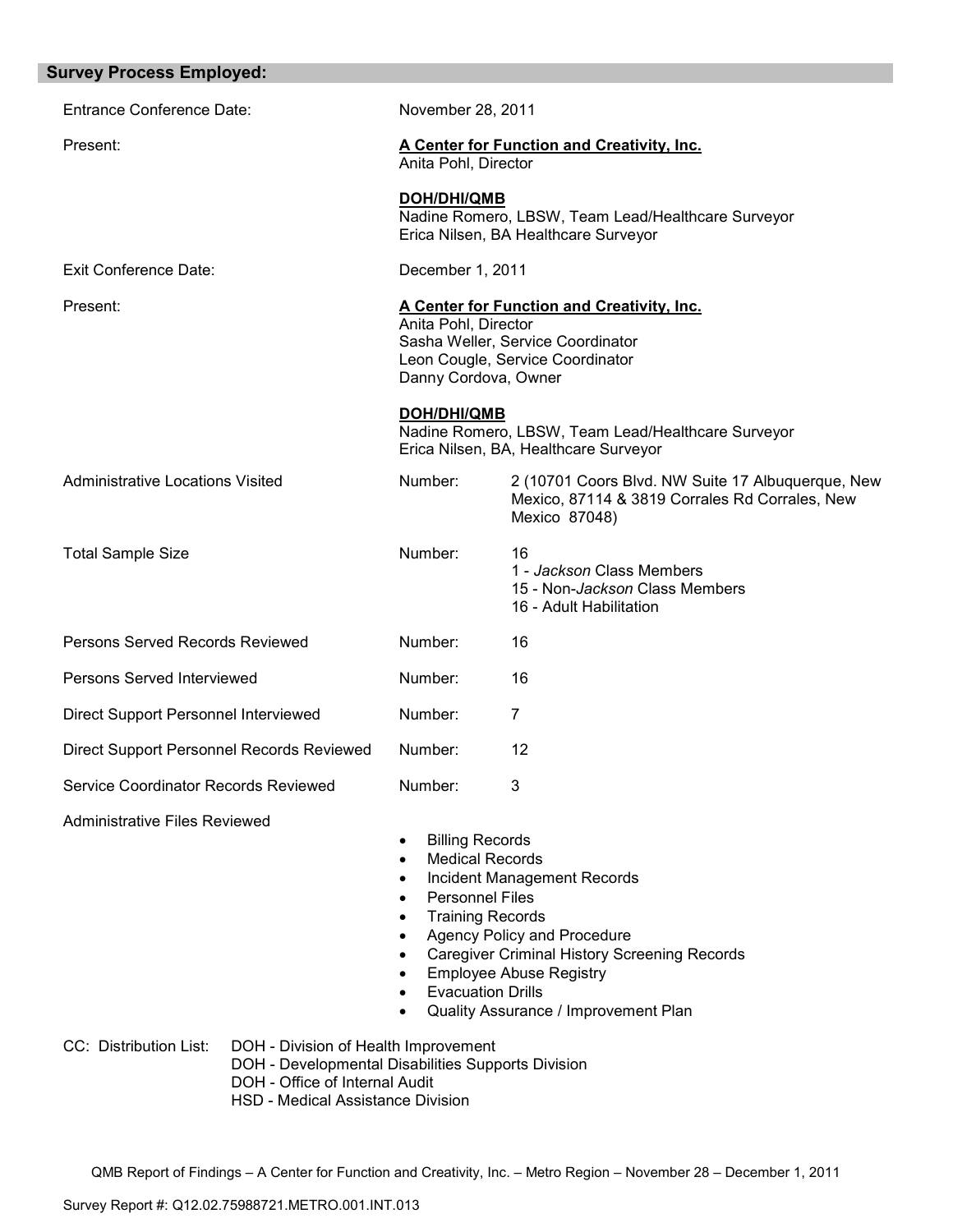## **Attachment A**

## **Provider Instructions for Completing the QMB Plan of Correction (POC) Process**

### *Introduction:*

After a QMB Compliance Survey, your QMB Report of Findings will be sent to you via e-mail.

Each provider must develop and implement a Plan of Correction (POC) that identifies specific quality assurance and quality improvement activities the agency will implement to correct deficiencies and prevent continued non compliance.

Agencies must submit their Plan of Correction within 10 business days from the date you receive the QMB Report of Findings. (Providers who do not submit a POC within 10 business days will be referred to the Internal Review Committee [IRC] for possible actions or sanctions).

Agencies must fully implement their approved Plan of Correction within 45 business days (10 business days to submit your POC for approval and 35 days to implement your approved Plan of Correction) from the date they receive the QMB Report of Findings. (Providers who fail to complete a POC within the 45 business days allowed shall be referred to the IRC for possible actions or sanctions.)

If you have questions about the Plan of Correction process, call the QMB Plan of Correction Coordinator at 505-222-8647 or email at George.Perrault@state.nm.us. Requests for technical assistance must be requested through your DDSD Regional Office.

The POC process cannot resolve disputes regarding findings. If you wish to dispute a finding on the official Report of Findings, you must file an Informal Reconsideration of Findings (IRF) request within ten (10) business days of receiving your report. Please note that you must still submit a POC for findings that are in question (see Attachment "C").

## *Instructions for Completing Agency POC:*

## *Required Content*

Your Plan of Correction should provide a step-by-step description of the methods to correct each deficient practice to prevent recurrence and information that ensures the regulation cited is in compliance. The remedies noted in your POC are expected to be added to your Agency's required, annual Quality Assurance Plan.

If a deficiency has already been corrected, the plan should state how it was corrected, the completion date (date the correction was accomplished), and how possible recurrence of the deficiency will be prevented.

The Plan of Correction must address the required six CMS core elements to address *each deficiency* of the POC:

- 1. How the specific and realistic corrective action will be accomplished for individuals found to have been affected by the deficient practice.
- 2. How the agency will identify other individuals who have the potential to be affected by the same deficient practice, and how the agency will act to protect individuals in similar situations.
- 3. What QA measures will be put into place or systemic changes made to ensure that the deficient practice will not recur
- 4. Indicate how the agency plans to monitor its performance to make sure that solutions are sustained. The agency must develop a QA plan for ensuring that correction is achieved and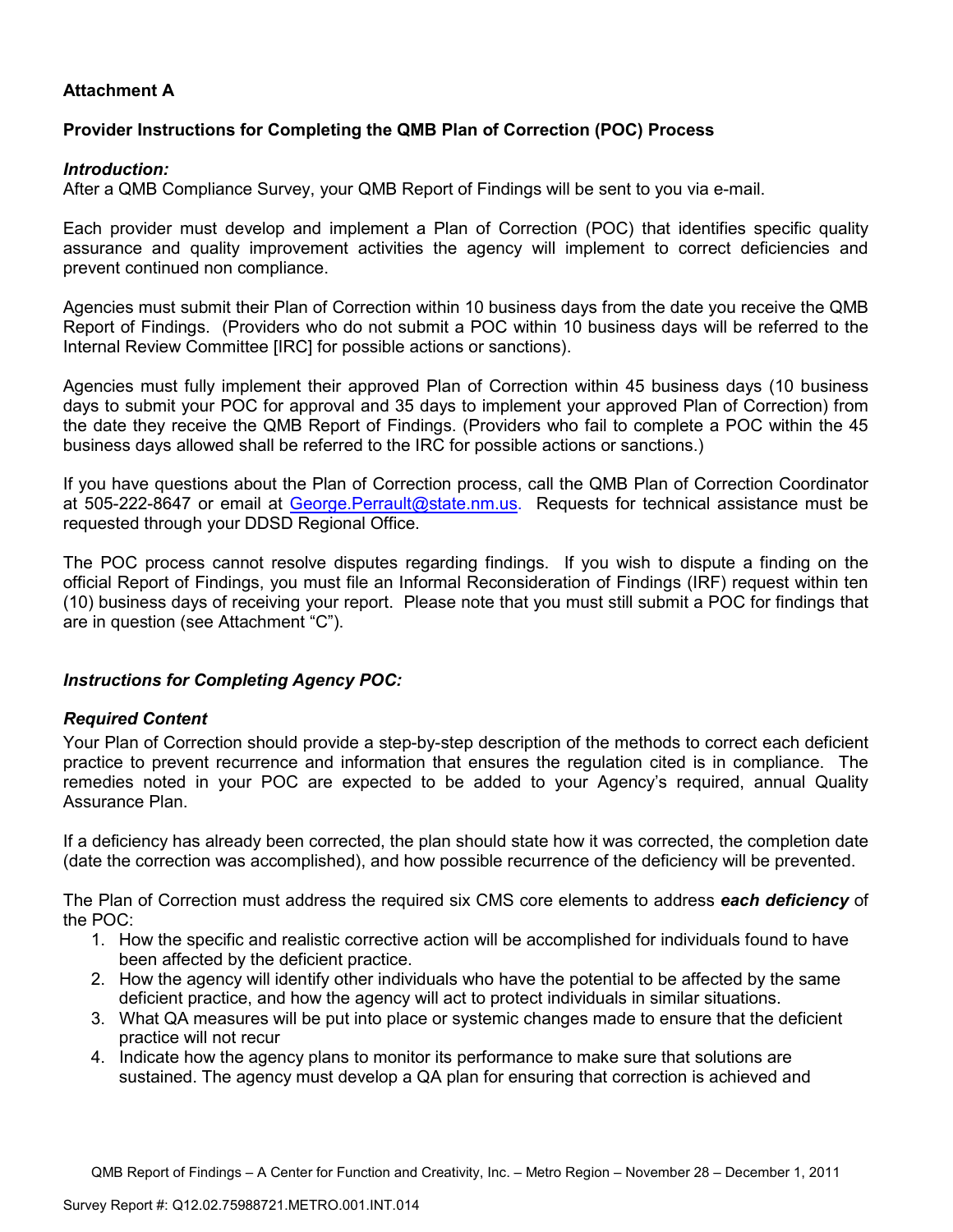sustained. This QA plan must be implemented, and the corrective action evaluated for its effectiveness. The plan of correction is integrated into the agency quality assurance system; and

- 5. Include dates when corrective action will be completed. The corrective action completion dates must be acceptable to the State.
- 6. The POC must be signed and dated by the agency director or other authorized official.

The following details should be considered when developing your POC:

- Details about how and when Consumer, Personnel and Residential files are audited by Agency personnel to ensure they contain required documents;
- Information about how Medication Administration Records are reviewed to verify they contain all required information before they are distributed, as they are being used, and after they are completed;
- Your processes for ensuring that all staff are trained in Core Competencies, Incident Reporting, and Individual-Specific service requirements, etc;
- How accuracy in Billing documentation is assured;
- How health, safety is assured;
- For Case Management Providers, how ISPs are reviewed to verify they meet requirements, how the timeliness of LOC packet submissions and consumer visits are tracked;
- Your process for gathering, analyzing and responding to Quality data; and,
- Details about Quality Targets in various areas, current status, analyses about why targets were not met, and remedies implemented.

*Note:* **Instruction or in-service of staff alone may not be a sufficient plan of correction.** This is a good first step toward correction, but additional steps should be taken to ensure the deficiency is corrected and will not recur.

## *Completion Dates*

- The plan of correction must include a **completion date** (entered in the far right-hand column) for each finding. Be sure the date is **realistic** in the amount of time your Agency will need to correct the deficiency; not to exceed 45 total business days.
- Direct care issues should be corrected immediately and monitored appropriately.
- Some deficiencies may require a staged plan to accomplish total correction.
- Deficiencies requiring replacement of equipment, etc., may require more time to accomplish correction but should show reasonable time frames.

## *Initial Submission of the Plan of Correction Requirements*

- 1. The Plan of Correction must be completed on the official QMB Survey Report of Findings/Plan of Correction Form and received by QMB within ten (10) business days from the date you received the report of findings.
- 2. For questions about the POC process, call the POC Coordinator, George Perrault at 505-222-8647 for assistance.
- 3. For Technical Assistance (TA) in developing or implementing your POC, contact your local DDSD Regional Office.
- 4. Submit your POC to George Perrault, POC Coordinator in any of the following ways:
	- a. Electronically at George.Perrault@state.nm.us *(preferred method)*
	- b. Fax to 505-222-8661, or
	- c. Mail to POC Coordinator, 5301 Central Avenue SW, Suite 400, Albuquerque, NM 87108
- 5. Do not submit supporting documentation (evidence of compliance) to QMB until after your POC has been approved by the POC Coordinator.
- 6. QMB will notify you when your POC has been "approve" or "denied."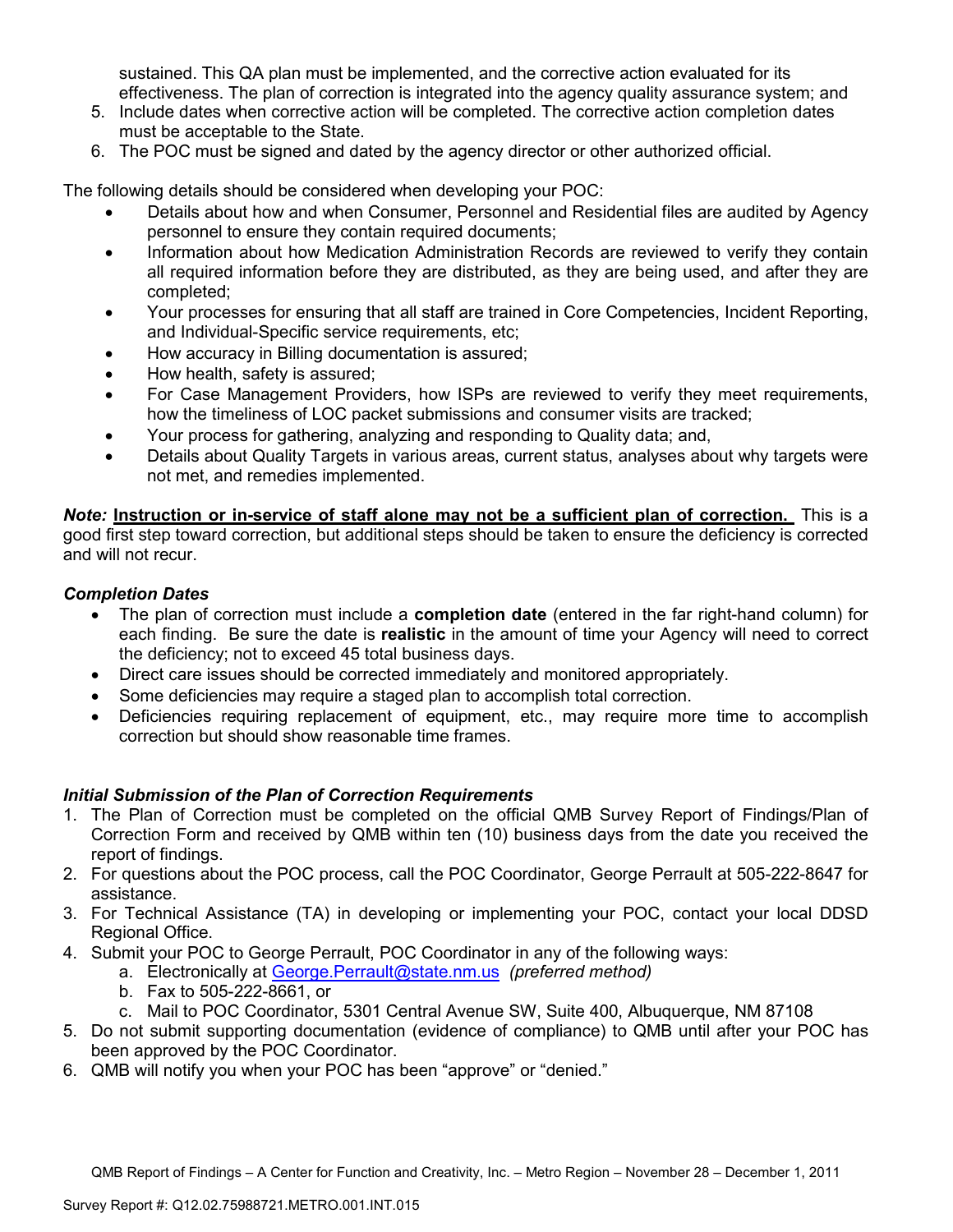- a. During this time, whether your POC is "approved," or "denied," you will have a maximum of 45 business days from the date of receipt of your Report of Findings to correct all survey deficiencies.
- b. If your POC is denied, it must be revised and resubmitted as soon as possible, as the 45 business day limit is in effect.
- c. If your POC is denied a second time your agency may be referred to the Internal Review Committee.
- d. You will receive written confirmation when your POC has been approved by QMB and a final deadline for completion of your POC.
- 7. Failure to submit your POC within 10 business days without prior approval of an extension by QMB will result in a referral to the Internal Review Committee and the possible implementation of monetary penalties and/or sanctions.

## *POC Document Submission Requirements*

Once your POC has been approved by the QMB Plan of Correction Coordinator you must submit copies of documents as evidence that all deficiencies have been corrected, as follows.

- 1. Your internal documents are due within a *maximum* of 45 business days of receipt of your Report of Findings.
- 2. You may submit your documents by postal mail (paper hard copy or on a disc), fax, or electronically (scanned and attached to e-mails).
- 3. All submitted documents *must be annotated*; please be sure the tag numbers and Identification numbers are indicated on each document submitted. Documents which are not annotated with the Tag number and Identification number may not be accepted.
- 4. Do not submit original documents; Please provide copies or scanned electronic files for evidence. Originals must be maintained in the agency file(s) per DDSD Standards.
- 5. In lieu of some documents, you may submit copies of file or home audit forms that clearly indicate cited deficiencies have been corrected, other attestations of correction must be approved by the Plan of Correction Coordinator prior to their submission.
- 6. For billing deficiencies, you must submit:
	- a. Evidence of an internal audit of billing documentation for a sample of individuals and timeframes;
	- b. Copies of "void and adjust" forms submitted to correct all over-billed or unjustified units billed identified during your internal audit.

Revisions, Modifications or Extensions to your Plan of Correction (post QMB approval) must be made in writing and submitted to the Plan of Correction Coordinator at QMB, prior to the due date and are approved on a case-by-case basis. No changes may be made to your POC or the timeframes for implementation without written approval of the POC Coordinator.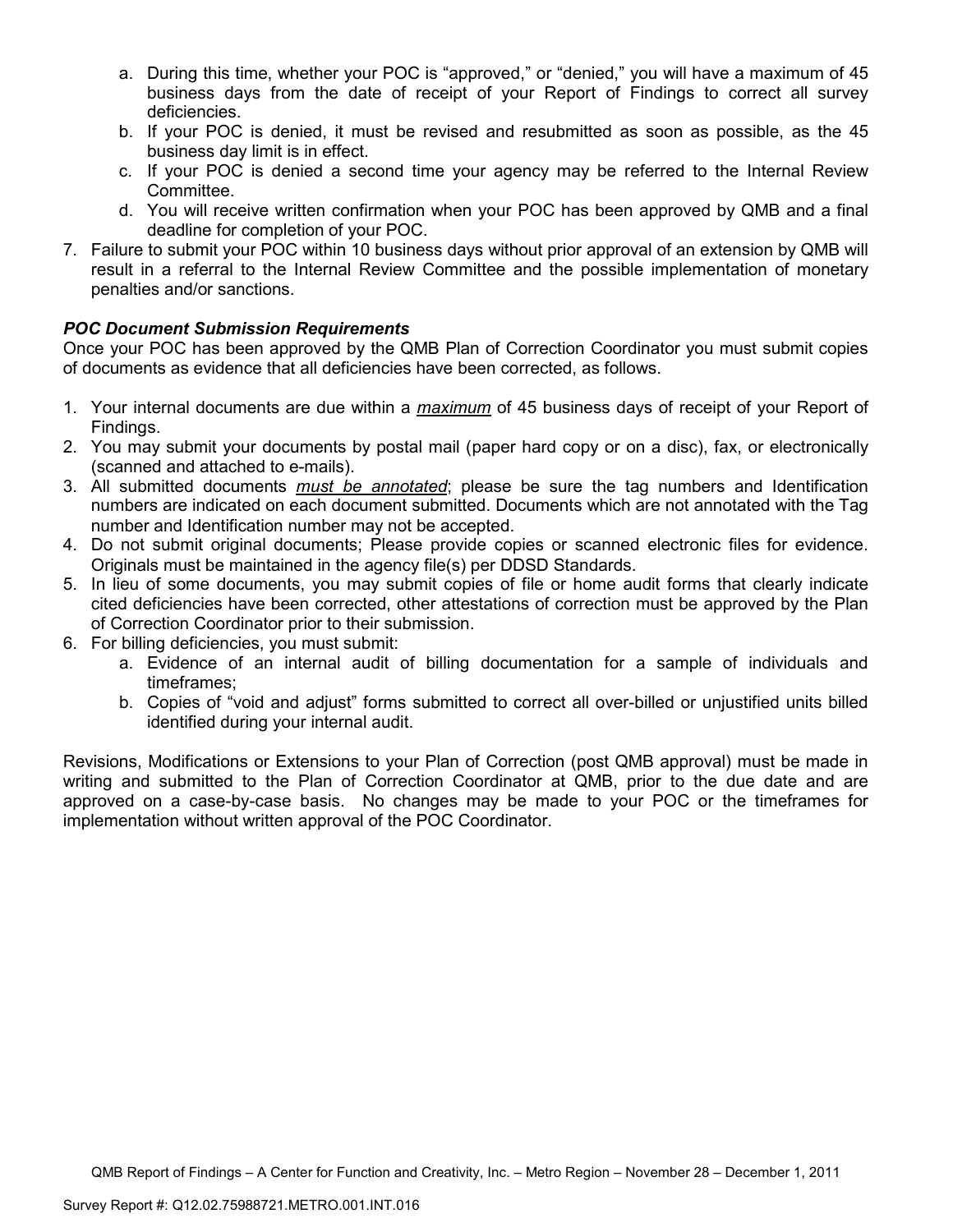## **QMB Determinations of Compliance**

## • "Compliance with Conditions of Participation"

The QMB determination of "Compliance with Conditions of Participation," indicates that a provider is in compliance with all 'Conditions of Participation,' (CoP) but may have standard level deficiencies (deficiencies which are not at the condition level) out of compliance. The agency has obtained a level of compliance such that there is a minimal potential for harm to individuals' health and safety. To qualify for a determination of Compliance with Conditions of Participation, the provider must be in compliance with *all* Conditions of Participation.

# • "Partial-Compliance with Conditions of Participation"

The QMB determination of "Partial-Compliance with Conditions of Participation" indicates that a provider is out of compliance with one (1) to three (3) 'Conditions of Participation.' This partialcompliance, if not corrected, may result in a serious negative outcome or the potential for more than minimal harm to individuals' health and safety. The Agency may also have standard level deficiencies (deficiencies which are not at the condition level).

Providers receiving a repeat determination of 'Partial-Compliance' for repeat deficiencies of CoPs may be referred by the Quality Management Bureau to the Internal Review Committee (IRC) for consideration of remedies and possible actions.

## • "Non-Compliant with Conditions of Participation":

The QMB determination of "Non-Compliance with Conditions of Participation," indicates a provider is significantly out of compliance with Conditions of Participation and/or has:

- Four (4) Conditions of Participation out of compliance.
- Multiple findings of widespread non-compliance with any standard or regulation with a significant potential for more than minimal harm.
- Any finding of actual harm or Immediate Jeopardy.

The Agency may also have standard level deficiencies (deficiencies which are not at the condition level).

Providers receiving a repeat determination of 'Non-Compliance' will be referred by Quality Management Bureau to the Internal Review Committee (IRC) for consideration of remedies and possible actions.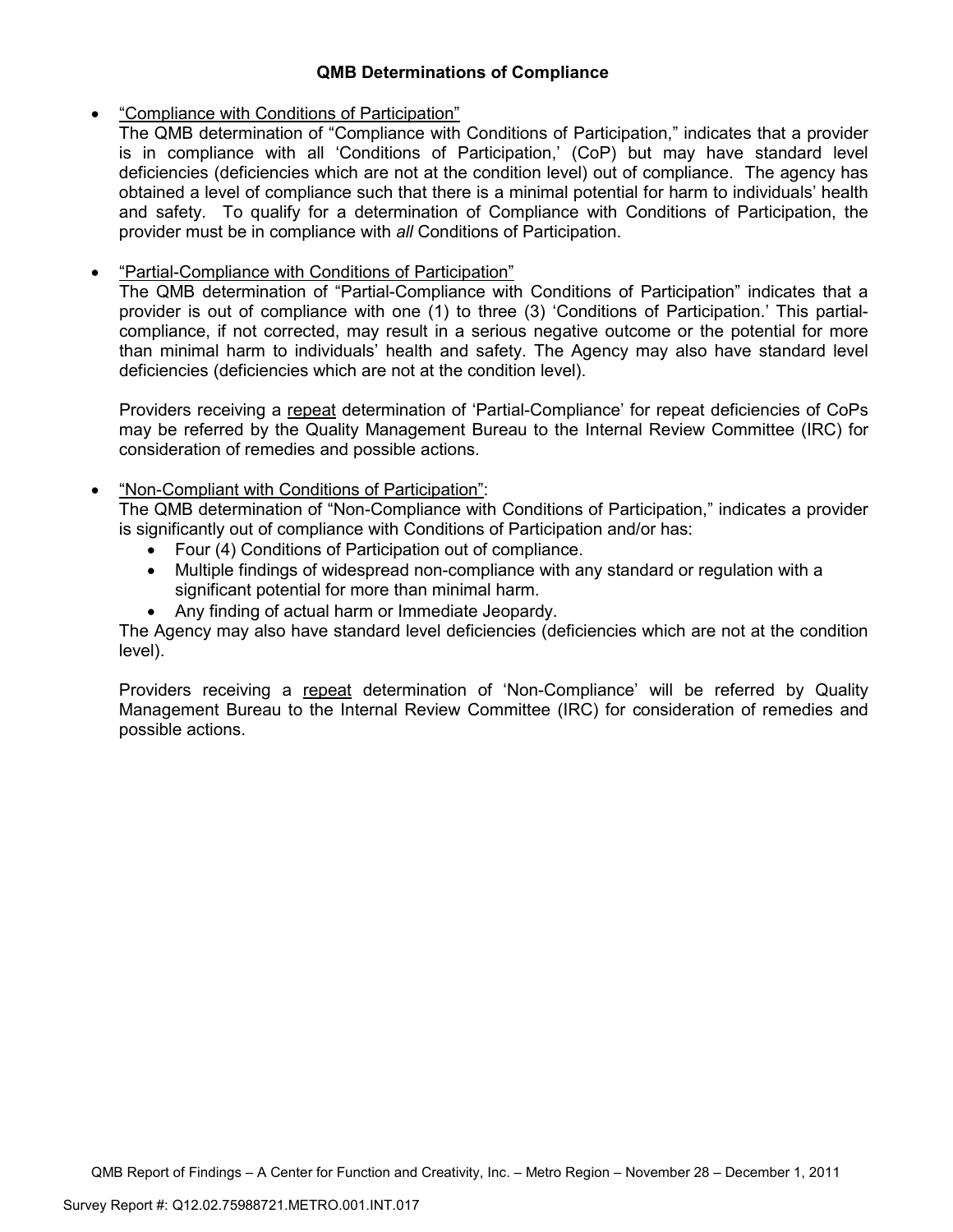### **Guidelines for the Provider Informal Reconsideration of Finding (IRF) Process**

## **Introduction:**

Throughout the QMB Survey process, surveyors are openly communicating with providers. Open communication means surveyors have clarified issues and/or requested missing information before completing the review through the use of the signed/dated "Document Request," or "administrative Needs," etc. forms. Regardless, there may still be instances where the provider disagrees with a specific finding. Providers may use the following process to informally dispute a finding.

# **Instructions:**

- 1. The Informal Reconsideration of the Finding (IRF) request must be in writing to the QMB Deputy Bureau Chief **within 10 business days** of receipt of the final Report of Findings.
- 2. The written request for an IRF *must* be completed on the QMB Request for Informal Reconsideration of Finding form available on the QMB website: http://dhi.health.state.nm.us/qmb
- 3. The written request for an IRF must specify in detail the request for reconsideration and why the finding is inaccurate.
- 4. The IRF request must include all supporting documentation or evidence.
- 5. If you have questions about the IRC process, email the IRF Chairperson, Scott Good at scott.good@state.nm.us for assistance.

## **The following limitations apply to the IRF process:**

- The request for an IRF and all supporting evidence must be received within 10 business days.
- Findings based on evidence requested during the survey and not provided may not be subject to reconsideration.
- The supporting documentation must be new evidence not previously reviewed or requested by the survey team.
- Providers must continue to complete their Plan of Correction during the IRF process
- Providers may not request an IRF to challenge the sampling methodology.
- Providers may not request an IRF based on disagreement with the nature of the standard or regulation.
- Providers may not request an IRF to challenge the team composition.
- Providers may not request an IRF to challenge the DHI/QMB determination of compliance or the length of their DDSD provider contract.

A Provider forfeits the right to an IRF if the request is not made within 10 business days of receiving the report and/or does not include all supporting documentation or evidence to show compliance with the standards and regulations.

The IRF Committee will review the request, the Provider will be notified in writing of the ruling; no face-toface meeting will be conducted.

When a Provider requests that a finding be reconsidered, it does not stop or delay the Plan of Correction process. **Providers must continue to complete the Plan of Correction, including the finding in dispute regardless of the IRF status.** If a finding is removed or modified, it will be noted and removed or modified from the Report of Findings. It should be noted that in some cases a Plan of Correction may be completed prior to the IRF process being completed. The provider will be notified in writing on the decisions of the IRF committee.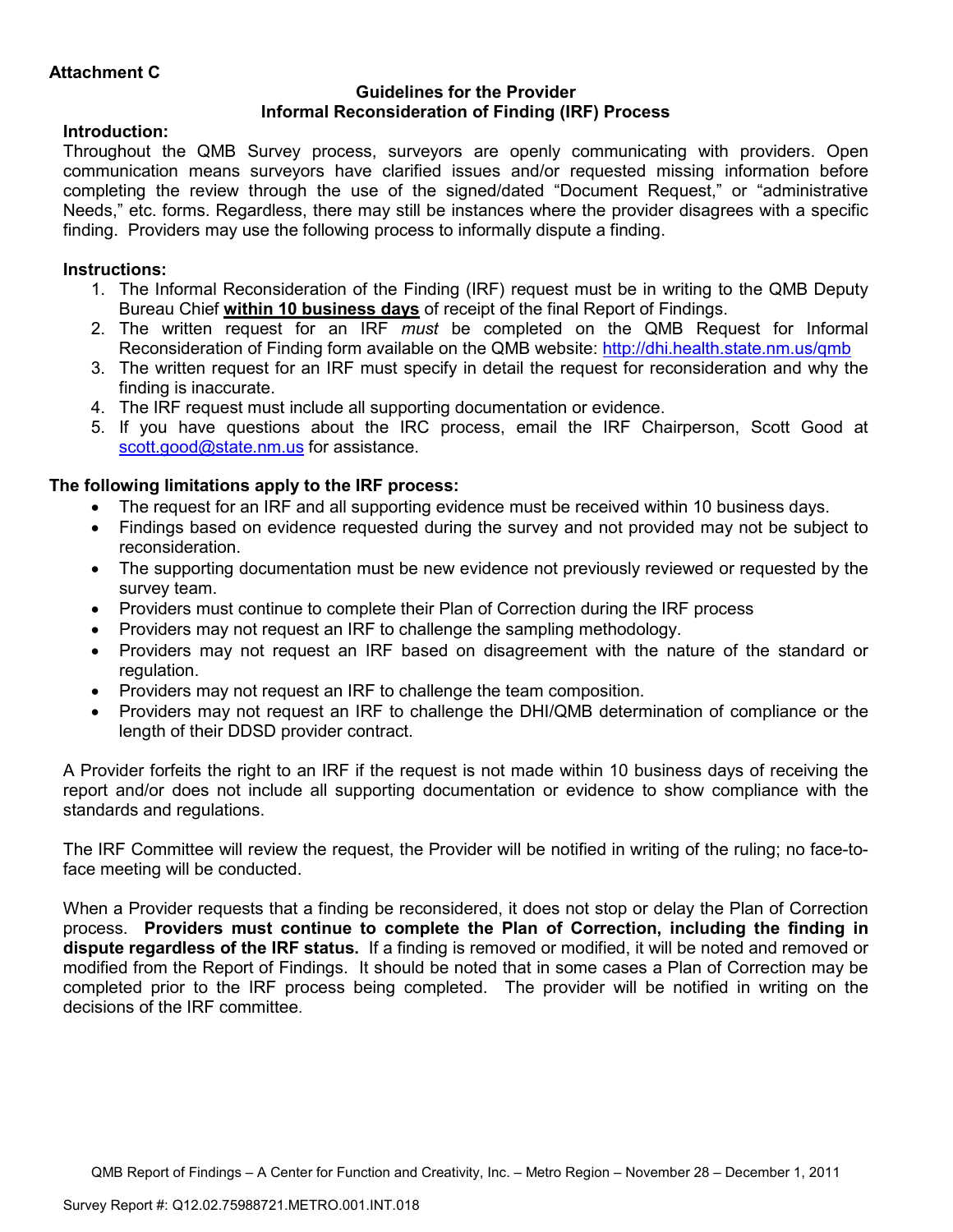| Agency:          | A Center for Function and Creativity, Inc. - Metro Region |
|------------------|-----------------------------------------------------------|
| Program:         | Developmental Disabilities Waiver                         |
| Service:         | Inclusion Supports (Adult Habilitation)                   |
| Monitoring Type: | <b>Initial Survey</b>                                     |
| Date of Survey:  | November 28 - December 1, 2011                            |

| <b>Standard of Care</b>                                                                                                                                                                                                                                                                                                                                                                                                                                                                                                                                                                                                                                                                                                                                                                                                                                                                                                                                                                                                                                                                                                                                                                                        | <b>Deficiencies</b>                                                                                                                                                                                                                                                                                                                                                                                                                                                                                                                                                                                                                                                                                               | <b>Agency Plan of Correction, On-going</b><br><b>QA/QI &amp; Responsible Party</b>                                                                                           | <b>Date</b><br><b>Due</b> |
|----------------------------------------------------------------------------------------------------------------------------------------------------------------------------------------------------------------------------------------------------------------------------------------------------------------------------------------------------------------------------------------------------------------------------------------------------------------------------------------------------------------------------------------------------------------------------------------------------------------------------------------------------------------------------------------------------------------------------------------------------------------------------------------------------------------------------------------------------------------------------------------------------------------------------------------------------------------------------------------------------------------------------------------------------------------------------------------------------------------------------------------------------------------------------------------------------------------|-------------------------------------------------------------------------------------------------------------------------------------------------------------------------------------------------------------------------------------------------------------------------------------------------------------------------------------------------------------------------------------------------------------------------------------------------------------------------------------------------------------------------------------------------------------------------------------------------------------------------------------------------------------------------------------------------------------------|------------------------------------------------------------------------------------------------------------------------------------------------------------------------------|---------------------------|
|                                                                                                                                                                                                                                                                                                                                                                                                                                                                                                                                                                                                                                                                                                                                                                                                                                                                                                                                                                                                                                                                                                                                                                                                                |                                                                                                                                                                                                                                                                                                                                                                                                                                                                                                                                                                                                                                                                                                                   | CMS Assurance - Service Plans: ISP Implementation - Services are delivered in accordance with the service plan, including type,                                              |                           |
| scope, amount, duration and frequency specified in the service plan.                                                                                                                                                                                                                                                                                                                                                                                                                                                                                                                                                                                                                                                                                                                                                                                                                                                                                                                                                                                                                                                                                                                                           |                                                                                                                                                                                                                                                                                                                                                                                                                                                                                                                                                                                                                                                                                                                   |                                                                                                                                                                              |                           |
| Tag #1A08 Agency Case File                                                                                                                                                                                                                                                                                                                                                                                                                                                                                                                                                                                                                                                                                                                                                                                                                                                                                                                                                                                                                                                                                                                                                                                     | <b>Standard Level Deficiency</b>                                                                                                                                                                                                                                                                                                                                                                                                                                                                                                                                                                                                                                                                                  |                                                                                                                                                                              |                           |
| Developmental Disabilities (DD) Waiver Service<br>Standards effective 4/1/2007<br><b>CHAPTER 1 II. PROVIDER AGENCY</b><br><b>REQUIREMENTS:</b> The objective of these<br>standards is to establish Provider Agency policy,<br>procedure and reporting requirements for DD<br>Medicaid Waiver program. These requirements<br>apply to all such Provider Agency staff, whether<br>directly employed or subcontracting with the<br>Provider Agency. Additional Provider Agency<br>requirements and personnel qualifications may<br>be applicable for specific service standards.<br>D. Provider Agency Case File for the<br>Individual: All Provider Agencies shall maintain<br>at the administrative office a confidential case<br>file for each individual. Case records belong to<br>the individual receiving services and copies shall<br>be provided to the receiving agency whenever<br>an individual changes providers. The record<br>must also be made available for review when<br>requested by DOH, HSD or federal government<br>representatives for oversight purposes. The<br>individual's case file shall include the following<br>requirements:<br>(1) Emergency contact information, including the | Based on record review, the Agency failed to<br>maintain at the administrative office a<br>confidential case file for 14 of 16 individuals.<br>Review of the Agency individual case files found<br>the following items were not found, incomplete,<br>and/or not current:<br>• Current Emergency & Personal<br><b>Identification Information</b><br><sup>o</sup> Did not contain Pharmacy Information (#2 &<br>3)<br><sup>o</sup> Did not contain Health Plan Information (#2<br>83)<br>• Positive Behavioral Plan (#3)<br>• Positive Behavioral Crisis Plan (#2, 12, 14 &<br>15)<br>• Speech Therapy Plan $(#3, 6, 8, 16)$<br>• Occupational Therapy Plan (#3, 5, 9 & 15)<br>• Physical Therapy Plan (#2, 5 & 8) | Provider:<br>State your Plan of Correction for the findings in<br>this Tag above this line.<br>Enter your Quality Assurance/Quality<br>Improvement processes below the line. |                           |
| individual's address, telephone number,<br>names and telephone numbers of relatives,<br>or guardian or conservator, physician's<br>name(s) and telephone number(s), pharmacy                                                                                                                                                                                                                                                                                                                                                                                                                                                                                                                                                                                                                                                                                                                                                                                                                                                                                                                                                                                                                                   | • Progress Notes written by DSP or Nurses<br>regarding Health Status, Physical<br><b>Condition and Actions Taken:</b>                                                                                                                                                                                                                                                                                                                                                                                                                                                                                                                                                                                             |                                                                                                                                                                              |                           |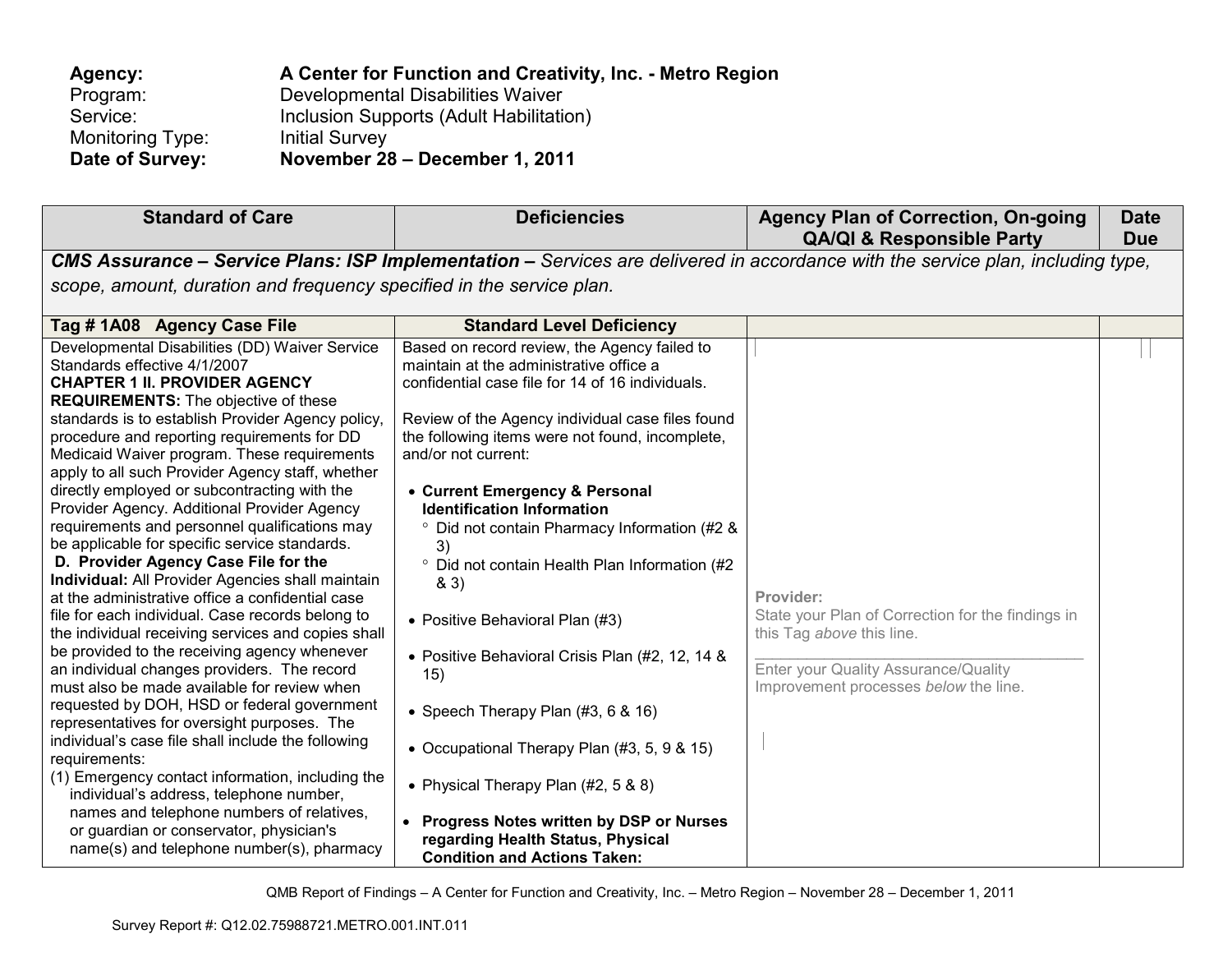| name, address and telephone number, and             |                                                            |  |
|-----------------------------------------------------|------------------------------------------------------------|--|
| health plan if appropriate;                         | $^{\circ}$ None found for 11/2010 - 10/2011 (#2)           |  |
| (2) The individual's complete and current ISP,      |                                                            |  |
| with all supplemental plans specific to the         | • None found for $1/2011 - 9/2011$ (#12)                   |  |
| individual, and the most current completed          |                                                            |  |
| Health Assessment Tool (HAT);                       | • Annual Physical (#2, 3, 11 & 15)                         |  |
| (3) Progress notes and other service delivery       |                                                            |  |
| documentation;                                      | • Dental Exam                                              |  |
| (4) Crisis Prevention/Intervention Plans, if there  | ° Individual #1 - As indicated by the DDSD file            |  |
| are any for the individual;                         | matrix Dental Exams are to be conducted                    |  |
| (5) A medical history, which shall include at least | annually. No evidence of exam was found.                   |  |
| demographic data, current and past medical          |                                                            |  |
| diagnoses including the cause (if known) of         | ° Individual #2 - As indicated by the DDSD file            |  |
| the developmental disability, psychiatric           | matrix Dental Exams are to be conducted                    |  |
| diagnoses, allergies (food, environmental,          | annually. No evidence of exam was found.                   |  |
| medications), immunizations, and most               |                                                            |  |
| recent physical exam;                               | ° Individual #3 - As indicated by the DDSD file            |  |
| (6) When applicable, transition plans completed     | matrix Dental Exams are to be conducted                    |  |
| for individuals at the time of discharge from       | annually. No evidence of exam was found.                   |  |
| Fort Stanton Hospital or Los Lunas Hospital         |                                                            |  |
| and Training School; and                            | <sup>o</sup> Individual #9 - As indicated by the DDSD file |  |
| (7) Case records belong to the individual           | matrix Dental Exams are to be conducted                    |  |
| receiving services and copies shall be              | annually. No evidence of exam was found.                   |  |
| provided to the individual upon request.            |                                                            |  |
| (8) The receiving Provider Agency shall be          | ° Individual #11 - As indicated by the DDSD                |  |
| provided at a minimum the following records         | file matrix Dental Exams are to be                         |  |
| whenever an individual changes provider             | conducted annually. No evidence of exam                    |  |
| agencies:                                           | was found.                                                 |  |
| (a) Complete file for the past 12 months;           |                                                            |  |
| (b) ISP and quarterly reports from the current      | ° Individual #12 - As indicated by the DDSD                |  |
| and prior ISP year;                                 | file matrix Dental Exams are to be                         |  |
| (c) Intake information from original admission      | conducted annually. No evidence of exam                    |  |
| to services; and                                    | was found.                                                 |  |
| (d) When applicable, the Individual                 |                                                            |  |
| Transition Plan at the time of discharge            | • Vision Exam                                              |  |
| from Los Lunas Hospital and Training                | Individual #2 - As indicated by the DDSD file              |  |
| School or Ft. Stanton Hospital.                     | matrix Vision Exams are to be conducted                    |  |
| NMAC 8.302.1.17 RECORD KEEPING AND                  | every other year. No evidence of exam was                  |  |
| <b>DOCUMENTATION REQUIREMENTS: A</b>                | found.                                                     |  |
| provider must maintain all the records necessary    |                                                            |  |
| to fully disclose the nature, quality, amount and   | ° Individual #3 - As indicated by the DDSD file            |  |
| medical necessity of services furnished to an       | matrix Vision Exams are to be conducted                    |  |
| eligible recipient who is currently receiving or    | every other year. No evidence of exam was                  |  |
|                                                     | found.                                                     |  |
|                                                     |                                                            |  |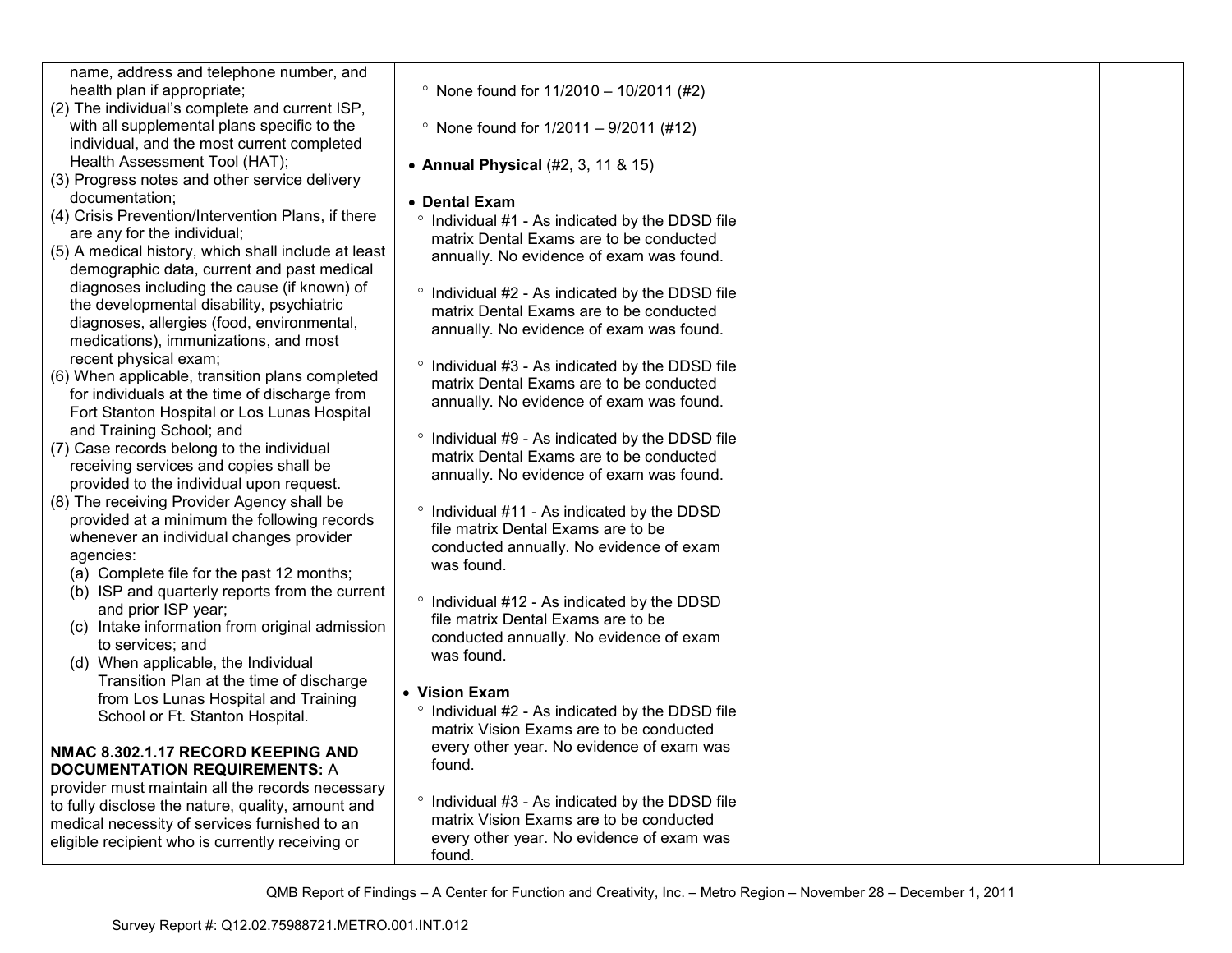| who has received services in the past.                                                                                                                                                      |                                                                                                                                                               |  |
|---------------------------------------------------------------------------------------------------------------------------------------------------------------------------------------------|---------------------------------------------------------------------------------------------------------------------------------------------------------------|--|
| B. Documentation of test results: Results of<br>tests and services must be documented, which<br>includes results of laboratory and radiology<br>procedures or progress following therapy or | ° Individual #6 - As indicated by the DDSD file<br>matrix Vision Exams are to be conducted<br>every other year. No evidence of exam was<br>found.             |  |
| treatment.                                                                                                                                                                                  | ° Individual #7 - As indicated by the DDSD file<br>matrix Vision Exams are to be conducted<br>every other year. No evidence of exam was<br>found.             |  |
|                                                                                                                                                                                             | ° Individual #10 - As indicated by the DDSD<br>file matrix Vision Exams are to be<br>conducted every other year. No evidence of<br>exam was found.            |  |
|                                                                                                                                                                                             | ° Individual #11 - As indicated by the DDSD<br>file matrix Vision Exams are to be<br>conducted every other year. No evidence of<br>exam was found.            |  |
|                                                                                                                                                                                             | <sup>o</sup> Individual #12 - As indicated by the DDSD<br>file matrix Vision Exams are to be<br>conducted every other year. No evidence of<br>exam was found. |  |
|                                                                                                                                                                                             | ° Individual #14 - As indicated by the DDSD<br>file matrix Vision Exams are to be<br>conducted every other year. No evidence of<br>exam was found.            |  |
|                                                                                                                                                                                             | • Abnormal Involuntary Movement<br><b>Screening</b><br>$^{\circ}$ None found 8/2011 - 10/2011 for Seroquel<br>(#9)                                            |  |
|                                                                                                                                                                                             |                                                                                                                                                               |  |
|                                                                                                                                                                                             |                                                                                                                                                               |  |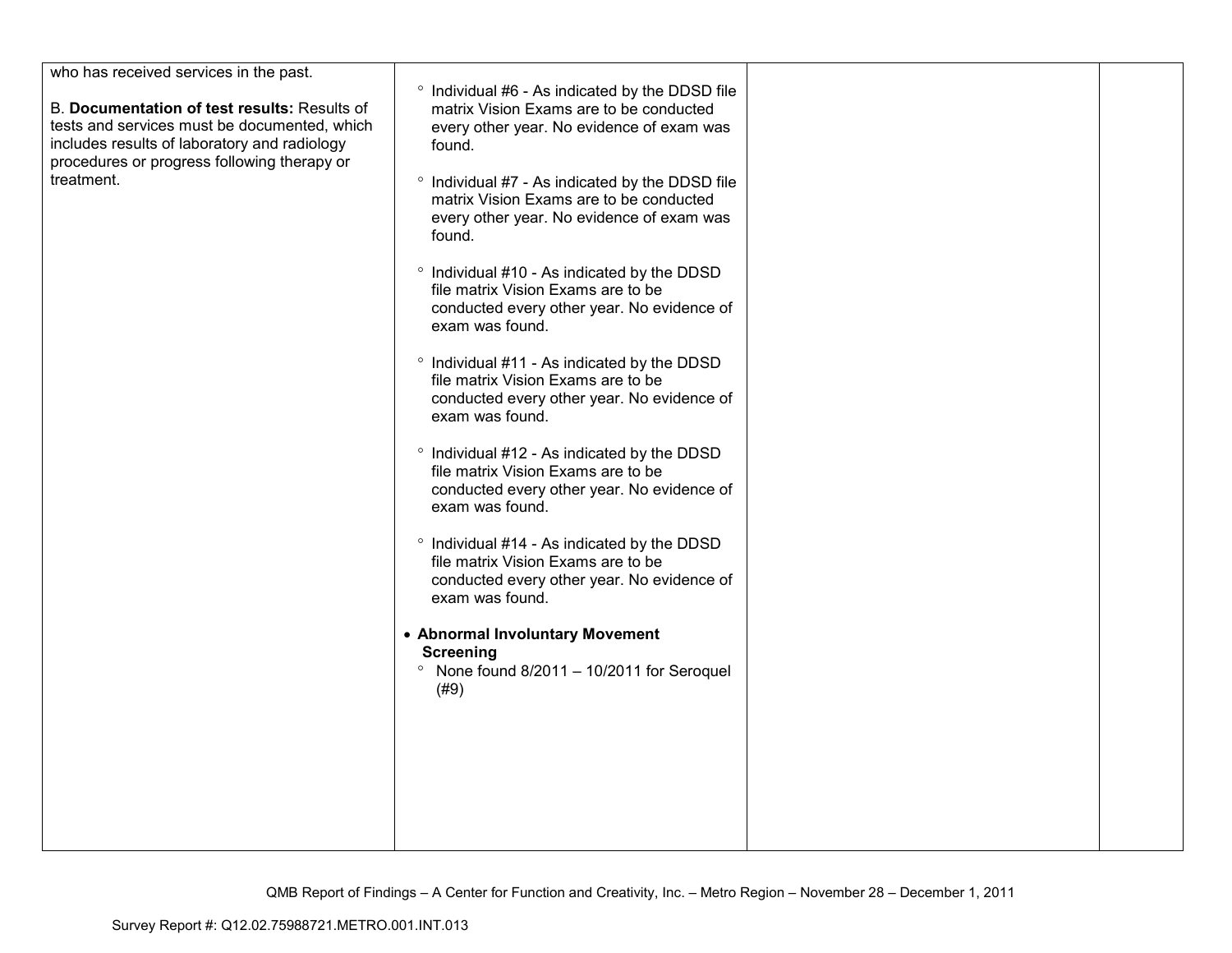| Tag #1A08.1 Agency Case File -                                                                                                                                                                                                                                                                                                                                                                                                                                                                                                                                                                                                                                                                                                                                                                                                                                                                                                                                                                                                                                                                                                                                                                                                | <b>Standard Level Deficiency</b>                                                                                                                                                                                                                                                                                                                                                                                                                                                                                                                                                                                                                                                                                                                                                                                                                                                                                                                                                                          |                                                                                                                                                                              |  |
|-------------------------------------------------------------------------------------------------------------------------------------------------------------------------------------------------------------------------------------------------------------------------------------------------------------------------------------------------------------------------------------------------------------------------------------------------------------------------------------------------------------------------------------------------------------------------------------------------------------------------------------------------------------------------------------------------------------------------------------------------------------------------------------------------------------------------------------------------------------------------------------------------------------------------------------------------------------------------------------------------------------------------------------------------------------------------------------------------------------------------------------------------------------------------------------------------------------------------------|-----------------------------------------------------------------------------------------------------------------------------------------------------------------------------------------------------------------------------------------------------------------------------------------------------------------------------------------------------------------------------------------------------------------------------------------------------------------------------------------------------------------------------------------------------------------------------------------------------------------------------------------------------------------------------------------------------------------------------------------------------------------------------------------------------------------------------------------------------------------------------------------------------------------------------------------------------------------------------------------------------------|------------------------------------------------------------------------------------------------------------------------------------------------------------------------------|--|
| <b>Progress Notes</b>                                                                                                                                                                                                                                                                                                                                                                                                                                                                                                                                                                                                                                                                                                                                                                                                                                                                                                                                                                                                                                                                                                                                                                                                         |                                                                                                                                                                                                                                                                                                                                                                                                                                                                                                                                                                                                                                                                                                                                                                                                                                                                                                                                                                                                           |                                                                                                                                                                              |  |
| Developmental Disabilities (DD) Waiver Service<br>Standards effective 4/1/2007<br><b>CHAPTER 1 II. PROVIDER AGENCY</b><br><b>REQUIREMENTS:</b> The objective of these<br>standards is to establish Provider Agency policy,<br>procedure and reporting requirements for DD<br>Medicaid Waiver program. These requirements<br>apply to all such Provider Agency staff, whether<br>directly employed or subcontracting with the<br>Provider Agency. Additional Provider Agency<br>requirements and personnel qualifications may<br>be applicable for specific service standards.<br>D. Provider Agency Case File for the<br>Individual: All Provider Agencies shall maintain<br>at the administrative office a confidential case<br>file for each individual. Case records belong to<br>the individual receiving services and copies shall<br>be provided to the receiving agency whenever<br>an individual changes providers. The record<br>must also be made available for review when<br>requested by DOH, HSD or federal government<br>representatives for oversight purposes. The<br>individual's case file shall include the following<br>requirements:<br>(3) Progress notes and other service delivery<br>documentation; | Based on record review, the Agency failed to<br>maintain progress notes and other service<br>delivery documentation for 12 of 16 Individuals.<br><b>Adult Habilitation Progress Notes/Daily</b><br><b>Contact Logs</b><br>Individual #1<br>September 2011<br>• No documentation found on 9/12, 13, 14,<br>15, 20, 21, 22, 23, 26, 27, 28 & 29, 2011.<br>October 2011<br>• No documentation found on 10/4/2011.<br>Individual #2<br>September 2011<br>• No documentation found on 9/26, 27, 28, 29<br>& 30, 2011.<br>Individual #3<br>August 2011<br>• No documentation found on 8/3 & 31, 2011.<br>September 2011<br>• No documentation found on 9/2 & 3, 2011.<br>Individual #4<br>August 2011<br>• No documentation found on 8/8, 9, 10, 11,<br>12, 15, 16, 17, 18 & 19 2011.<br>September 2011<br>• No documentation found on 9/2/2011.<br>October 2011<br>• No documentation found on 10/27 & 28,<br>2011<br>Individual #5<br>September 2011<br>• No documentation found to on 9/8, 27 & 29,<br>2011. | Provider:<br>State your Plan of Correction for the findings in<br>this Tag above this line.<br>Enter your Quality Assurance/Quality<br>Improvement processes below the line. |  |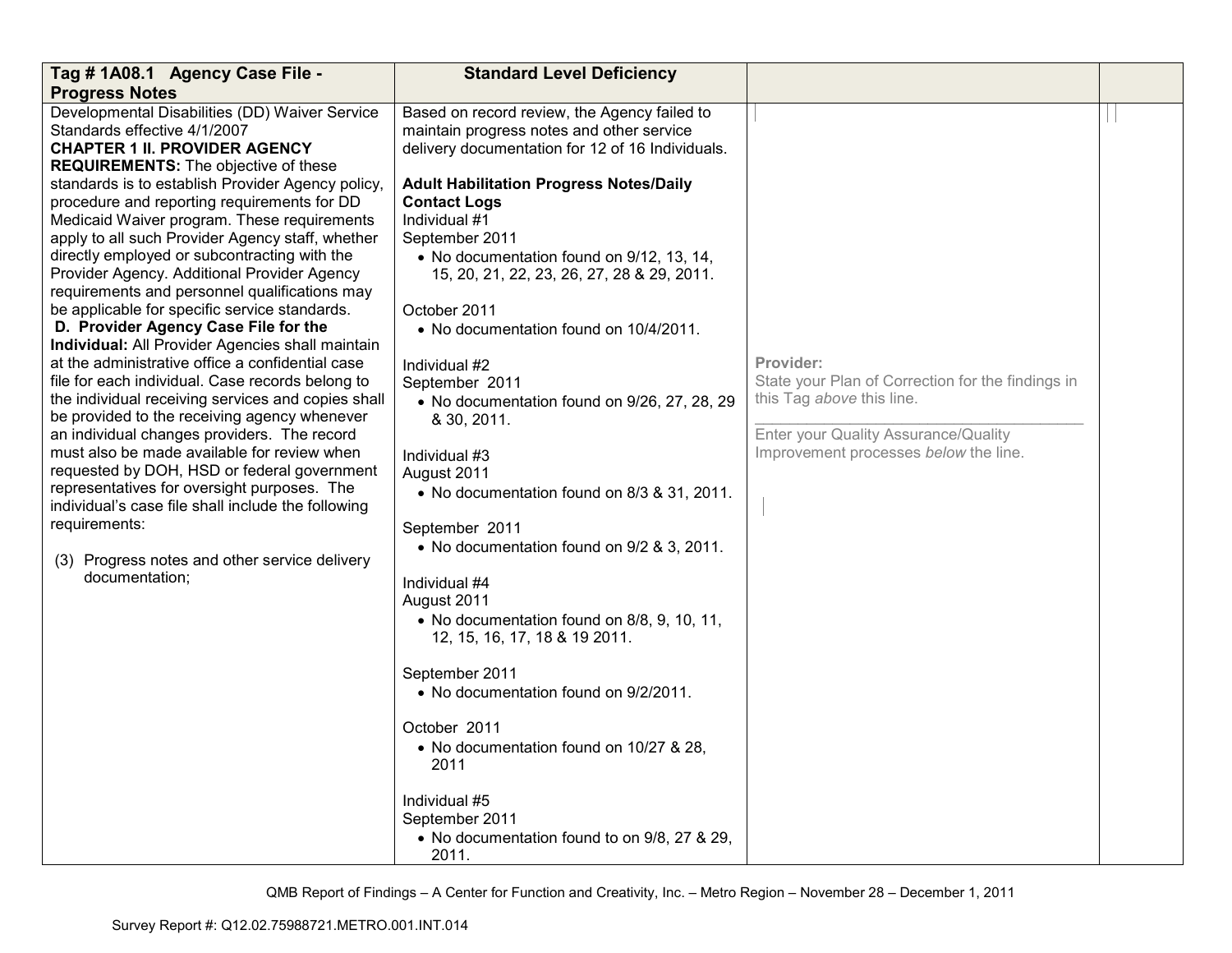| Individual #6<br>• No documentation found on 10/6 & 7, 2011.                                     |  |
|--------------------------------------------------------------------------------------------------|--|
| Individual #7<br>August 2011<br>• No documentation found on 10/10 & 29,<br>2011.                 |  |
| Individual #10<br>August 2011<br>• No documentation found on 8/22, 23, 24,<br>25, 26 & 29, 2011. |  |
| September 2011<br>• No documentation found on 9/13/2011.                                         |  |
| October 2011<br>• No documentation found on 10/4, 24, 25,<br>26, 28 & 31, 2011.                  |  |
| Individual #12<br>August 2011<br>• No documentation found on 8/24/2011.                          |  |
| October 2011<br>• No documentation found on 10/3, 4, 5, 6, 7,<br>20, 24, 25, 26 & 31, 2011.      |  |
| Individual #13<br>August 2011<br>• No documentation found on 8/23 & 31 2011.                     |  |
| September 2011<br>• No documentation found on 9/7, 19, 26, &<br>28 2011.                         |  |
| Individual #14<br>September 2011<br>• No documentation found on 9/2 & 3, 2011.                   |  |
| Individual #15<br>August 2011<br>• No documentation found on 8/19, 23, 24 &                      |  |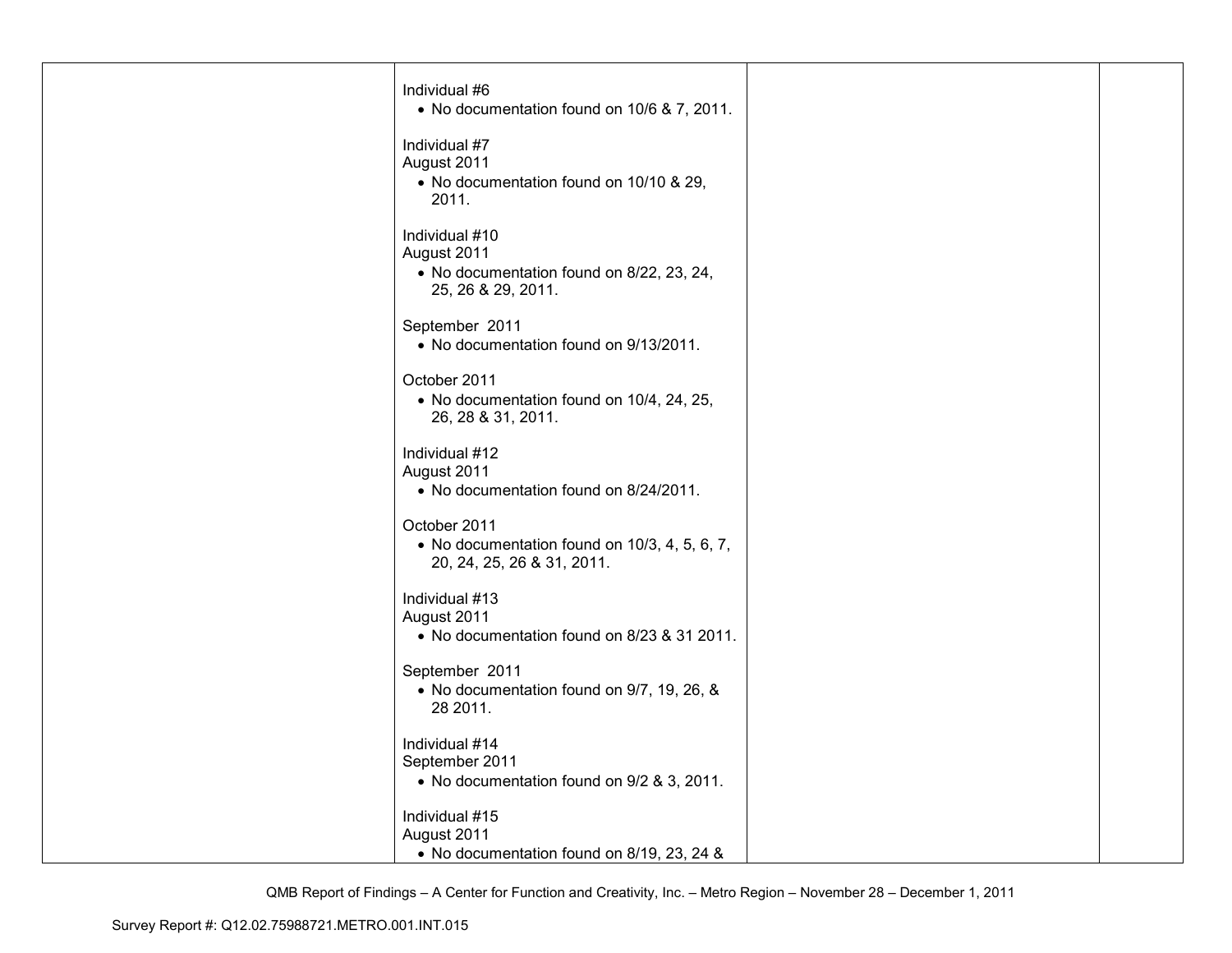| 25, 2011                                                       |  |
|----------------------------------------------------------------|--|
|                                                                |  |
| September 2011                                                 |  |
|                                                                |  |
| • No documentation found to on 9/1, 14 & 15,                   |  |
| 2011.                                                          |  |
|                                                                |  |
|                                                                |  |
| October 2011                                                   |  |
| • No documentation found on 10/5, 11, 12,<br>18, 19 & 20 2011. |  |
|                                                                |  |
|                                                                |  |
|                                                                |  |
|                                                                |  |
|                                                                |  |
|                                                                |  |
|                                                                |  |
|                                                                |  |
|                                                                |  |
|                                                                |  |
|                                                                |  |
|                                                                |  |
|                                                                |  |
|                                                                |  |
|                                                                |  |
|                                                                |  |
|                                                                |  |
|                                                                |  |
|                                                                |  |
|                                                                |  |
|                                                                |  |
|                                                                |  |
|                                                                |  |
|                                                                |  |
|                                                                |  |
|                                                                |  |
|                                                                |  |
|                                                                |  |
|                                                                |  |
|                                                                |  |
|                                                                |  |
|                                                                |  |
|                                                                |  |
|                                                                |  |
|                                                                |  |
|                                                                |  |
|                                                                |  |
|                                                                |  |
|                                                                |  |
|                                                                |  |
|                                                                |  |
|                                                                |  |
|                                                                |  |
|                                                                |  |
|                                                                |  |
|                                                                |  |
|                                                                |  |
|                                                                |  |
|                                                                |  |
|                                                                |  |
|                                                                |  |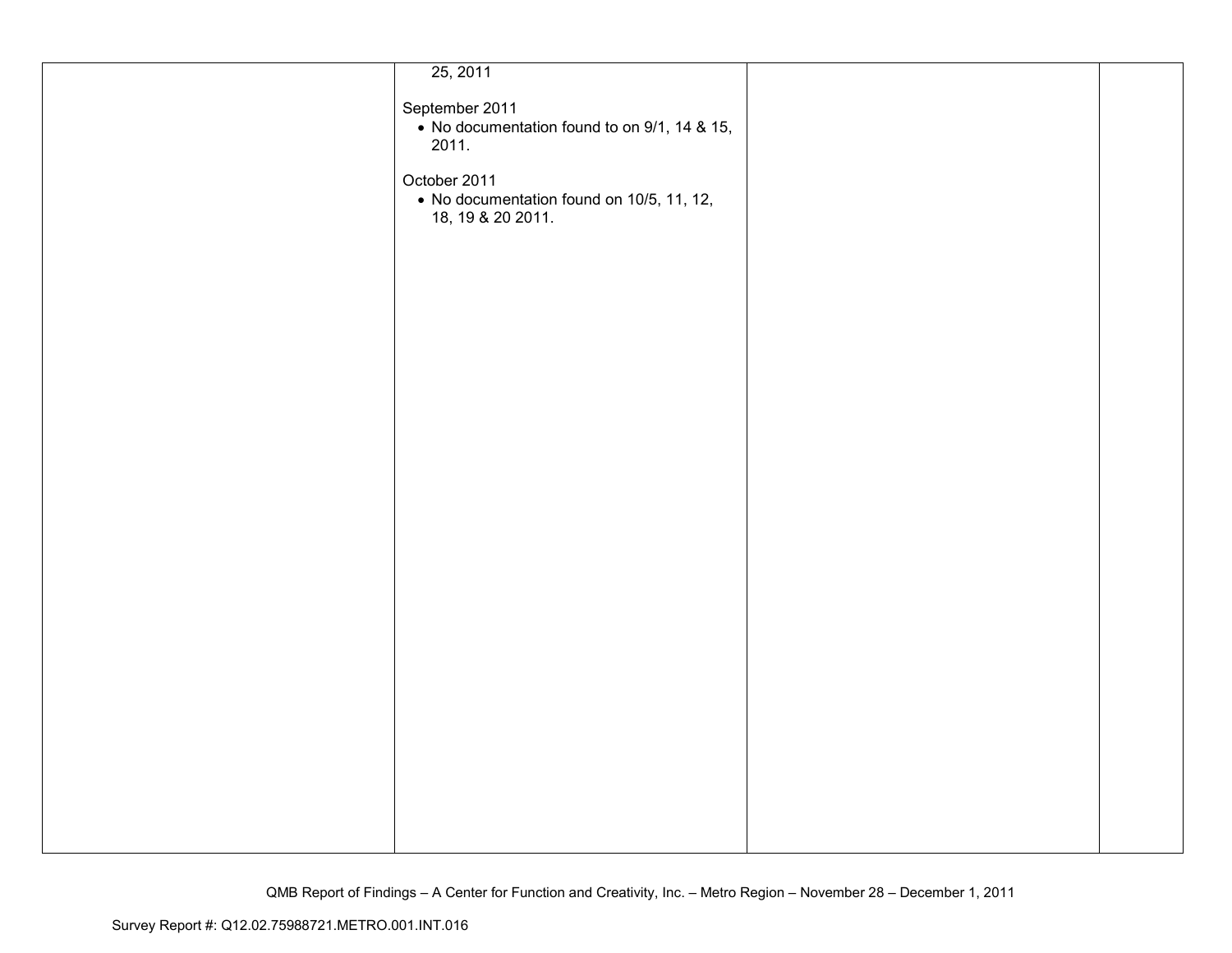| Tag #1A32 & 6L14 ISP Implementation                                                             | <b>CoP Level Deficiency</b>                       |                                                                               |  |
|-------------------------------------------------------------------------------------------------|---------------------------------------------------|-------------------------------------------------------------------------------|--|
|                                                                                                 |                                                   |                                                                               |  |
| NMAC 7.26.5.16.C and D Development of the                                                       | After an analysis of the evidence it has been     |                                                                               |  |
| ISP. Implementation of the ISP. The ISP shall                                                   | determined there is a significant potential for a |                                                                               |  |
| be implemented according to the timelines                                                       | negative outcome to occur.                        |                                                                               |  |
| determined by the IDT and as specified in the                                                   |                                                   |                                                                               |  |
| ISP for each stated desired outcomes and action                                                 | Based on record review, the Agency failed to      |                                                                               |  |
| plan.                                                                                           | implement the ISP according to the timelines      |                                                                               |  |
|                                                                                                 | determined by the IDT and as specified in the     |                                                                               |  |
| C. The IDT shall review and discuss information                                                 | ISP for each stated desired outcomes and action   |                                                                               |  |
| and recommendations with the individual, with                                                   | plan for 9 of 16 individuals.                     |                                                                               |  |
| the goal of supporting the individual in attaining                                              |                                                   |                                                                               |  |
| desired outcomes. The IDT develops an ISP                                                       | Per Individuals ISP the following was found with  |                                                                               |  |
| based upon the individual's personal vision                                                     | regards to the implementation of ISP Outcomes:    |                                                                               |  |
| statement, strengths, needs, interests and                                                      |                                                   |                                                                               |  |
| preferences. The ISP is a dynamic document,                                                     | <b>Administrative Files Reviewed:</b>             |                                                                               |  |
| revised periodically, as needed, and amended to                                                 |                                                   |                                                                               |  |
| reflect progress towards personal goals and                                                     | <b>Adult Habilitation Data Collection/Data</b>    | Provider:                                                                     |  |
| achievements consistent with the individual's                                                   | Tracking/Progress with regards to ISP             | State your Plan of Correction for the findings in                             |  |
| future vision. This regulation is consistent with                                               | <b>Outcomes:</b>                                  | this Tag above this line.                                                     |  |
| standards established for individual plan                                                       |                                                   |                                                                               |  |
| development as set forth by the commission on<br>the accreditation of rehabilitation facilities | Individual #1                                     | Enter your Quality Assurance/Quality<br>Improvement processes below the line. |  |
| (CARF) and/or other program accreditation                                                       | • None found for 8/2011 - 10/2011                 |                                                                               |  |
| approved and adopted by the developmental                                                       | Individual #2                                     |                                                                               |  |
| disabilities division and the department of health.                                             | • None found for 8/2011 - 10/2011                 |                                                                               |  |
| It is the policy of the developmental disabilities                                              |                                                   |                                                                               |  |
| division (DDD), that to the extent permitted by                                                 | Individual #3                                     |                                                                               |  |
| funding, each individual receive supports and                                                   | • None found for 8/2011 - 10/2011                 |                                                                               |  |
| services that will assist and encourage                                                         |                                                   |                                                                               |  |
| independence and productivity in the community                                                  | Individual #4                                     |                                                                               |  |
| and attempt to prevent regression or loss of                                                    | • None found for 8/2011 - 10/2011                 |                                                                               |  |
| current capabilities. Services and supports                                                     |                                                   |                                                                               |  |
| include specialized and/or generic services,                                                    | Individual #8                                     |                                                                               |  |
| training, education and/or treatment as                                                         | • None found for 10/2011                          |                                                                               |  |
| determined by the IDT and documented in the                                                     |                                                   |                                                                               |  |
| ISP.                                                                                            | Individual #10                                    |                                                                               |  |
|                                                                                                 | • None found for 8/2011 - 10/2011                 |                                                                               |  |
| D. The intent is to provide choice and obtain                                                   |                                                   |                                                                               |  |
| opportunities for individuals to live, work and                                                 | Individual #13                                    |                                                                               |  |
| play with full participation in their communities.                                              | • None found for 8/2011 - 10/2011                 |                                                                               |  |
| The following principles provide direction and                                                  |                                                   |                                                                               |  |
| purpose in planning for individuals with                                                        | Individual #15                                    |                                                                               |  |
| developmental disabilities.                                                                     | • None found for 8/2011 - 10/2011                 |                                                                               |  |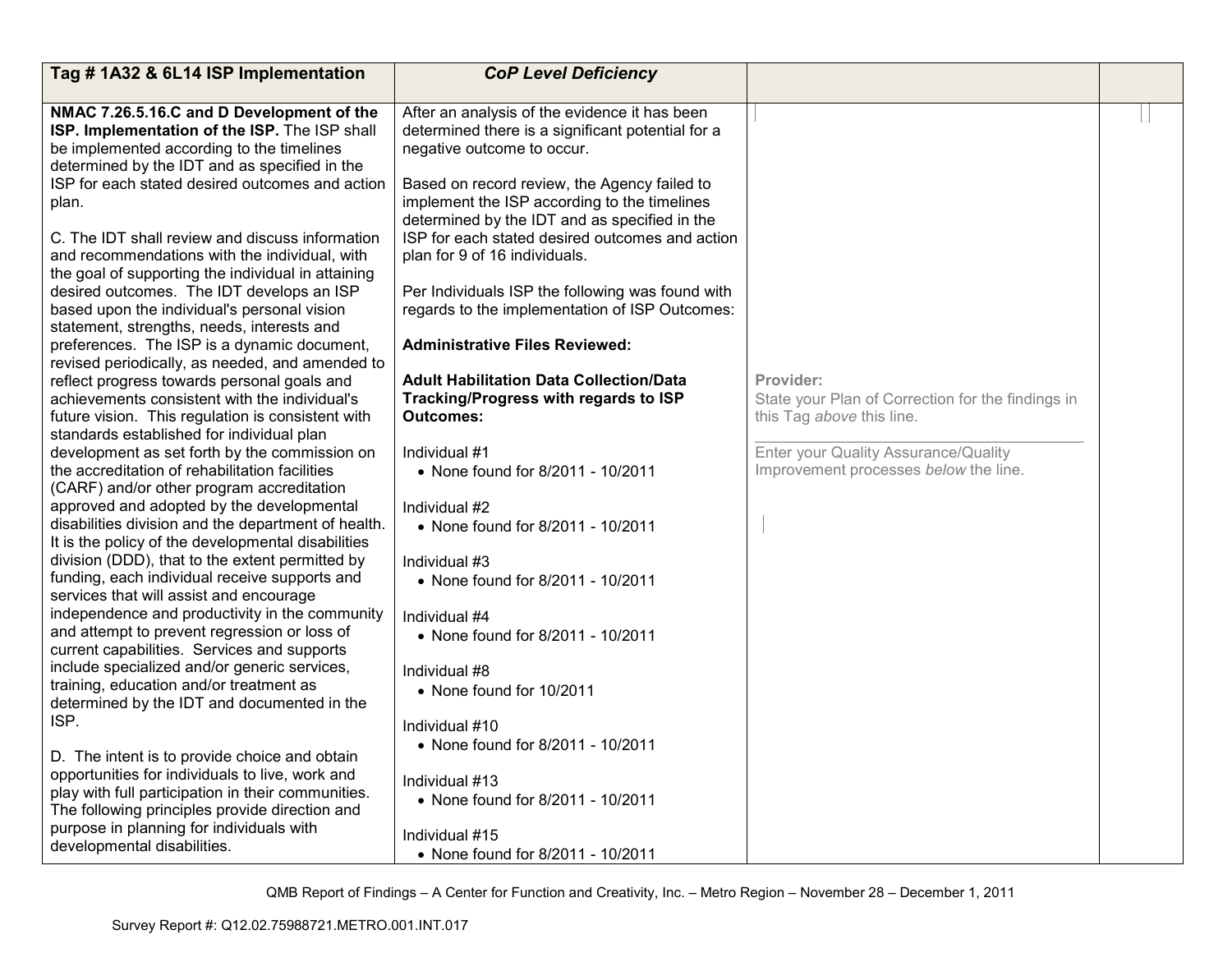| [05/03/94; 01/15/97; Recompiled 10/31/01] |                                   |  |
|-------------------------------------------|-----------------------------------|--|
|                                           | Individual #16                    |  |
|                                           | • None found for 8/2011 - 10/2011 |  |
|                                           |                                   |  |
|                                           |                                   |  |
|                                           |                                   |  |
|                                           |                                   |  |
|                                           |                                   |  |
|                                           |                                   |  |
|                                           |                                   |  |
|                                           |                                   |  |
|                                           |                                   |  |
|                                           |                                   |  |
|                                           |                                   |  |
|                                           |                                   |  |
|                                           |                                   |  |
|                                           |                                   |  |
|                                           |                                   |  |
|                                           |                                   |  |
|                                           |                                   |  |
|                                           |                                   |  |
|                                           |                                   |  |
|                                           |                                   |  |
|                                           |                                   |  |
|                                           |                                   |  |
|                                           |                                   |  |
|                                           |                                   |  |
|                                           |                                   |  |
|                                           |                                   |  |
|                                           |                                   |  |
|                                           |                                   |  |
|                                           |                                   |  |
|                                           |                                   |  |
|                                           |                                   |  |
|                                           |                                   |  |
|                                           |                                   |  |
|                                           |                                   |  |
|                                           |                                   |  |
|                                           |                                   |  |
|                                           |                                   |  |
|                                           |                                   |  |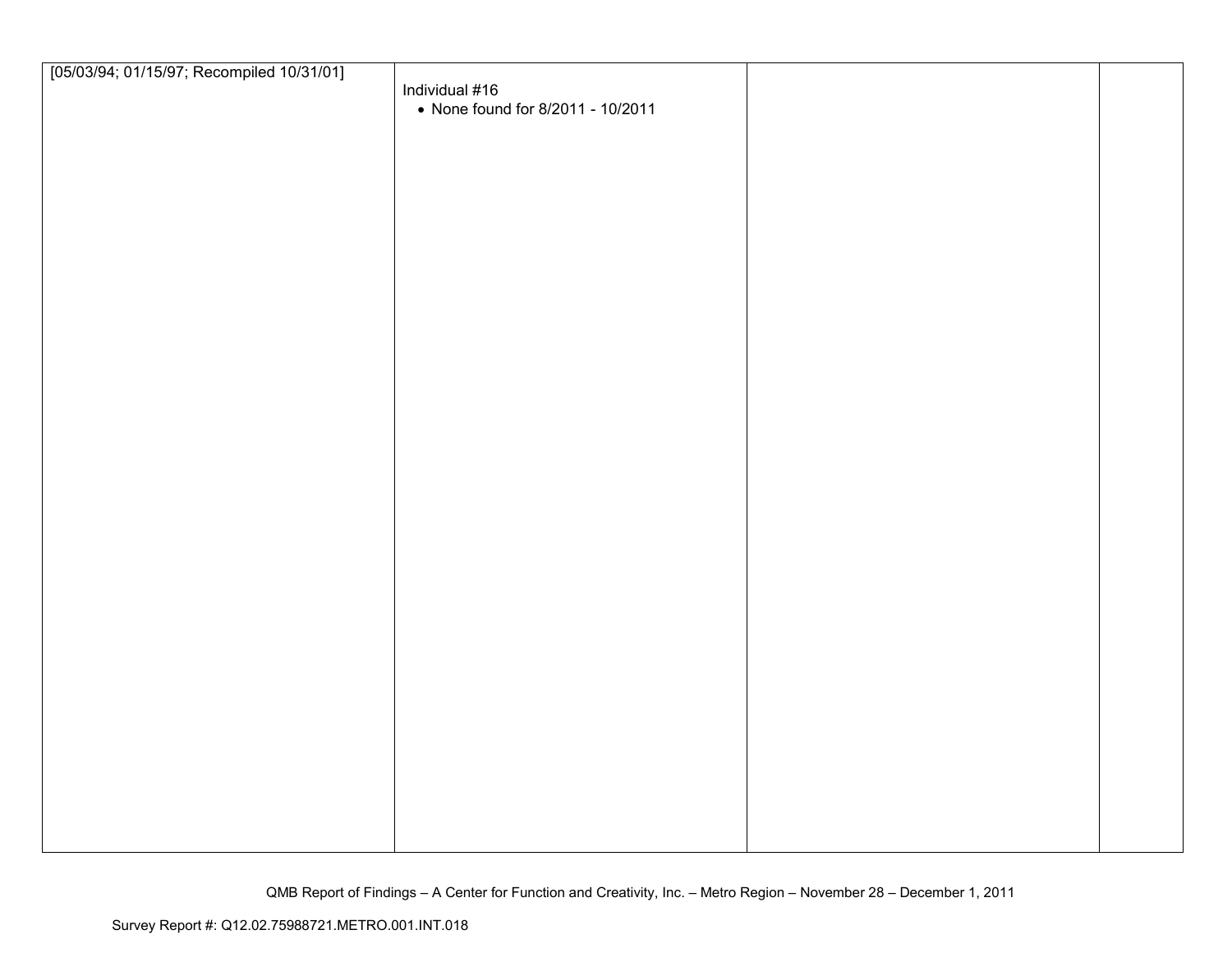| Tag # 5111 Reporting Requirements                                                                                                                                                                                                                                                                                                                                                                                                                                                                                                                                                                                  | <b>Standard Level Deficiency</b>                                                                                                                                                                                                                                    |                                                                                                                                                                              |  |
|--------------------------------------------------------------------------------------------------------------------------------------------------------------------------------------------------------------------------------------------------------------------------------------------------------------------------------------------------------------------------------------------------------------------------------------------------------------------------------------------------------------------------------------------------------------------------------------------------------------------|---------------------------------------------------------------------------------------------------------------------------------------------------------------------------------------------------------------------------------------------------------------------|------------------------------------------------------------------------------------------------------------------------------------------------------------------------------|--|
| (Community Inclusion Quarterly                                                                                                                                                                                                                                                                                                                                                                                                                                                                                                                                                                                     |                                                                                                                                                                                                                                                                     |                                                                                                                                                                              |  |
| <b>Reports)</b>                                                                                                                                                                                                                                                                                                                                                                                                                                                                                                                                                                                                    |                                                                                                                                                                                                                                                                     |                                                                                                                                                                              |  |
| Developmental Disabilities (DD) Waiver Service<br>Standards effective 4/1/2007<br><b>CHAPTER 5 IV. COMMUNITY INCLUSION</b><br><b>SERVICES PROVIDER AGENCY</b><br><b>REQUIREMENTS</b><br>E. Provider Agency Reporting<br>Requirements: All Community Inclusion<br>Provider Agencies are required to submit written<br>quarterly status reports to the individual's Case                                                                                                                                                                                                                                             | Based on record review, the Agency failed to<br>complete quarterly reports as required for 5 of<br>16 individuals receiving Community Inclusion<br>services.<br><b>Adult Habilitation Quarterly Reports</b><br>• Individual #1 - None found for 11/2010 -<br>1/2011 |                                                                                                                                                                              |  |
| Manager no later than fourteen (14) calendar<br>days following the end of each quarter. In<br>addition to reporting required by specific<br>Community Access, Supported Employment,<br>and Adult Habilitation Standards, the quarterly                                                                                                                                                                                                                                                                                                                                                                             | • Individual $#2$ - None found for 11/2010 -<br>10/2011<br>• Individual $#3$ – None found for $1/2011$ –<br>6/2011                                                                                                                                                  |                                                                                                                                                                              |  |
| reports shall contain the following written<br>documentation:<br>(1) Identification and implementation of a<br>meaningful day definition for each person<br>served;<br>(2) Documentation summarizing the following:<br>(a) Daily choice-based options; and<br>(b) Daily progress toward goals using age-<br>appropriate strategies specified in each<br>individual's action plan in the ISP.<br>(3) Significant changes in the individual's<br>routine or staffing;<br>(4) Unusual or significant life events;<br>(5) Quarterly updates on health status, including<br>changes in medication, assistive technology | • Individual #14 - None found for $6/2011 -$<br>8/2011<br>• Individual #16 – None found for $3/2011$ –<br>8/2011                                                                                                                                                    | Provider:<br>State your Plan of Correction for the findings in<br>this Tag above this line.<br>Enter your Quality Assurance/Quality<br>Improvement processes below the line. |  |
| needs and durable medical equipment needs;<br>(6) Record of personally meaningful community<br>inclusion;<br>(7) Success of supports as measured by<br>whether or not the person makes progress<br>toward his or her desired outcomes as identified<br>in the ISP; and<br>(8) Any additional reporting required by DDSD.                                                                                                                                                                                                                                                                                           |                                                                                                                                                                                                                                                                     |                                                                                                                                                                              |  |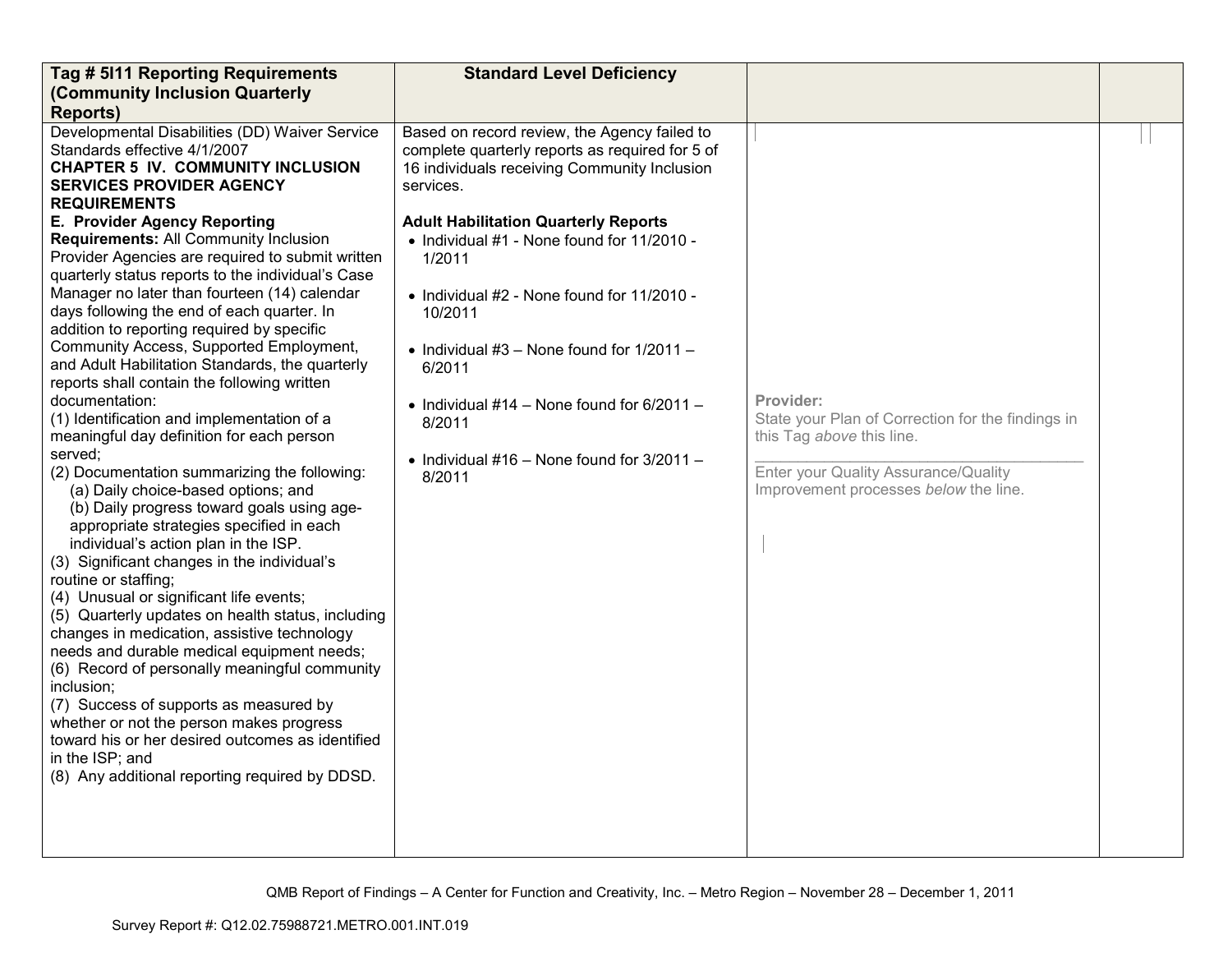| Tag # 5111.1 Reporting Requirements (CI           | <b>Standard Level Deficiency</b>                  |                                                   |  |
|---------------------------------------------------|---------------------------------------------------|---------------------------------------------------|--|
| <b>Quarterly Report Components)</b>               |                                                   |                                                   |  |
| Developmental Disabilities (DD) Waiver Service    | Based on record review, the Agency failed to      |                                                   |  |
| Standards effective 4/1/2007                      | complete written quarterly status reports in      |                                                   |  |
| <b>CHAPTER 5 IV. COMMUNITY INCLUSION</b>          | compliance with standards for 5 of 16 individuals |                                                   |  |
| <b>SERVICES PROVIDER AGENCY</b>                   | receiving Community Inclusion Services.           |                                                   |  |
| <b>REQUIREMENTS</b>                               |                                                   |                                                   |  |
| E. Provider Agency Reporting                      | Review of quarterly reports found the following   |                                                   |  |
| Requirements: All Community Inclusion             | components were not found in the Adult            |                                                   |  |
| Provider Agencies are required to submit written  | Habilitation Quarterly Reports for the following  |                                                   |  |
| quarterly status reports to the individual's Case | Individuals and time periods:                     |                                                   |  |
| Manager no later than fourteen (14) calendar      |                                                   |                                                   |  |
| days following the end of each quarter. In        | Individual # 1 -11/2010 - 1/2011:                 |                                                   |  |
| addition to reporting required by specific        |                                                   |                                                   |  |
| Community Access, Supported Employment,           | Individual #2 - 11/2010 - 10/2011:                |                                                   |  |
| and Adult Habilitation Standards, the quarterly   |                                                   |                                                   |  |
| reports shall contain the following written       | Individual #3 - 1/2011 - 6/2011:                  |                                                   |  |
| documentation:                                    |                                                   |                                                   |  |
| (1) Identification and implementation of a        | Individual #14 - 6/2011 - 8/2011:                 | Provider:                                         |  |
| meaningful day definition for each person         |                                                   | State your Plan of Correction for the findings in |  |
| served;                                           | Individual #16 - 3/2011 - 8/2011:                 | this Tag above this line.                         |  |
| (2) Documentation summarizing the following:      |                                                   |                                                   |  |
| (a) Daily choice-based options; and               | Components missing for each Individual include    | Enter your Quality Assurance/Quality              |  |
| (b) Daily progress toward goals using age-        | the following:                                    | Improvement processes below the line.             |  |
| appropriate strategies specified in each          |                                                   |                                                   |  |
| individual's action plan in the ISP.              | 1) Timely completion of relevant activities       |                                                   |  |
| (3) Significant changes in the individual's       | from ISP Action Plans                             |                                                   |  |
| routine or staffing;                              |                                                   |                                                   |  |
| (4) Unusual or significant life events;           | 2) Progress towards desired outcomes in the       |                                                   |  |
| (5) Quarterly updates on health status, including | ISP accomplished during the quarter;              |                                                   |  |
| changes in medication, assistive technology       |                                                   |                                                   |  |
| needs and durable medical equipment needs;        | 3) Significant changes in routine or staffing;    |                                                   |  |
| (6) Record of personally meaningful community     |                                                   |                                                   |  |
| inclusion;                                        | 4) Unusual or significant life events;            |                                                   |  |
| (7) Success of supports as measured by            |                                                   |                                                   |  |
| whether or not the person makes progress          | 5) Updates on health status, including            |                                                   |  |
| toward his or her desired outcomes as identified  | medication, assistive technology needs            |                                                   |  |
| in the ISP; and                                   | and durable medical equipment needs               |                                                   |  |
| (8) Any additional reporting required by DDSD.    | identified during the quarter; and                |                                                   |  |
|                                                   |                                                   |                                                   |  |
|                                                   | 6) Data reports as determined by IDT              |                                                   |  |
|                                                   | members.                                          |                                                   |  |
|                                                   |                                                   |                                                   |  |
|                                                   | 7) Identification and implementation of a         |                                                   |  |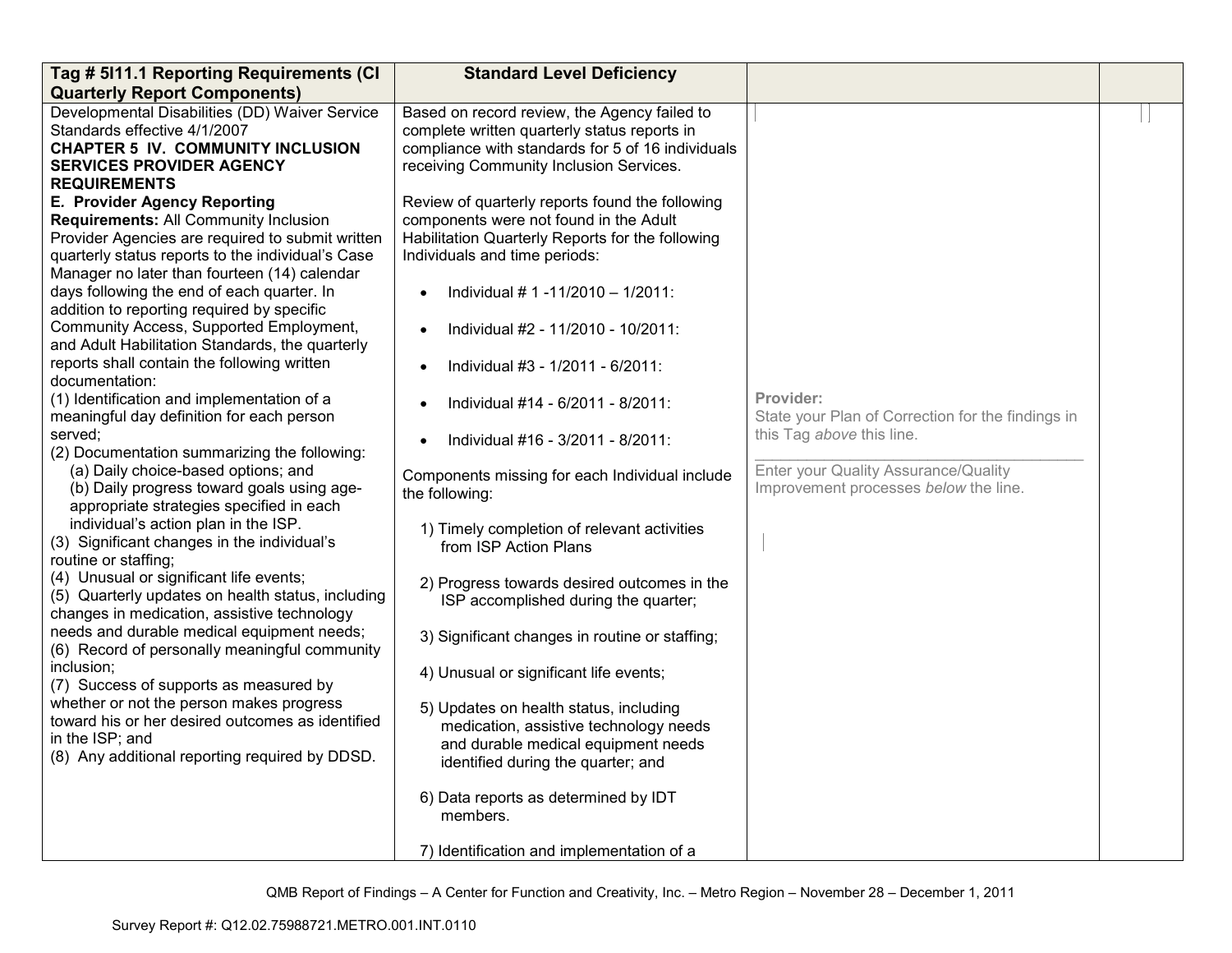| meaningful day definition for each person   |  |
|---------------------------------------------|--|
| served;                                     |  |
|                                             |  |
| 8) Documentation summarizing the following: |  |
|                                             |  |
| (a) Daily choice-based options; and         |  |
| (b) Daily progress toward goals using age-  |  |
| appropriate strategies specified in each    |  |
| individual's action plan in the ISP.        |  |
|                                             |  |
|                                             |  |
| 9) Record of personally meaningful          |  |
| community inclusion;                        |  |
|                                             |  |
|                                             |  |
| 10) Success of supports as measured by      |  |
| whether or not the person makes progress    |  |
| toward his or her desired outcomes as       |  |
| identified in the ISP                       |  |
|                                             |  |
|                                             |  |
|                                             |  |
|                                             |  |
|                                             |  |
|                                             |  |
|                                             |  |
|                                             |  |
|                                             |  |
|                                             |  |
|                                             |  |
|                                             |  |
|                                             |  |
|                                             |  |
|                                             |  |
|                                             |  |
|                                             |  |
|                                             |  |
|                                             |  |
|                                             |  |
|                                             |  |
|                                             |  |
|                                             |  |
|                                             |  |
|                                             |  |
|                                             |  |
|                                             |  |
|                                             |  |
|                                             |  |
|                                             |  |
|                                             |  |
|                                             |  |
|                                             |  |
|                                             |  |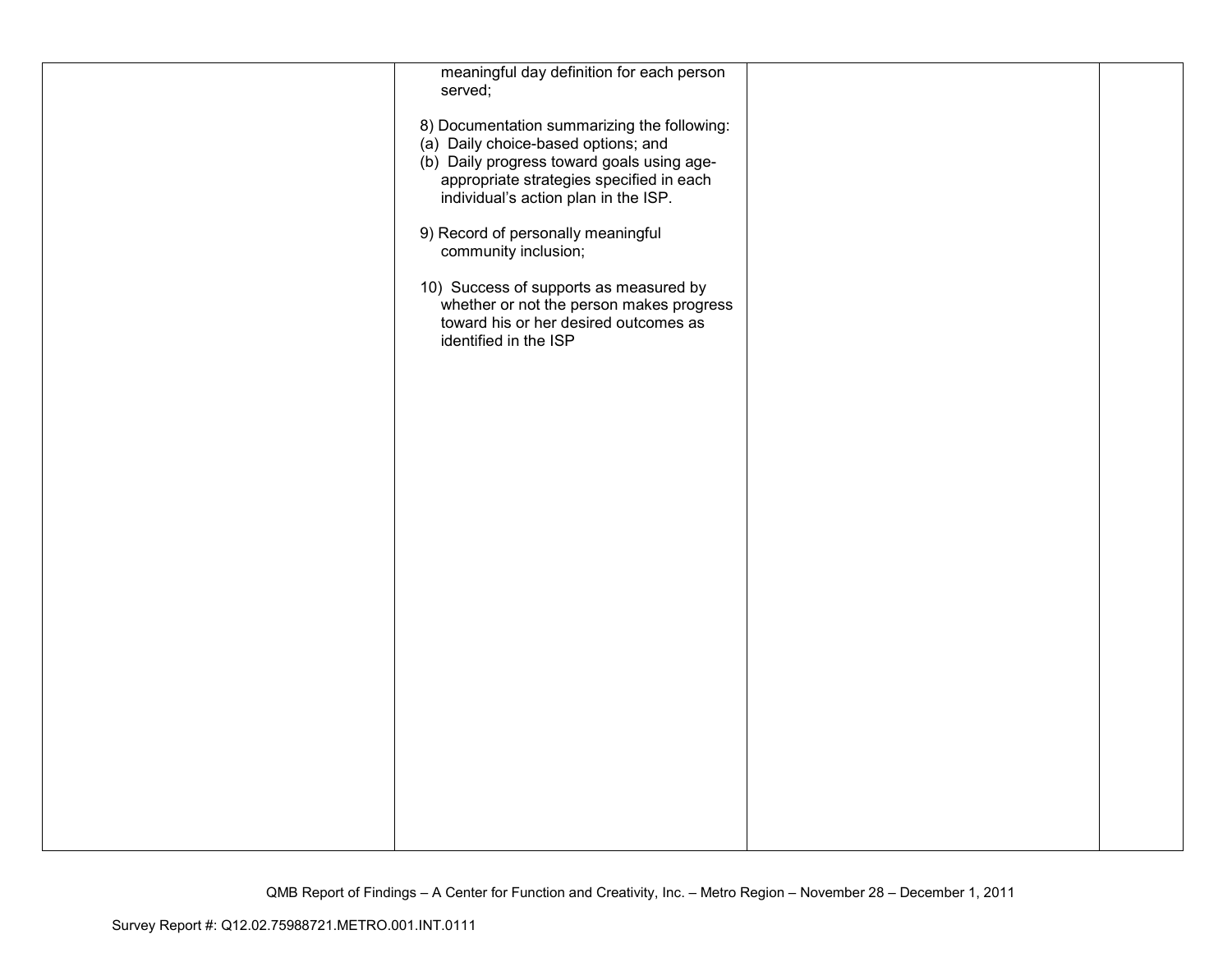| <b>Standard of Care</b>                                                                                                                                                                                                                                                                                                                                                                                                                                                                                                                                                                                                                                                                                                                                                                                                                                                                                                                                                                                                                                                                                                                                                                                                                                                                                                                                                                                                                                                                                                       | <b>Deficiencies</b>                                                                                                                                                                                                                                                                                                               | <b>Agency Plan of Correction, On-going</b><br><b>QA/QI &amp; Responsible Party</b>                                                                                           | <b>Date</b><br><b>Due</b> |  |  |
|-------------------------------------------------------------------------------------------------------------------------------------------------------------------------------------------------------------------------------------------------------------------------------------------------------------------------------------------------------------------------------------------------------------------------------------------------------------------------------------------------------------------------------------------------------------------------------------------------------------------------------------------------------------------------------------------------------------------------------------------------------------------------------------------------------------------------------------------------------------------------------------------------------------------------------------------------------------------------------------------------------------------------------------------------------------------------------------------------------------------------------------------------------------------------------------------------------------------------------------------------------------------------------------------------------------------------------------------------------------------------------------------------------------------------------------------------------------------------------------------------------------------------------|-----------------------------------------------------------------------------------------------------------------------------------------------------------------------------------------------------------------------------------------------------------------------------------------------------------------------------------|------------------------------------------------------------------------------------------------------------------------------------------------------------------------------|---------------------------|--|--|
| requirements and the approved waiver.                                                                                                                                                                                                                                                                                                                                                                                                                                                                                                                                                                                                                                                                                                                                                                                                                                                                                                                                                                                                                                                                                                                                                                                                                                                                                                                                                                                                                                                                                         | CMS Assurance – Qualified Providers – The State monitors non-licensed/non-certified providers to assure adherence to waiver<br>requirements. The State implements its policies and procedures for verifying that provider training is conducted in accordance with State                                                          |                                                                                                                                                                              |                           |  |  |
| Tag #1A11.1 Transportation Training                                                                                                                                                                                                                                                                                                                                                                                                                                                                                                                                                                                                                                                                                                                                                                                                                                                                                                                                                                                                                                                                                                                                                                                                                                                                                                                                                                                                                                                                                           | <b>Standard Level Deficiency</b>                                                                                                                                                                                                                                                                                                  |                                                                                                                                                                              |                           |  |  |
| Developmental Disabilities (DD) Waiver Service<br>Standards effective 4/1/2007<br><b>CHAPTER 1 II. PROVIDER AGENCY</b><br><b>REQUIREMENTS:</b> The objective of these<br>standards is to establish Provider Agency policy,<br>procedure and reporting requirements for DD<br>Medicaid Waiver program. These requirements<br>apply to all such Provider Agency staff, whether<br>directly employed or subcontracting with the<br>Provider Agency. Additional Provider Agency<br>requirements and personnel qualifications may<br>be applicable for specific service standards<br>Department of Health (DOH) Developmental<br><b>Disabilities Supports Division (DDSD) Policy</b><br><b>Training Requirements for Direct Service</b><br>Agency Staff Policy Eff Date: March 1, 2007<br><b>II. POLICY STATEMENTS:</b><br>I. Staff providing direct services shall<br>complete safety training within the first thirty (30)<br>days of employment and before working alone<br>with an individual receiving services. The<br>training shall address at least the following:<br>1. Operating a fire extinguisher<br>2. Proper lifting procedures<br>3. General vehicle safety precautions (e.g.,<br>pre-trip inspection, removing keys from the<br>ignition when not in the driver's seat)<br>4. Assisting passengers with cognitive and/or<br>physical impairments (e.g., general guidelines<br>for supporting individuals who may be<br>unaware of safety issues involving traffic or<br>those who require physical assistance to | Based on record review, the Agency failed to<br>provide staff training regarding the safe<br>operation of the vehicle, assisting passengers<br>and safe lifting procedures for 2 of 12 Direct<br>Support Personnel.<br>No documented evidence was found of the<br>following required training:<br>• Transportation (DSP #41 & 49) | Provider:<br>State your Plan of Correction for the findings in<br>this Tag above this line.<br>Enter your Quality Assurance/Quality<br>Improvement processes below the line. |                           |  |  |
| enter/exit a vehicle)                                                                                                                                                                                                                                                                                                                                                                                                                                                                                                                                                                                                                                                                                                                                                                                                                                                                                                                                                                                                                                                                                                                                                                                                                                                                                                                                                                                                                                                                                                         |                                                                                                                                                                                                                                                                                                                                   |                                                                                                                                                                              |                           |  |  |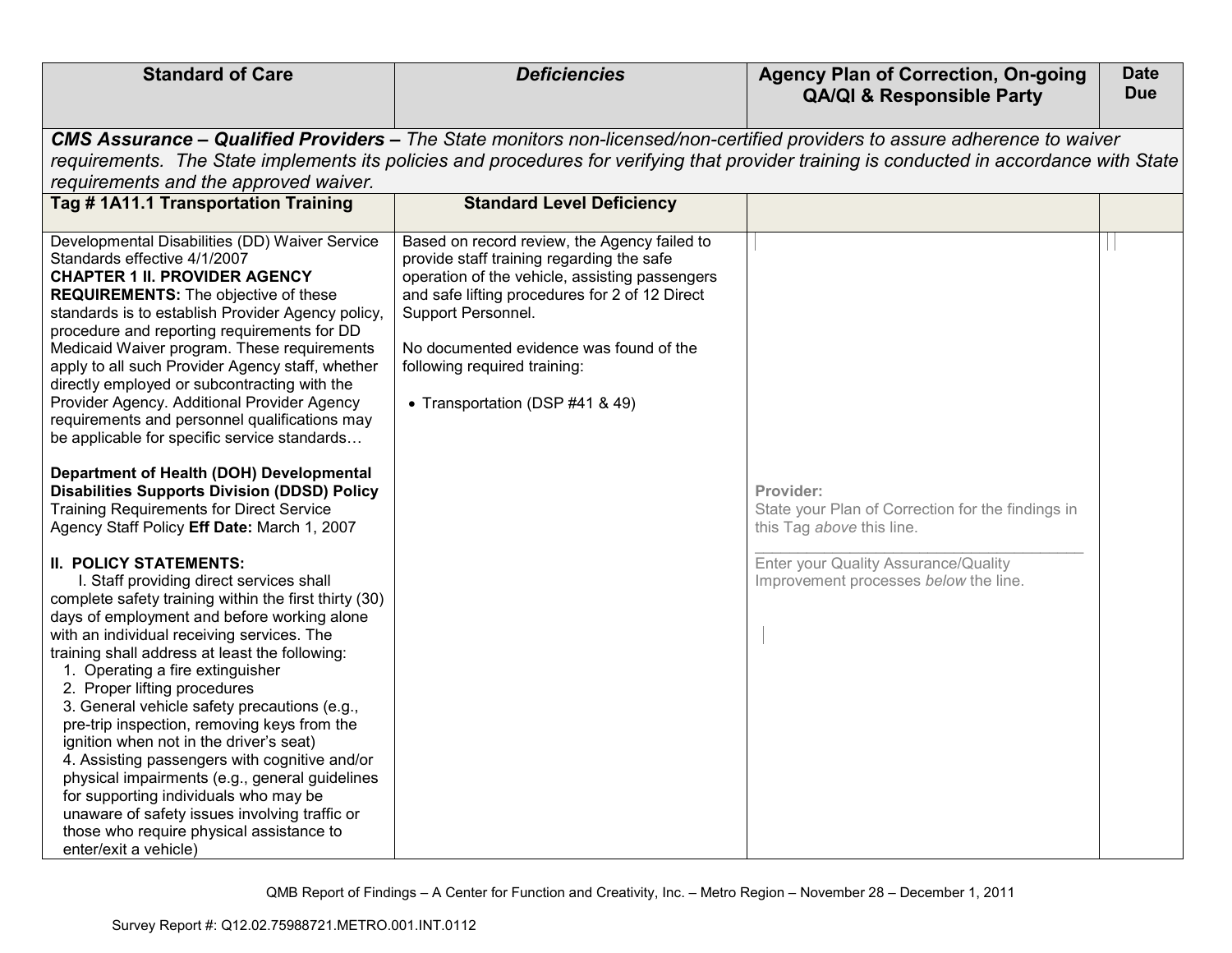| 5. Operating wheelchair lifts (if applicable to<br>the staff's role)                                                                                             |  |  |
|------------------------------------------------------------------------------------------------------------------------------------------------------------------|--|--|
| 6. Wheelchair tie-down procedures (if<br>applicable to the staff's role)<br>7. Emergency and evacuation procedures<br>(e.g., roadside emergency, fire emergency) |  |  |
|                                                                                                                                                                  |  |  |
|                                                                                                                                                                  |  |  |
|                                                                                                                                                                  |  |  |
|                                                                                                                                                                  |  |  |
|                                                                                                                                                                  |  |  |
|                                                                                                                                                                  |  |  |
|                                                                                                                                                                  |  |  |
|                                                                                                                                                                  |  |  |
|                                                                                                                                                                  |  |  |
|                                                                                                                                                                  |  |  |
|                                                                                                                                                                  |  |  |
|                                                                                                                                                                  |  |  |
|                                                                                                                                                                  |  |  |
|                                                                                                                                                                  |  |  |
|                                                                                                                                                                  |  |  |
|                                                                                                                                                                  |  |  |
|                                                                                                                                                                  |  |  |
|                                                                                                                                                                  |  |  |
|                                                                                                                                                                  |  |  |
|                                                                                                                                                                  |  |  |
|                                                                                                                                                                  |  |  |
|                                                                                                                                                                  |  |  |
|                                                                                                                                                                  |  |  |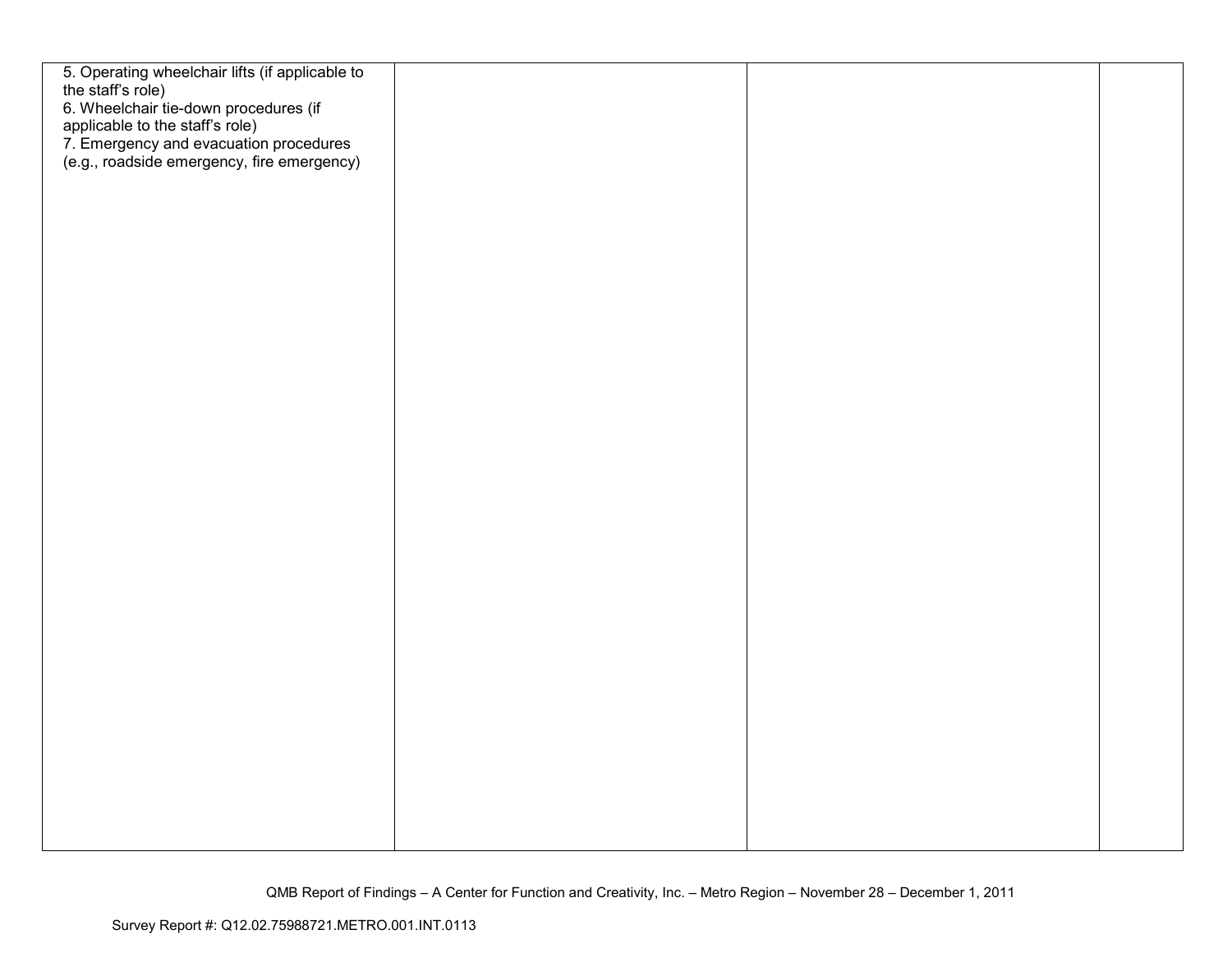| Tag #1A20 Direct Support Personnel                                                                                                                                                                                                                                                                                                                                                                                                                                                                                                                                                                                                                                                                                                                                                                                                                                                                                                                                                                                                                                                                                                       | <b>Standard Level Deficiency</b>                                                                                                                                                                                                                                                                                                                                                                                                                                                                                                               |                                                                                                                                                                              |  |
|------------------------------------------------------------------------------------------------------------------------------------------------------------------------------------------------------------------------------------------------------------------------------------------------------------------------------------------------------------------------------------------------------------------------------------------------------------------------------------------------------------------------------------------------------------------------------------------------------------------------------------------------------------------------------------------------------------------------------------------------------------------------------------------------------------------------------------------------------------------------------------------------------------------------------------------------------------------------------------------------------------------------------------------------------------------------------------------------------------------------------------------|------------------------------------------------------------------------------------------------------------------------------------------------------------------------------------------------------------------------------------------------------------------------------------------------------------------------------------------------------------------------------------------------------------------------------------------------------------------------------------------------------------------------------------------------|------------------------------------------------------------------------------------------------------------------------------------------------------------------------------|--|
| <b>Training</b>                                                                                                                                                                                                                                                                                                                                                                                                                                                                                                                                                                                                                                                                                                                                                                                                                                                                                                                                                                                                                                                                                                                          |                                                                                                                                                                                                                                                                                                                                                                                                                                                                                                                                                |                                                                                                                                                                              |  |
| Developmental Disabilities (DD) Waiver Service<br>Standards effective 4/1/2007<br><b>CHAPTER 1 IV. GENERAL REQUIREMENTS</b><br>FOR PROVIDER AGENCY SERVICE<br><b>PERSONNEL:</b> The objective of this section is to<br>establish personnel standards for DD Medicaid<br>Waiver Provider Agencies for the following<br>services: Community Living Supports,<br>Community Inclusion Services, Respite,<br>Substitute Care and Personal Support<br>Companion Services. These standards apply to<br>all personnel who provide services, whether<br>directly employed or subcontracting with the<br>Provider Agency. Additional personnel<br>requirements and qualifications may be<br>applicable for specific service standards.<br>C. Orientation and Training Requirements:<br>Orientation and training for direct support staff<br>and his or her supervisors shall comply with the<br>DDSD/DOH Policy Governing the Training<br>Requirements for Direct Support Staff and<br>Internal Service Coordinators Serving<br>Individuals with Developmental Disabilities to<br>include the following:<br>Each new employee shall receive<br>(1) | Based on record review, the Agency failed to<br>ensure that Orientation and Training<br>requirements were met for 8 of 12 Direct<br>Support Personnel.<br>Review of Direct Support Personnel training<br>records found no evidence of the following<br>required DOH/DDSD trainings and certification<br>being completed:<br>• Pre- Service (DSP #43, 44 & 50)<br>• Foundation for Health & Wellness (DSP #43<br>8,50)<br>• Person-Centered Planning (1-Day) (DSP<br>#40)<br>• First Aid (DSP #41, 45, 49 & 51)<br>• CPR (DSP #41, 45, 49 & 51) | Provider:<br>State your Plan of Correction for the findings in<br>this Tag above this line.<br>Enter your Quality Assurance/Quality<br>Improvement processes below the line. |  |
| appropriate orientation, including but not<br>limited to, all policies relating to fire<br>prevention, accident prevention, incident<br>management and reporting, and<br>emergency procedures; and<br>Individual-specific training for each<br>(2)<br>individual under his or her direct care, as<br>described in the individual service plan,<br>prior to working alone with the individual.<br>Department of Health (DOH) Developmental<br><b>Disabilities Supports Division (DDSD) Policy</b><br>- Policy Title: Training Requirements for<br>Direct Service Agency Staff Policy - Eff.<br>March 1, 2007 - II. POLICY STATEMENTS:<br>A. Individuals shall receive services from<br>competent and qualified staff.                                                                                                                                                                                                                                                                                                                                                                                                                     |                                                                                                                                                                                                                                                                                                                                                                                                                                                                                                                                                |                                                                                                                                                                              |  |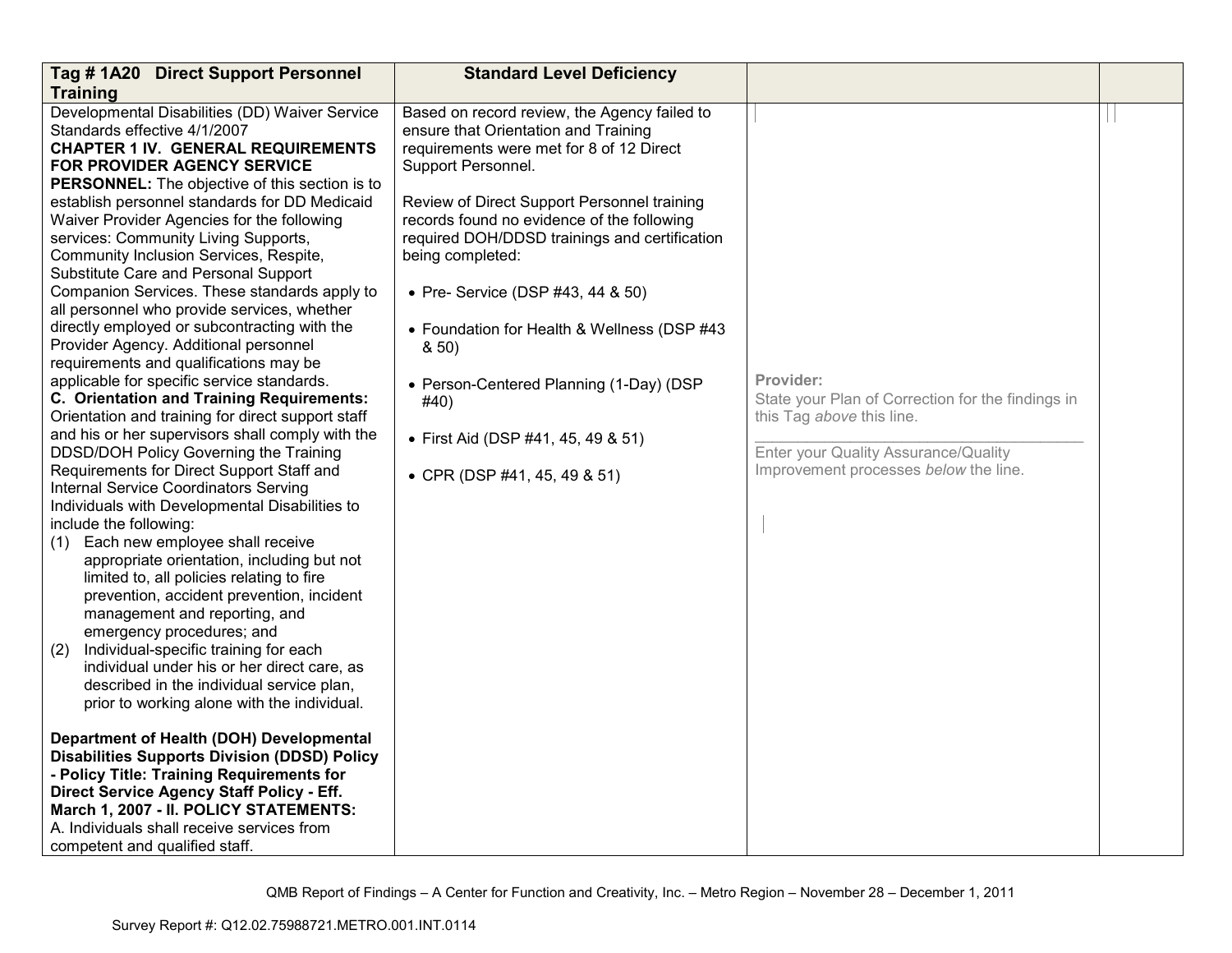| B. Staff shall complete individual-specific          |  |  |
|------------------------------------------------------|--|--|
| (formerly known as "Addendum B") training            |  |  |
| requirements in accordance with the                  |  |  |
| specifications described in the individual service   |  |  |
| plan (ISP) of each individual served.                |  |  |
| C. Staff shall complete training on DOH-             |  |  |
| approved incident reporting procedures in            |  |  |
| accordance with 7 NMAC 1.13.                         |  |  |
| D. Staff providing direct services shall complete    |  |  |
| training in universal precautions on an annual       |  |  |
| basis. The training materials shall meet             |  |  |
| Occupational Safety and Health Administration        |  |  |
| (OSHA) requirements.                                 |  |  |
| E. Staff providing direct services shall maintain    |  |  |
| certification in first aid and CPR. The training     |  |  |
| materials shall meet OSHA                            |  |  |
| requirements/guidelines.                             |  |  |
| F. Staff who may be exposed to hazardous             |  |  |
| chemicals shall complete relevant training in        |  |  |
| accordance with OSHA requirements.                   |  |  |
| G. Staff shall be certified in a DDSD-approved       |  |  |
| behavioral intervention system (e.g., Mandt,         |  |  |
| CPI) before using physical restraint techniques.     |  |  |
| Staff members providing direct services shall        |  |  |
| maintain certification in a DDSD-approved            |  |  |
| behavioral intervention system if an individual      |  |  |
| they support has a behavioral crisis plan that       |  |  |
| includes the use of physical restraint techniques.   |  |  |
| H. Staff shall complete and maintain certification   |  |  |
| in a DDSD-approved medication course in              |  |  |
| accordance with the DDSD Medication Delivery         |  |  |
| Policy M-001.                                        |  |  |
| I. Staff providing direct services shall complete    |  |  |
| safety training within the first thirty (30) days of |  |  |
| employment and before working alone with an          |  |  |
| individual receiving service.                        |  |  |
|                                                      |  |  |
|                                                      |  |  |
|                                                      |  |  |
|                                                      |  |  |
|                                                      |  |  |
|                                                      |  |  |
|                                                      |  |  |
|                                                      |  |  |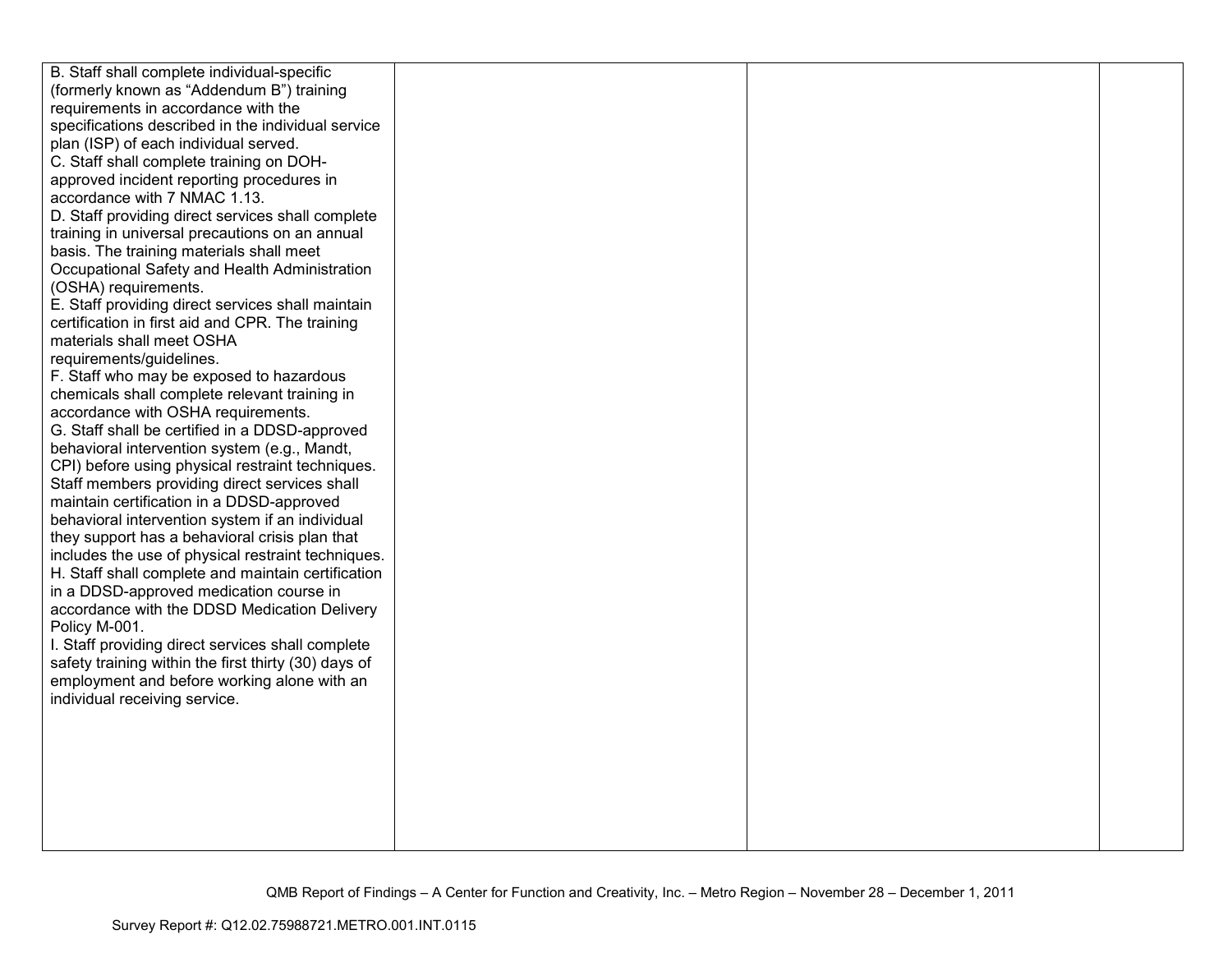| Tag #1A22 Agency Personnel                                                                                                                                                                                                                                                                                                                                                | <b>CoP Level Deficiency</b>                                                                                                                                                                                                                                                                                                                            |                                                                                             |  |
|---------------------------------------------------------------------------------------------------------------------------------------------------------------------------------------------------------------------------------------------------------------------------------------------------------------------------------------------------------------------------|--------------------------------------------------------------------------------------------------------------------------------------------------------------------------------------------------------------------------------------------------------------------------------------------------------------------------------------------------------|---------------------------------------------------------------------------------------------|--|
| <b>Competency</b>                                                                                                                                                                                                                                                                                                                                                         |                                                                                                                                                                                                                                                                                                                                                        |                                                                                             |  |
| Developmental Disabilities (DD) Waiver Service<br>Standards effective 4/1/2007<br><b>CHAPTER 1 IV. GENERAL REQUIREMENTS</b><br>FOR PROVIDER AGENCY SERVICE<br><b>PERSONNEL:</b> The objective of this section is to                                                                                                                                                       | After an analysis of the evidence it has been<br>determined there is a significant potential for a<br>negative outcome to occur.<br>Based on interview, the Agency failed to ensure                                                                                                                                                                    |                                                                                             |  |
| establish personnel standards for DD Medicaid<br>Waiver Provider Agencies for the following<br>services: Community Living Supports,                                                                                                                                                                                                                                       | that training competencies were met for 4 of 7<br>Direct Support Personnel.                                                                                                                                                                                                                                                                            |                                                                                             |  |
| Community Inclusion Services, Respite,<br>Substitute Care and Personal Support<br>Companion Services. These standards apply to<br>all personnel who provide services, whether<br>directly employed or subcontracting with the                                                                                                                                             | When DSP were asked if they received<br>training on the Individual's Positive<br>Behavioral Supports Plan and what the plan<br>covered, the following was reported:                                                                                                                                                                                    |                                                                                             |  |
| Provider Agency. Additional personnel<br>requirements and qualifications may be<br>applicable for specific service standards.<br>F. Qualifications for Direct Service<br>Personnel: The following employment<br>qualifications and competency requirements are                                                                                                            | • DSP #40 stated, "Yes for communication."<br>According to the Individual Specific Training<br>Section of the ISP, the Individual requires a<br>Positive Behavioral Supports Plan. (Individual<br>#3)                                                                                                                                                  | Provider:<br>State your Plan of Correction for the findings in<br>this Tag above this line. |  |
| applicable to all Direct Service Personnel<br>employed by a Provider Agency:<br>(1) Direct service personnel shall be eighteen<br>(18) years or older. Exception: Adult<br>Habilitation can employ direct care personnel<br>under the age of eighteen 18 years, but the<br>employee shall work directly under a<br>supervisor, who is physically present at all<br>times; | When DSP were asked if the individual had a<br><b>Positive Behavioral Crisis Plan and what the</b><br>plan covered, the following was reported:<br>• DSP #40 stated, "I believe so, for his<br>asthma." According to the Individual Specific<br>Training Section of the ISP, the individual has<br>Positive Behavioral Crisis Plan. (Individual<br>#3) | Enter your Quality Assurance/Quality<br>Improvement processes below the line.               |  |
| (2) Direct service personnel shall have the ability<br>to read and carry out the requirements in an<br>ISP;                                                                                                                                                                                                                                                               | When DSP were asked if they received<br>training on the Individual's Speech Therapy<br>Plan and what the plan covered, the<br>following was reported:                                                                                                                                                                                                  |                                                                                             |  |
| (3) Direct service personnel shall be available to<br>communicate in the language that is<br>functionally required by the individual or in the<br>use of any specific augmentative<br>communication system utilized by the<br>individual;                                                                                                                                 | • DSP #51 stated, "No he doesn't have Speech<br>Therapy" According to the Individual Specific<br>Training Section of the ISP, the Individual<br>requires a Speech Therapy Plan. (Individual<br>#8)                                                                                                                                                     |                                                                                             |  |
| (4) Direct service personnel shall meet the<br>qualifications specified by DDSD in the Policy                                                                                                                                                                                                                                                                             | When DSP were asked if they received<br>training on the Individual's Occupational                                                                                                                                                                                                                                                                      |                                                                                             |  |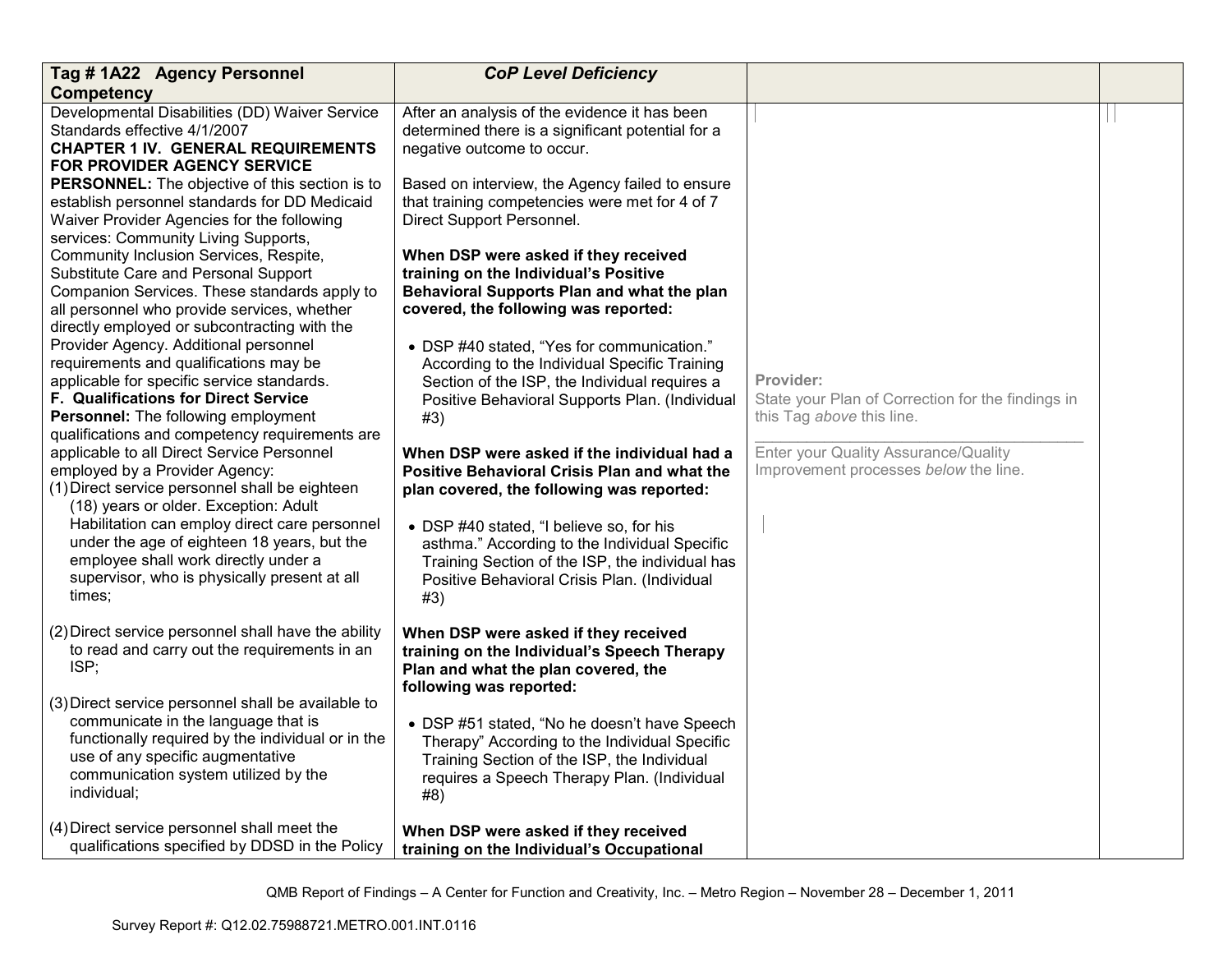| Governing the Training Requirements for             | Therapy Plan and what the plan covered, the     |  |
|-----------------------------------------------------|-------------------------------------------------|--|
| Direct Support Staff and Internal Service           | following was reported:                         |  |
| Coordinators, Serving Individuals with              |                                                 |  |
| Developmental Disabilities; and                     | • DSP #51 stated, "He does not have an          |  |
|                                                     | Occupational Therapy Plan." According to        |  |
| (5) Direct service Provider Agencies of Respite     | the Individual Specific Training Section of the |  |
|                                                     |                                                 |  |
| Services, Substitute Care, Personal Support         | ISP the Individual requires an Occupational     |  |
| Services, Nutritional Counseling, Therapists        | Therapy Plan. (Individual #8)                   |  |
| and Nursing shall demonstrate basic                 |                                                 |  |
| knowledge of developmental disabilities and         | • DSP #47 stated, "As far as I can see he       |  |
| have training or demonstrable qualifications        | doesn't have one." According to the Individual  |  |
| related to the role he or she is performing and     | Specific Training Section of the ISP the        |  |
| complete individual specific training as            | Individual requires an Occupational Therapy     |  |
| required in the ISP for each individual he or       |                                                 |  |
|                                                     | Plan. (Individual #13)                          |  |
| she support.                                        |                                                 |  |
|                                                     | When DSP were asked if they received            |  |
| (6) Report required personnel training status to    | training on the Individual's Physical Therapy   |  |
| the DDSD Statewide Training Database as             | Plan and what the plan covered, the             |  |
| specified in DDSD policies as related to            | following was reported:                         |  |
| training requirements as follows:                   |                                                 |  |
| (a) Initial comprehensive personnel status          | • DSP #41 stated, "No." According to the        |  |
| report (name, date of hire, Social Security         | Individual Specific Training Section of the ISP |  |
| number category) on all required                    | the Individual requires a Physical Therapy      |  |
| personnel to be submitted to DDSD                   |                                                 |  |
|                                                     | Plan (Individual #5)                            |  |
| Statewide Training Database within the              |                                                 |  |
| first ninety (90) calendar days of                  | When DSP were asked if they received            |  |
| providing services;                                 | training on the Individual's Health Care Plans  |  |
| (b) Staff who do not wish to use his or her         | and what the plan covered, the following was    |  |
| Social Security Number may request an               | reported:                                       |  |
| alternative tracking number; and                    |                                                 |  |
| (c) Quarterly personnel update reports sent         | • DSP #41 stated, "Yes, for seizures and        |  |
| to DDSD Statewide Training Database to              | mealtime plan." As indicated by the Agency      |  |
| reflect new hires, terminations, inter-             |                                                 |  |
| provider Agency position changes, and               | file, the Individual has Health Care Plans for  |  |
| name changes.                                       | BMI, Bowel and Bladder & Skin Wound             |  |
|                                                     | (Individual #5)                                 |  |
|                                                     |                                                 |  |
| Department of Health (DOH) Developmental            | • DSP #47 stated, "No man, he's cool." As       |  |
| <b>Disabilities Supports Division (DDSD) Policy</b> | indicated by the Agency file, the Individual    |  |
| - Policy Title: Training Requirements for           | has Health Care Plans for Skin Wound            |  |
| Direct Service Agency Staff Policy - Eff.           | (Individual #13)                                |  |
| March 1, 2007 - II. POLICY STATEMENTS:              |                                                 |  |
| A. Individuals shall receive services from          | When DSP were asked if they received            |  |
| competent and qualified staff.                      | training on the Individual's Crisis             |  |
|                                                     |                                                 |  |
|                                                     | <b>Plans/Medical Emergency Response Plans</b>   |  |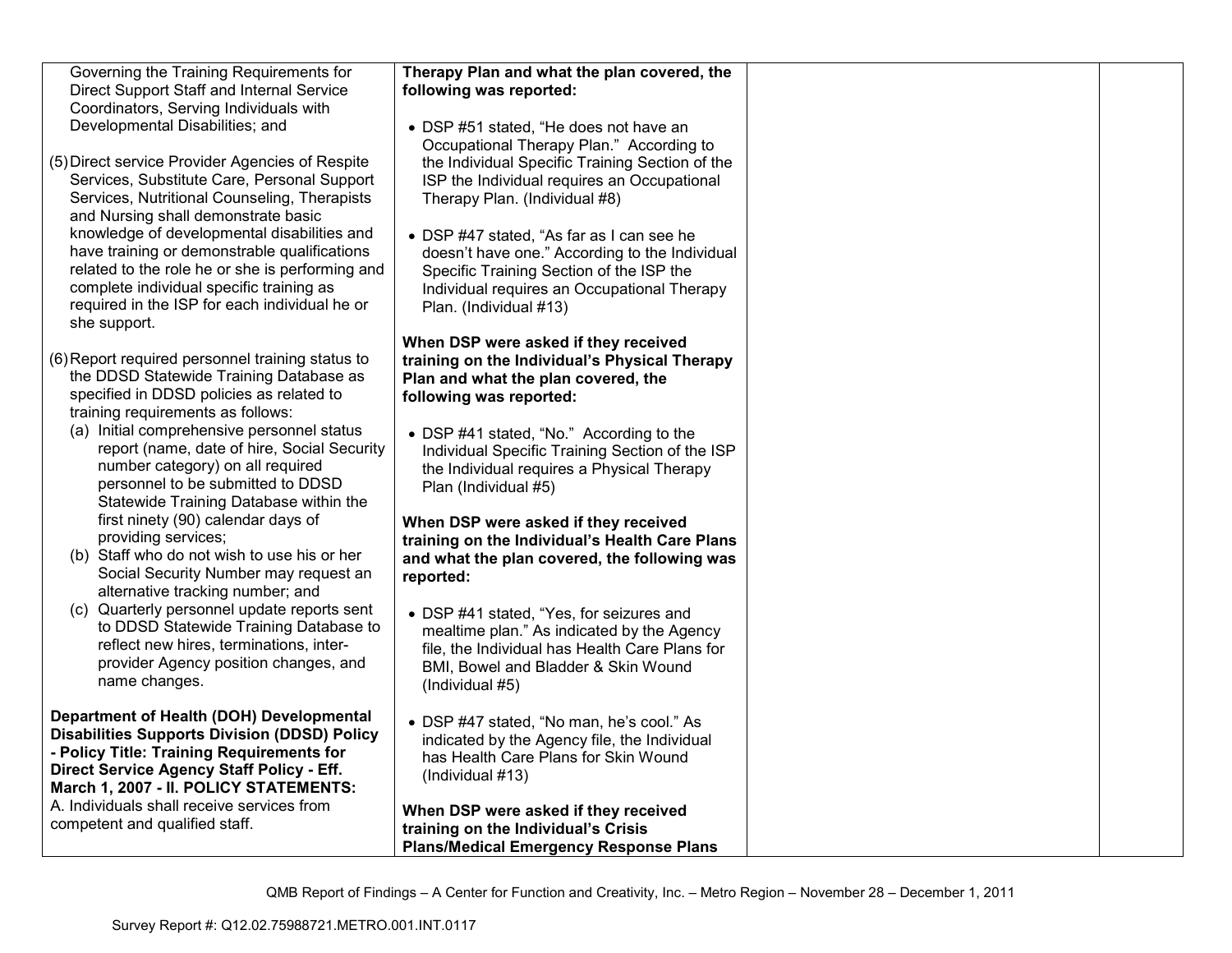| and what the plan covered, the following was                                                                                                                                                                                        |  |
|-------------------------------------------------------------------------------------------------------------------------------------------------------------------------------------------------------------------------------------|--|
| reported:                                                                                                                                                                                                                           |  |
| • DSP #51 stated, "I don't see MERPs, just<br>Behavior Crisis Plans." As indicated by other<br>documents reviewed, the Individual has Crisis<br>Plans/Medical Emergency Response Plan for<br>Respiratory and falls. (Individual #9) |  |
|                                                                                                                                                                                                                                     |  |
|                                                                                                                                                                                                                                     |  |
|                                                                                                                                                                                                                                     |  |
|                                                                                                                                                                                                                                     |  |
|                                                                                                                                                                                                                                     |  |
|                                                                                                                                                                                                                                     |  |
|                                                                                                                                                                                                                                     |  |
|                                                                                                                                                                                                                                     |  |
|                                                                                                                                                                                                                                     |  |
|                                                                                                                                                                                                                                     |  |
|                                                                                                                                                                                                                                     |  |
|                                                                                                                                                                                                                                     |  |
|                                                                                                                                                                                                                                     |  |
|                                                                                                                                                                                                                                     |  |
|                                                                                                                                                                                                                                     |  |
|                                                                                                                                                                                                                                     |  |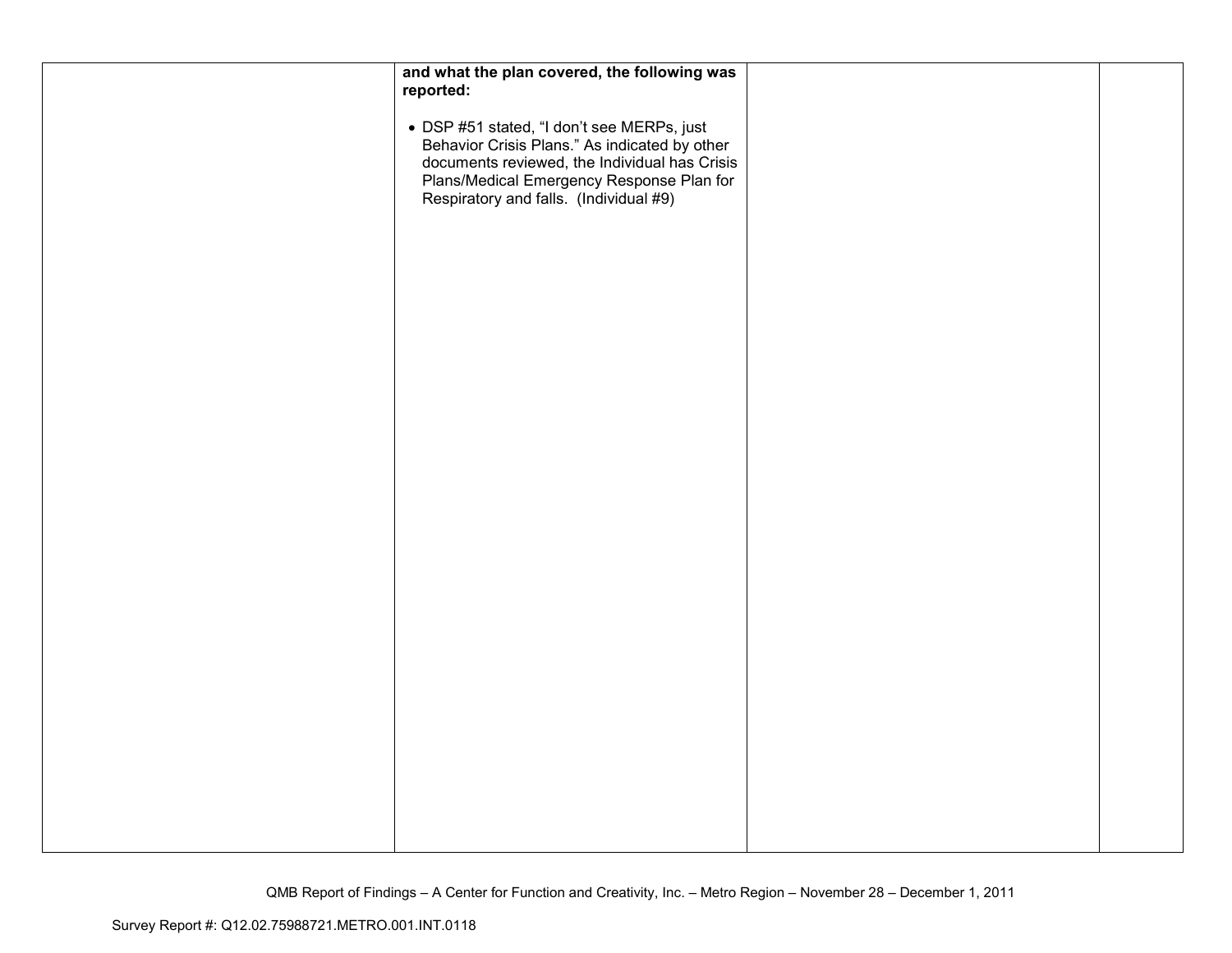| Tag #1A25 Criminal Caregiver History                                                                                                                                                                                                                                                                                                                                                                                                                                                                                                                                                                                                                                                                                                                                                                                                       | <b>Standard Level Deficiency</b>                                                                                                                                                                                                                                                                                                                                                                                                  |                                                                                                                                                                              |  |
|--------------------------------------------------------------------------------------------------------------------------------------------------------------------------------------------------------------------------------------------------------------------------------------------------------------------------------------------------------------------------------------------------------------------------------------------------------------------------------------------------------------------------------------------------------------------------------------------------------------------------------------------------------------------------------------------------------------------------------------------------------------------------------------------------------------------------------------------|-----------------------------------------------------------------------------------------------------------------------------------------------------------------------------------------------------------------------------------------------------------------------------------------------------------------------------------------------------------------------------------------------------------------------------------|------------------------------------------------------------------------------------------------------------------------------------------------------------------------------|--|
| <b>Screening</b>                                                                                                                                                                                                                                                                                                                                                                                                                                                                                                                                                                                                                                                                                                                                                                                                                           |                                                                                                                                                                                                                                                                                                                                                                                                                                   |                                                                                                                                                                              |  |
| NMAC 7.1.9.8 CAREGIVER AND HOSPITAL<br><b>CAREGIVER EMPLOYMENT</b><br><b>REQUIREMENTS:</b><br>F. Timely Submission: Care providers shall<br>submit all fees and pertinent application<br>information for all individuals who meet the<br>definition of an applicant, caregiver or hospital<br>caregiver as described in Subsections B, D and<br>K of 7.1.9.7 NMAC, no later than twenty (20)<br>calendar days from the first day of employment<br>or effective date of a contractual relationship<br>with the care provider.                                                                                                                                                                                                                                                                                                               | Based on record review, the Agency failed to<br>maintain documentation indicating no<br>"disqualifying convictions" or documentation of<br>the timely submission of pertinent application<br>information to the Caregiver Criminal History<br>Screening Program was on file for 4 of 14<br>Agency Personnel.<br>The following Agency Personnel Files<br>contained no evidence of Caregiver Criminal<br><b>History Screenings:</b> |                                                                                                                                                                              |  |
| NMAC 7.1.9.9 CAREGIVERS OR HOSPITAL<br><b>CAREGIVERS AND APPLICANTS WITH</b><br><b>DISQUALIFYING CONVICTIONS:</b><br>A. Prohibition on Employment: A care<br>provider shall not hire or continue the<br>employment or contractual services of any<br>applicant, caregiver or hospital caregiver for<br>whom the care provider has received notice of a<br>disqualifying conviction, except as provided in<br>Subsection B of this section.<br>NMAC 7.1.9.11 DISQUALIFYING<br><b>CONVICTIONS.</b> The following felony<br>convictions disqualify an applicant, caregiver or<br>hospital caregiver from employment or<br>contractual services with a care provider:<br>A. homicide;<br><b>B.</b> trafficking, or trafficking in controlled<br>substances;<br>C. kidnapping, false imprisonment, aggravated<br>assault or aggravated battery; | <b>Direct Support Personnel (DSP):</b><br>• #43 - Date of hire 9/09/2011<br>• #49 - Date of hire 5/31/2011<br>• #50 - Date of hire 10/25/2011<br><b>Service Coordination Personnel (SC):</b><br>• #53 - Date of hire 10/31/2011                                                                                                                                                                                                   | Provider:<br>State your Plan of Correction for the findings in<br>this Tag above this line.<br>Enter your Quality Assurance/Quality<br>Improvement processes below the line. |  |
| D. rape, criminal sexual penetration, criminal<br>sexual contact, incest, indecent exposure, or<br>other related felony sexual offenses;<br>E. crimes involving adult abuse, neglect or                                                                                                                                                                                                                                                                                                                                                                                                                                                                                                                                                                                                                                                    |                                                                                                                                                                                                                                                                                                                                                                                                                                   |                                                                                                                                                                              |  |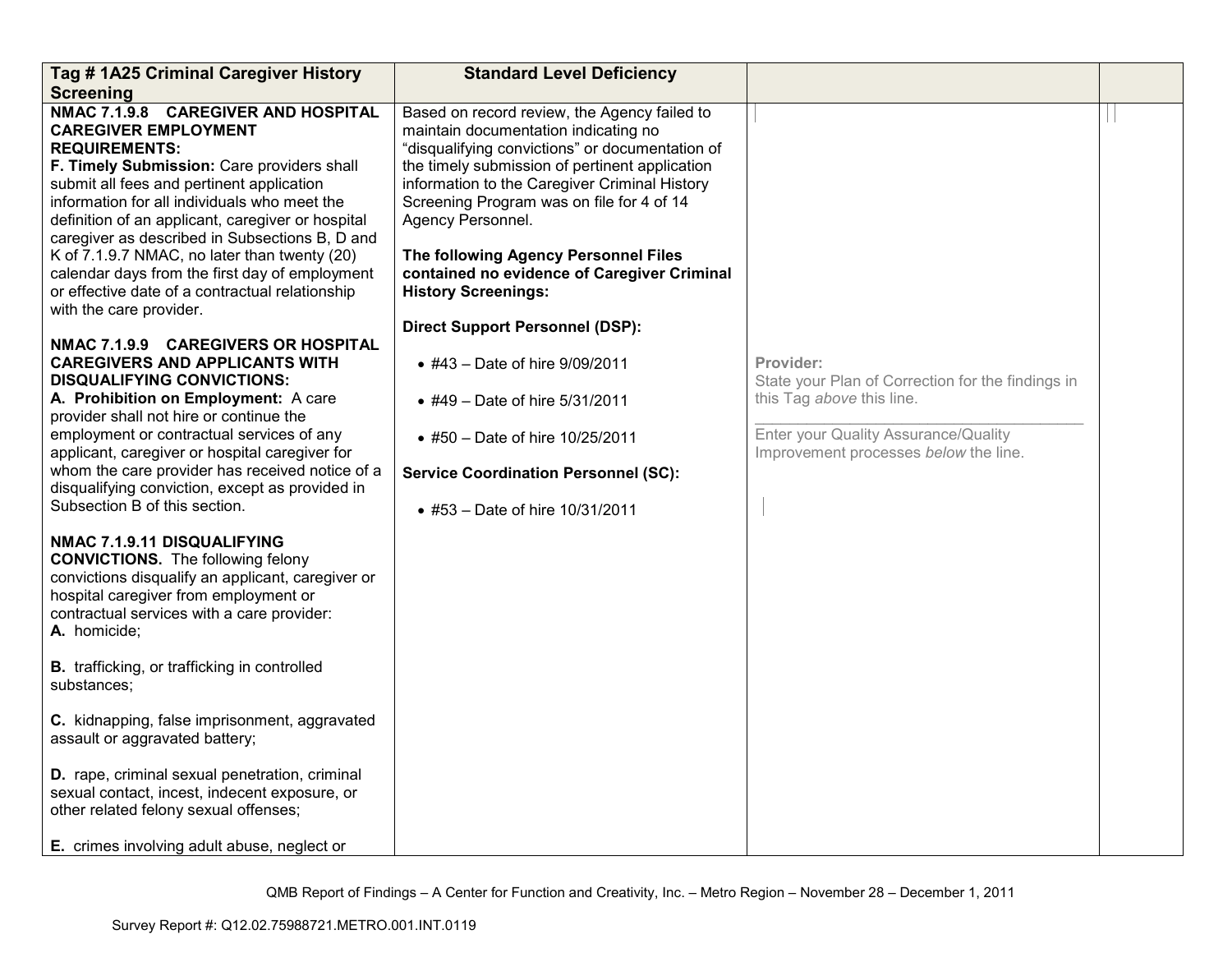| financial exploitation;                                                                                                                            |  |  |
|----------------------------------------------------------------------------------------------------------------------------------------------------|--|--|
| F. crimes involving child abuse or neglect;                                                                                                        |  |  |
|                                                                                                                                                    |  |  |
| G. crimes involving robbery, larceny, extortion,<br>burglary, fraud, forgery, embezzlement, credit<br>card fraud, or receiving stolen property; or |  |  |
|                                                                                                                                                    |  |  |
| H. an attempt, solicitation, or conspiracy<br>involving any of the felonies in this subsection.                                                    |  |  |
|                                                                                                                                                    |  |  |
|                                                                                                                                                    |  |  |
|                                                                                                                                                    |  |  |
|                                                                                                                                                    |  |  |
|                                                                                                                                                    |  |  |
|                                                                                                                                                    |  |  |
|                                                                                                                                                    |  |  |
|                                                                                                                                                    |  |  |
|                                                                                                                                                    |  |  |
|                                                                                                                                                    |  |  |
|                                                                                                                                                    |  |  |
|                                                                                                                                                    |  |  |
|                                                                                                                                                    |  |  |
|                                                                                                                                                    |  |  |
|                                                                                                                                                    |  |  |
|                                                                                                                                                    |  |  |
|                                                                                                                                                    |  |  |
|                                                                                                                                                    |  |  |
|                                                                                                                                                    |  |  |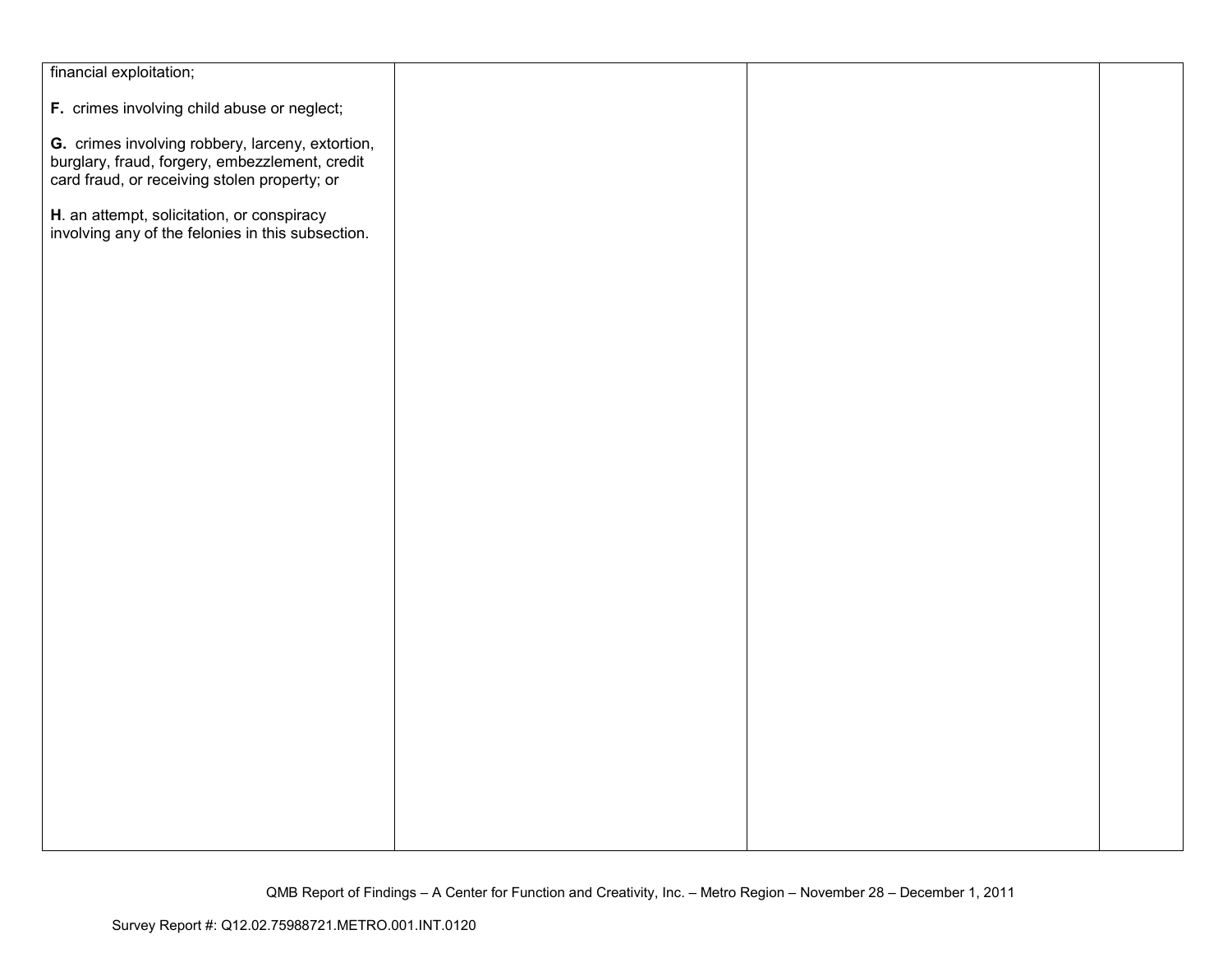| Tag #1A26 Consolidated On-line                                                                                                | <b>CoP Level Deficiency</b>                                                                                                      |                                                   |  |
|-------------------------------------------------------------------------------------------------------------------------------|----------------------------------------------------------------------------------------------------------------------------------|---------------------------------------------------|--|
| <b>Registry/Employee Abuse Registry</b>                                                                                       |                                                                                                                                  |                                                   |  |
| NMAC 7.1.12.8 REGISTRY ESTABLISHED;<br>PROVIDER INQUIRY REQUIRED: Upon the<br>effective date of this rule, the department has | After an analysis of the evidence it has been<br>determined there is a significant potential for a<br>negative outcome to occur. |                                                   |  |
| established and maintains an accurate and                                                                                     |                                                                                                                                  |                                                   |  |
| complete electronic registry that contains the                                                                                | Based on record review, the Agency failed to                                                                                     |                                                   |  |
| name, date of birth, address, social security                                                                                 | maintain documentation in the employee's                                                                                         |                                                   |  |
| number, and other appropriate identifying                                                                                     | personnel records that evidenced inquiry to the                                                                                  |                                                   |  |
| information of all persons who, while employed                                                                                | Employee Abuse Registry prior to employment                                                                                      |                                                   |  |
| by a provider, have been determined by the                                                                                    | for 14 of 14 Agency Personnel.                                                                                                   |                                                   |  |
| department, as a result of an investigation of a                                                                              |                                                                                                                                  |                                                   |  |
| complaint, to have engaged in a substantiated                                                                                 |                                                                                                                                  |                                                   |  |
| registry-referred incident of abuse, neglect or                                                                               | The following Agency Personnel records<br>contained evidence that indicated the                                                  |                                                   |  |
| exploitation of a person receiving care or<br>services from a provider. Additions and updates                                 | <b>Employee Abuse Registry was completed</b>                                                                                     |                                                   |  |
| to the registry shall be posted no later than two                                                                             | after hire:                                                                                                                      |                                                   |  |
| (2) business days following receipt. Only                                                                                     |                                                                                                                                  | Provider:                                         |  |
| department staff designated by the custodian                                                                                  | <b>Direct Support Personnel (DSP):</b>                                                                                           | State your Plan of Correction for the findings in |  |
| may access, maintain and update the data in the                                                                               |                                                                                                                                  | this Tag above this line.                         |  |
| registry.                                                                                                                     | $\bullet$ #40 - Date of hire 10/29/2011, completed                                                                               |                                                   |  |
| А.<br>Provider requirement to inquire of                                                                                      | 11/29/2011.                                                                                                                      | Enter your Quality Assurance/Quality              |  |
| registry. A provider, prior to employing or                                                                                   |                                                                                                                                  | Improvement processes below the line.             |  |
| contracting with an employee, shall inquire of                                                                                | $\bullet$ #41 - Date of hire 12/1/2010, completed                                                                                |                                                   |  |
| the registry whether the individual under                                                                                     | 11/29/2011.                                                                                                                      |                                                   |  |
| consideration for employment or contracting is<br>listed on the registry.                                                     |                                                                                                                                  |                                                   |  |
| В.<br>Prohibited employment. A provider                                                                                       | $\bullet$ #42 - Date of hire 10/29/2011, completed<br>11/29/2011.                                                                |                                                   |  |
| may not employ or contract with an individual to                                                                              |                                                                                                                                  |                                                   |  |
| be an employee if the individual is listed on the                                                                             | $\bullet$ #43 - Date of hire 9/11/2011, completed                                                                                |                                                   |  |
| registry as having a substantiated registry-                                                                                  | 11/29/2011.                                                                                                                      |                                                   |  |
| referred incident of abuse, neglect or                                                                                        |                                                                                                                                  |                                                   |  |
| exploitation of a person receiving care or                                                                                    | $\bullet$ #44 - Date of hire 5/4/2011, completed                                                                                 |                                                   |  |
| services from a provider.<br>Documentation of inquiry to registry.<br>D.                                                      | 11/29/2011.                                                                                                                      |                                                   |  |
| The provider shall maintain documentation in the                                                                              |                                                                                                                                  |                                                   |  |
| employee's personnel or employment records                                                                                    | $\bullet$ #45 - Date of hire 6/16/2011, completed                                                                                |                                                   |  |
| that evidences the fact that the provider made                                                                                | 11/29/2011.                                                                                                                      |                                                   |  |
| an inquiry to the registry concerning that                                                                                    | $\bullet$ #46 - Date of Hire 8/22/2011, completed                                                                                |                                                   |  |
| employee prior to employment. Such                                                                                            | 11/29/2011.                                                                                                                      |                                                   |  |
| documentation must include evidence, based on                                                                                 |                                                                                                                                  |                                                   |  |
| the response to such inquiry received from the                                                                                | $\bullet$ #47 - Date of hire 3/1/2011, completed                                                                                 |                                                   |  |
| custodian by the provider, that the employee                                                                                  | 11/29/2011.                                                                                                                      |                                                   |  |
| was not listed on the registry as having a                                                                                    |                                                                                                                                  |                                                   |  |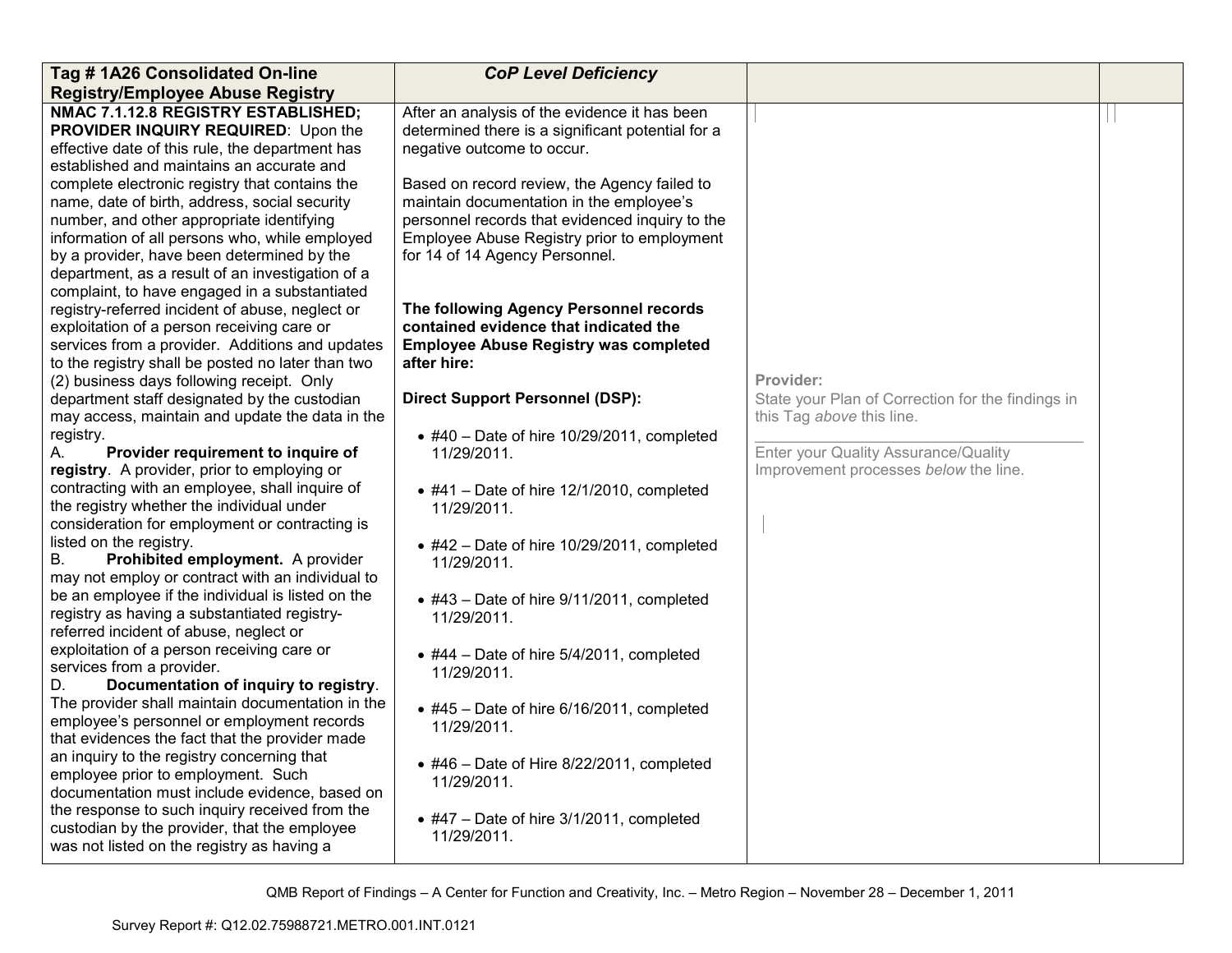substantiated registry-referred incident of abuse, neglect or exploitation.

 E. **Documentation for other staff**. With respect to all employed or contracted individuals providing direct care who are licensed health care professionals or certified nurse aides, the provider shall maintain documentation reflecting the individual's current licensure as a health care professional or current certification as a nurse aide.

 F. **Consequences of noncompliance**. The department or other governmental agency having regulatory enforcement authority over a provider may sanction a provider in accordance with applicable law if the provider fails to make an appropriate and timely inquiry of the registry, or fails to maintain evidence of such inquiry, in connection with the hiring or contracting of an employee; or for employing or contracting any person to work as an employee who is listed on the registry. Such sanctions may include a directed plan of correction, civil monetary penalty not to exceed five thousand dollars (\$5000) per instance, or termination or nonrenewal of any contract with the department or other governmental agency.

Developmental Disabilities (DD) Waiver Service Standards effective 4/1/2007 **Chapter 1.IV. General Provider Requirements. D. Criminal History Screening:** All personnel shall be screened by the Provider Agency in regard to the employee's qualifications, references, and employment history, prior to employment. All Provider Agencies shall comply with the Criminal Records Screening for Caregivers 7.1.12 NMAC and Employee Abuse Registry 7.1.12 NMAC as required by the Department of Health, Division of Health Improvement.

• #48 – Date of hire 2/17/2011, completed 11/29/2011. • #49 – Date of hire 5/31/2011, completed 11/29/2011. • #50 – Date of hire 10/25/2011, completed 11/29/2011. • #51 – Date of hire 2/3/2011, completed 11/29/2011. **Service Coordination Personnel (SC):** • #52 – Date of hire 10/1/2010, completed 11/29/2011. • #53 – Date of hire 3/1/2011, completed 11/29/2011.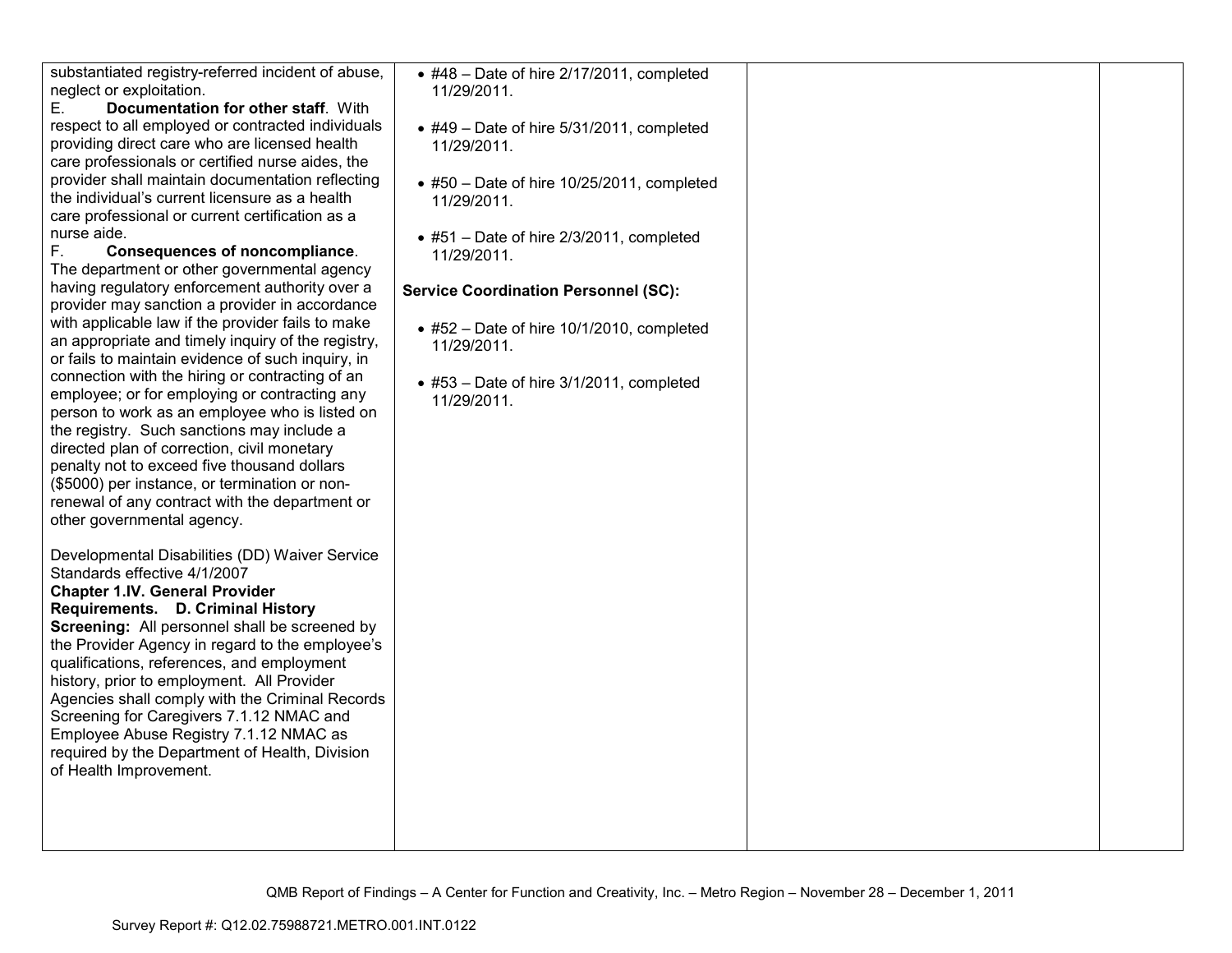| Tag # 1A28.1 Incident Mgt. System -                                                                                                                                                                                                                                                                                                                                                                                                                                                                                                                                                                                                                                                                                                                                                                                                                                                                                                                                                                                                                                                                                                                                                                                                                                                                                                                                                                                                                                                                                                                                                                                                                                                                                                                                                                                                                                                                                                         | <b>Standard Level Deficiency</b>                                                                                                                                                                                                                                                                                      |                                                                                                                                                                              |  |
|---------------------------------------------------------------------------------------------------------------------------------------------------------------------------------------------------------------------------------------------------------------------------------------------------------------------------------------------------------------------------------------------------------------------------------------------------------------------------------------------------------------------------------------------------------------------------------------------------------------------------------------------------------------------------------------------------------------------------------------------------------------------------------------------------------------------------------------------------------------------------------------------------------------------------------------------------------------------------------------------------------------------------------------------------------------------------------------------------------------------------------------------------------------------------------------------------------------------------------------------------------------------------------------------------------------------------------------------------------------------------------------------------------------------------------------------------------------------------------------------------------------------------------------------------------------------------------------------------------------------------------------------------------------------------------------------------------------------------------------------------------------------------------------------------------------------------------------------------------------------------------------------------------------------------------------------|-----------------------------------------------------------------------------------------------------------------------------------------------------------------------------------------------------------------------------------------------------------------------------------------------------------------------|------------------------------------------------------------------------------------------------------------------------------------------------------------------------------|--|
| <b>Personnel Training</b>                                                                                                                                                                                                                                                                                                                                                                                                                                                                                                                                                                                                                                                                                                                                                                                                                                                                                                                                                                                                                                                                                                                                                                                                                                                                                                                                                                                                                                                                                                                                                                                                                                                                                                                                                                                                                                                                                                                   |                                                                                                                                                                                                                                                                                                                       |                                                                                                                                                                              |  |
| NMAC 7.1.13.10 INCIDENT MANAGEMENT<br><b>SYSTEM REQUIREMENTS:</b><br>A. General: All licensed health care facilities<br>and community based service providers shall<br>establish and maintain an incident management<br>system, which emphasizes the principles of<br>prevention and staff involvement. The licensed<br>health care facility or community based service<br>provider shall ensure that the incident<br>management system policies and procedures<br>requires all employees to be competently trained<br>to respond to, report, and document incidents in<br>a timely and accurate manner.<br>D. Training Documentation: All licensed<br>health care facilities and community based<br>service providers shall prepare training<br>documentation for each employee to include a<br>signed statement indicating the date, time, and<br>place they received their incident management<br>reporting instruction. The licensed health care<br>facility and community based service provider<br>shall maintain documentation of an employee's<br>training for a period of at least twelve (12)<br>months, or six (6) months after termination of an<br>employee's employment. Training curricula shall<br>be kept on the provider premises and made<br>available on request by the department. Training<br>documentation shall be made available<br>immediately upon a division representative's<br>request. Failure to provide employee training<br>documentation shall subject the licensed health<br>care facility or community based service<br>provider to the penalties provided for in this rule.<br><b>Policy Title: Training Requirements for Direct</b><br>Service Agency Staff Policy - Eff. March 1,<br>2007<br><b>II. POLICY STATEMENTS:</b><br>A. Individuals shall receive services from<br>competent and qualified staff.<br>C. Staff shall complete training on DOH-<br>approved incident reporting procedures in | Based on record review the Agency failed to<br>provide documentation verifying completion of<br>Incident Management Training for 2 of 14<br>Agency Personnel.<br><b>Direct Support Personnel (DSP):</b><br>• Incident Management Training (Abuse,<br>Neglect & Misappropriation of Consumers'<br>Property) (#45 & 46) | Provider:<br>State your Plan of Correction for the findings in<br>this Tag above this line.<br>Enter your Quality Assurance/Quality<br>Improvement processes below the line. |  |
| accordance with 7 NMAC 1.13.                                                                                                                                                                                                                                                                                                                                                                                                                                                                                                                                                                                                                                                                                                                                                                                                                                                                                                                                                                                                                                                                                                                                                                                                                                                                                                                                                                                                                                                                                                                                                                                                                                                                                                                                                                                                                                                                                                                |                                                                                                                                                                                                                                                                                                                       |                                                                                                                                                                              |  |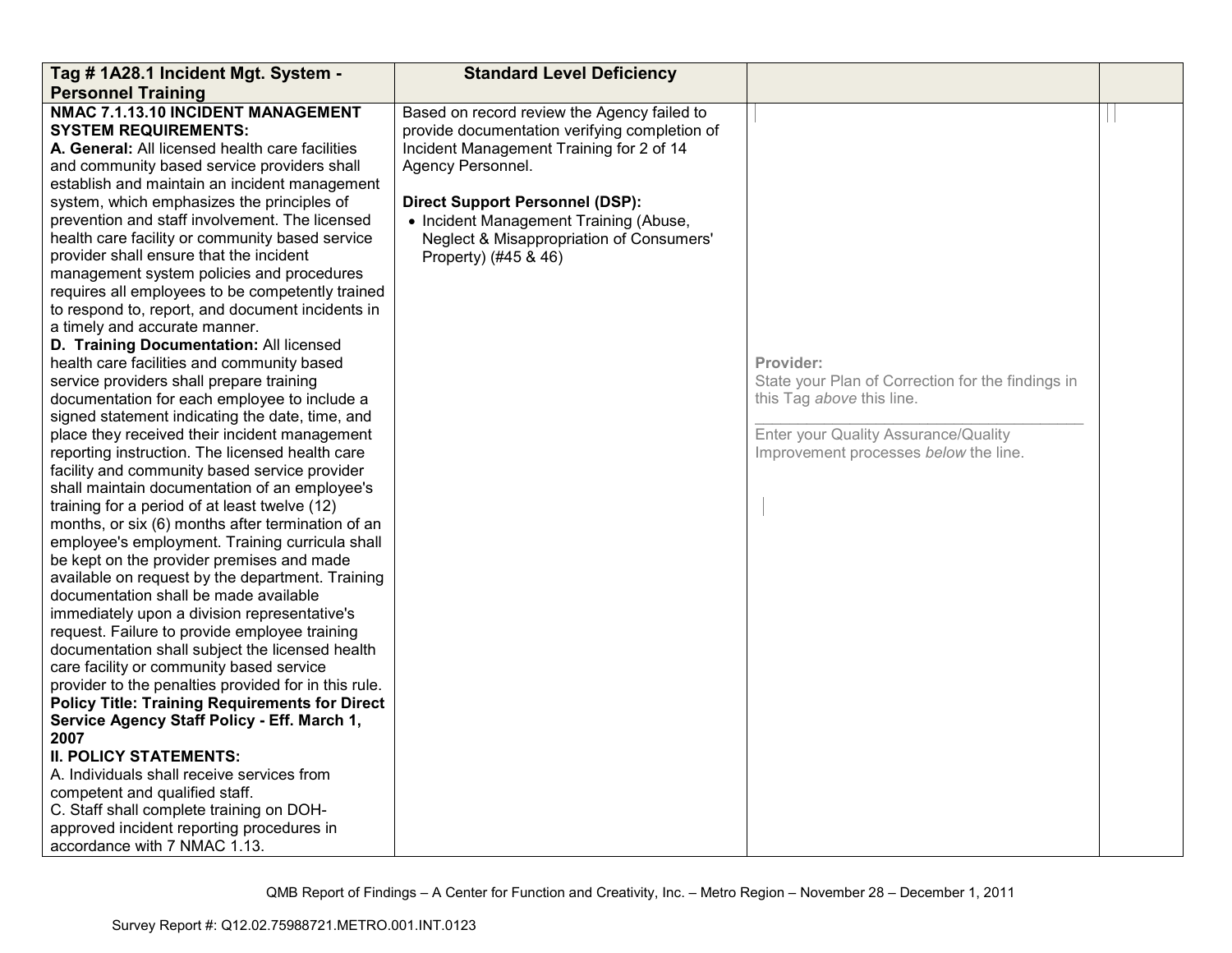| Tag # 1A28.2 Incident Mgt. System -<br><b>Parent/Guardian Training</b>                                                                                                                                                                                                                                                                                                                                                                                                                                                                                                                                                                                                                                                                                                                                                                                                                                                                                             | <b>Standard Level Deficiency</b>                                                                                                                                                                                                                                                                                                                                                                                                                                                                                                                |                                                                                                                                                                              |  |
|--------------------------------------------------------------------------------------------------------------------------------------------------------------------------------------------------------------------------------------------------------------------------------------------------------------------------------------------------------------------------------------------------------------------------------------------------------------------------------------------------------------------------------------------------------------------------------------------------------------------------------------------------------------------------------------------------------------------------------------------------------------------------------------------------------------------------------------------------------------------------------------------------------------------------------------------------------------------|-------------------------------------------------------------------------------------------------------------------------------------------------------------------------------------------------------------------------------------------------------------------------------------------------------------------------------------------------------------------------------------------------------------------------------------------------------------------------------------------------------------------------------------------------|------------------------------------------------------------------------------------------------------------------------------------------------------------------------------|--|
| NMAC 7.1.13.10 INCIDENT MANAGEMENT<br><b>SYSTEM REQUIREMENTS:</b><br>A. General: All licensed health care facilities<br>and community based service providers shall<br>establish and maintain an incident management<br>system, which emphasizes the principles of<br>prevention and staff involvement. The licensed<br>health care facility or community based service<br>provider shall ensure that the incident<br>management system policies and procedures<br>requires all employees to be competently trained<br>to respond to, report, and document incidents in<br>a timely and accurate manner.                                                                                                                                                                                                                                                                                                                                                           | Based on record review, the Agency failed to<br>provide documentation indicating consumer,<br>family members, or legal guardians had received<br>an orientation packet including incident<br>management system policies and procedural<br>information concerning the reporting of Abuse,<br>Neglect and Misappropriation of Consumers'<br>Property, for 12 of 16 individuals.<br>• Parent/Guardian Incident Management<br>Training (Abuse, Neglect & Misappropriation<br>of Consumers' Property) (#1, 2, 3, 5, 6, 7, 8,<br>11, 12, 13, 15 & 16) |                                                                                                                                                                              |  |
| E. Consumer and Guardian Orientation<br>Packet: Consumers, family members and legal<br>guardians shall be made aware of and have<br>available immediate accessibility to the licensed<br>health care facility and community based service<br>provider incident reporting processes. The<br>licensed health care facility and community<br>based service provider shall provide consumers,<br>family members or legal guardians an<br>orientation packet to include incident<br>management systems policies and procedural<br>information concerning the reporting of abuse,<br>neglect or misappropriation. The licensed health<br>care facility and community based service<br>provider shall include a signed statement<br>indicating the date, time, and place they<br>received their orientation packet to be contained<br>in the consumer's file. The appropriate<br>consumer, family member or legal guardian shall<br>sign this at the time of orientation. |                                                                                                                                                                                                                                                                                                                                                                                                                                                                                                                                                 | Provider:<br>State your Plan of Correction for the findings in<br>this Tag above this line.<br>Enter your Quality Assurance/Quality<br>Improvement processes below the line. |  |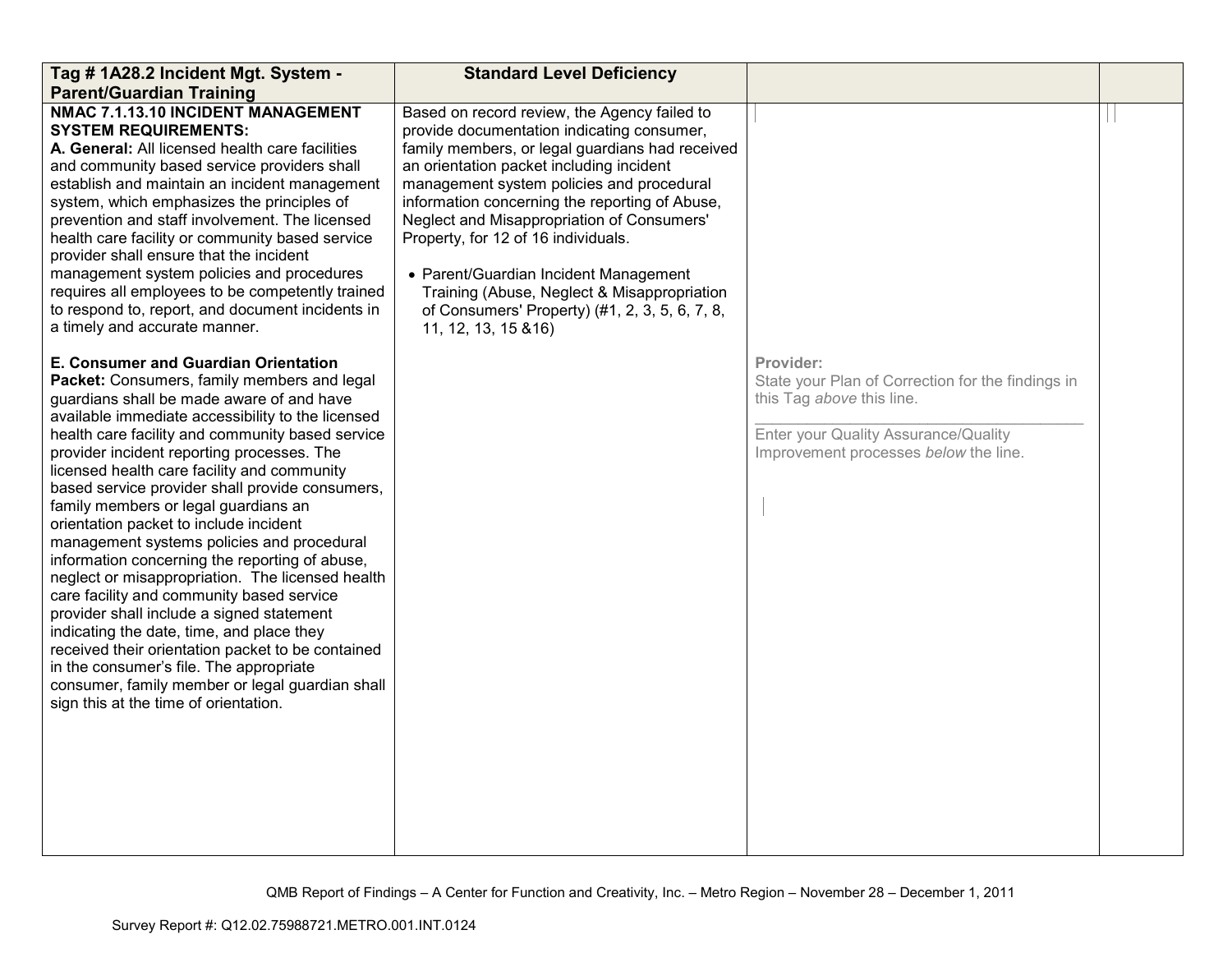| Tag # 1A36 Service Coordination                                                                                                                                                                                                                                                                                    | <b>Standard Level Deficiency</b>                                                                                                                                                                                                                    |                                                                               |  |
|--------------------------------------------------------------------------------------------------------------------------------------------------------------------------------------------------------------------------------------------------------------------------------------------------------------------|-----------------------------------------------------------------------------------------------------------------------------------------------------------------------------------------------------------------------------------------------------|-------------------------------------------------------------------------------|--|
| <b>Requirements</b>                                                                                                                                                                                                                                                                                                |                                                                                                                                                                                                                                                     |                                                                               |  |
| Developmental Disabilities (DD) Waiver Service<br>Standards effective 4/1/2007<br><b>CHAPTER 1 IV. GENERAL REQUIREMENTS</b><br>FOR PROVIDER AGENCY SERVICE<br><b>PERSONNEL:</b> The objective of this section is to<br>establish personnel standards for DD Medicaid<br>Waiver Provider Agencies for the following | Based on record review, the Agency failed to<br>ensure that Orientation and Training<br>requirements were met for 3 of 3 Service<br>Coordinators.<br>Review of Service Coordinators training records<br>found no evidence of the following required |                                                                               |  |
| services: Community Living Supports,<br>Community Inclusion Services, Respite,<br>Substitute Care and Personal Support<br>Companion Services. These standards apply to                                                                                                                                             | DOH/DDSD trainings being completed:<br>• Pre-Service Manual (SC #52, 53 & 54)                                                                                                                                                                       |                                                                               |  |
| all personnel who provide services, whether<br>directly employed or subcontracting with the                                                                                                                                                                                                                        | • Promoting Effective Teamwork (SC #52)                                                                                                                                                                                                             |                                                                               |  |
| Provider Agency. Additional personnel<br>requirements and qualifications may be<br>applicable for specific service standards.                                                                                                                                                                                      | • Positive Behavior Supports Strategies<br>(SC#54)                                                                                                                                                                                                  | Provider:<br>State your Plan of Correction for the findings in                |  |
| C. Orientation and Training Requirements:                                                                                                                                                                                                                                                                          | • Advocacy Strategies (SC#54)                                                                                                                                                                                                                       | this Tag above this line.                                                     |  |
| Orientation and training for direct support staff<br>and his or her supervisors shall comply with the<br>DDSD/DOH Policy Governing the Training                                                                                                                                                                    | • Sexuality for People with Developmental<br>Disabilities (SC#54)                                                                                                                                                                                   | Enter your Quality Assurance/Quality<br>Improvement processes below the line. |  |
| Requirements for Direct Support Staff and<br><b>Internal Service Coordinators Serving</b><br>Individuals with Developmental Disabilities to<br>include the following:                                                                                                                                              | • Health & Wellness Coordination (SC#54)                                                                                                                                                                                                            |                                                                               |  |
| (1) Each new employee shall receive<br>appropriate orientation, including but not<br>limited to, all policies relating to fire<br>prevention, accident prevention, incident<br>management and reporting, and emergency<br>procedures; and                                                                          |                                                                                                                                                                                                                                                     |                                                                               |  |
| NMAC 7.26.5.7 "service coordinator": the<br>community provider staff member, sometimes<br>called the program manager or the internal<br>case manager, who supervises, implements<br>and monitors the service plan within the<br>community service provider agency                                                  |                                                                                                                                                                                                                                                     |                                                                               |  |
| NMAC 7.26.5.11 (b) service coordinator: the<br>service coordinators of the community provider                                                                                                                                                                                                                      |                                                                                                                                                                                                                                                     |                                                                               |  |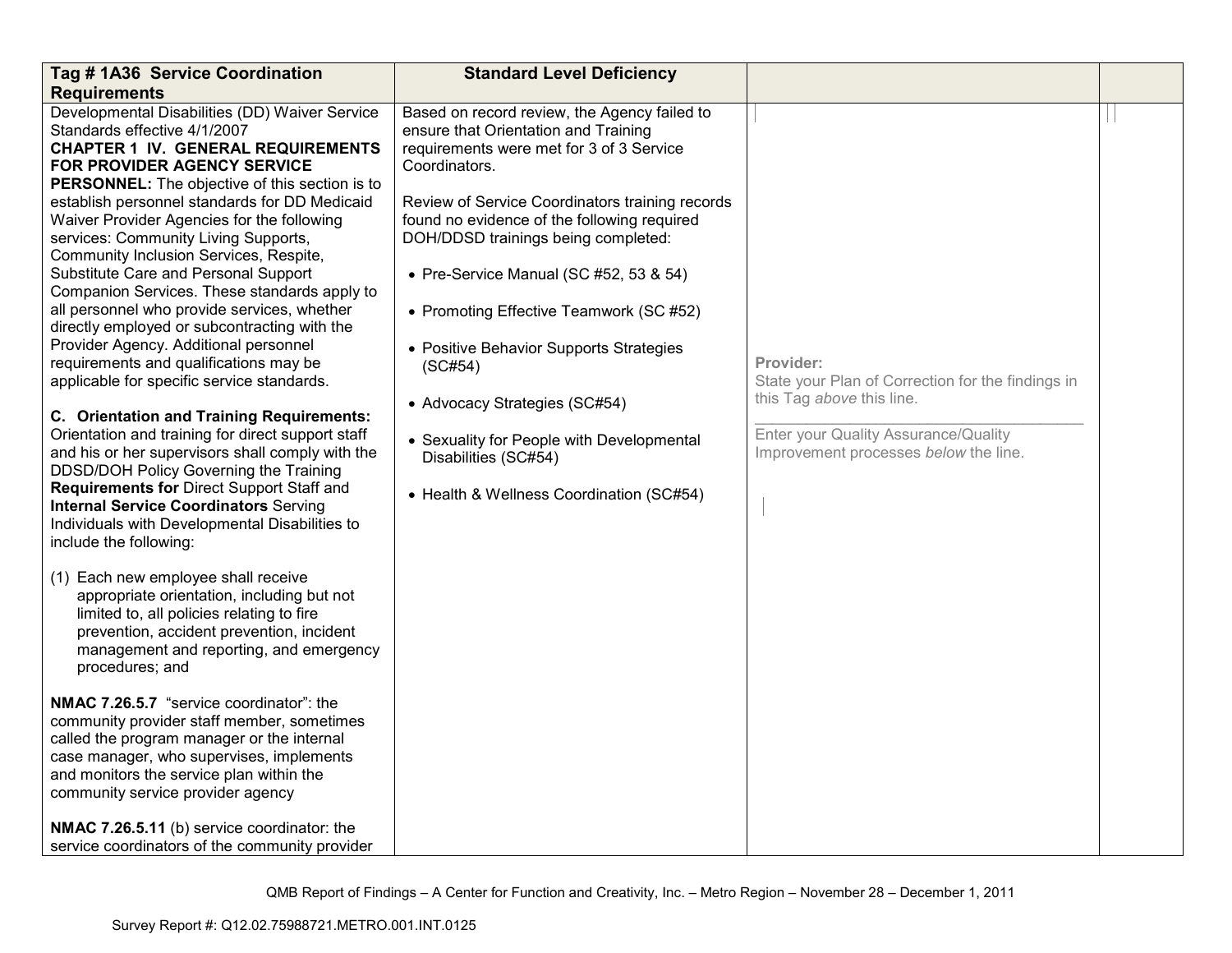| agencies shall assure that appropriate staff       |  |  |
|----------------------------------------------------|--|--|
| develop strategies specific to their               |  |  |
| responsibilities in the ISP; the service           |  |  |
| coordinators shall assure the action plans and     |  |  |
| strategies are implemented consistent with the     |  |  |
| provisions of the ISP, and shall report to the     |  |  |
|                                                    |  |  |
| case manager on ISP implementation and the         |  |  |
| individual's progress on action plans within their |  |  |
| agencies; for persons funded solely by state       |  |  |
| general funds, the service coordinator shall       |  |  |
| assume all the duties of the independent case      |  |  |
| manager described within these regulations; if     |  |  |
| there are two or more "key" community service      |  |  |
| provider agencies with two or more service         |  |  |
| coordinator staff, the IDT shall designate which   |  |  |
| service coordinator shall assume the duties of     |  |  |
| the case manager; the criteria to guide the IDTs   |  |  |
| selection are set forth as follows:                |  |  |
|                                                    |  |  |
| (i) the designated service coordinator shall       |  |  |
| have the skills necessary to carry out the         |  |  |
| duties and responsibilities of the case            |  |  |
| manager as defined in these regulations;           |  |  |
| (ii) the designated service coordinator shall      |  |  |
| have the time and interest to fulfill the          |  |  |
| functions of the case manager as defined in        |  |  |
| these regulations;                                 |  |  |
| (iii) the designated service coordinator shall be  |  |  |
| familiar with and understand community             |  |  |
| service delivery and supports;                     |  |  |
| (iv) the designated service coordinator shall      |  |  |
| know the individual or be willing to become        |  |  |
| familiar and develop a relationship with the       |  |  |
| individual being served;                           |  |  |
|                                                    |  |  |
|                                                    |  |  |
|                                                    |  |  |
|                                                    |  |  |
|                                                    |  |  |
|                                                    |  |  |
|                                                    |  |  |
|                                                    |  |  |
|                                                    |  |  |
|                                                    |  |  |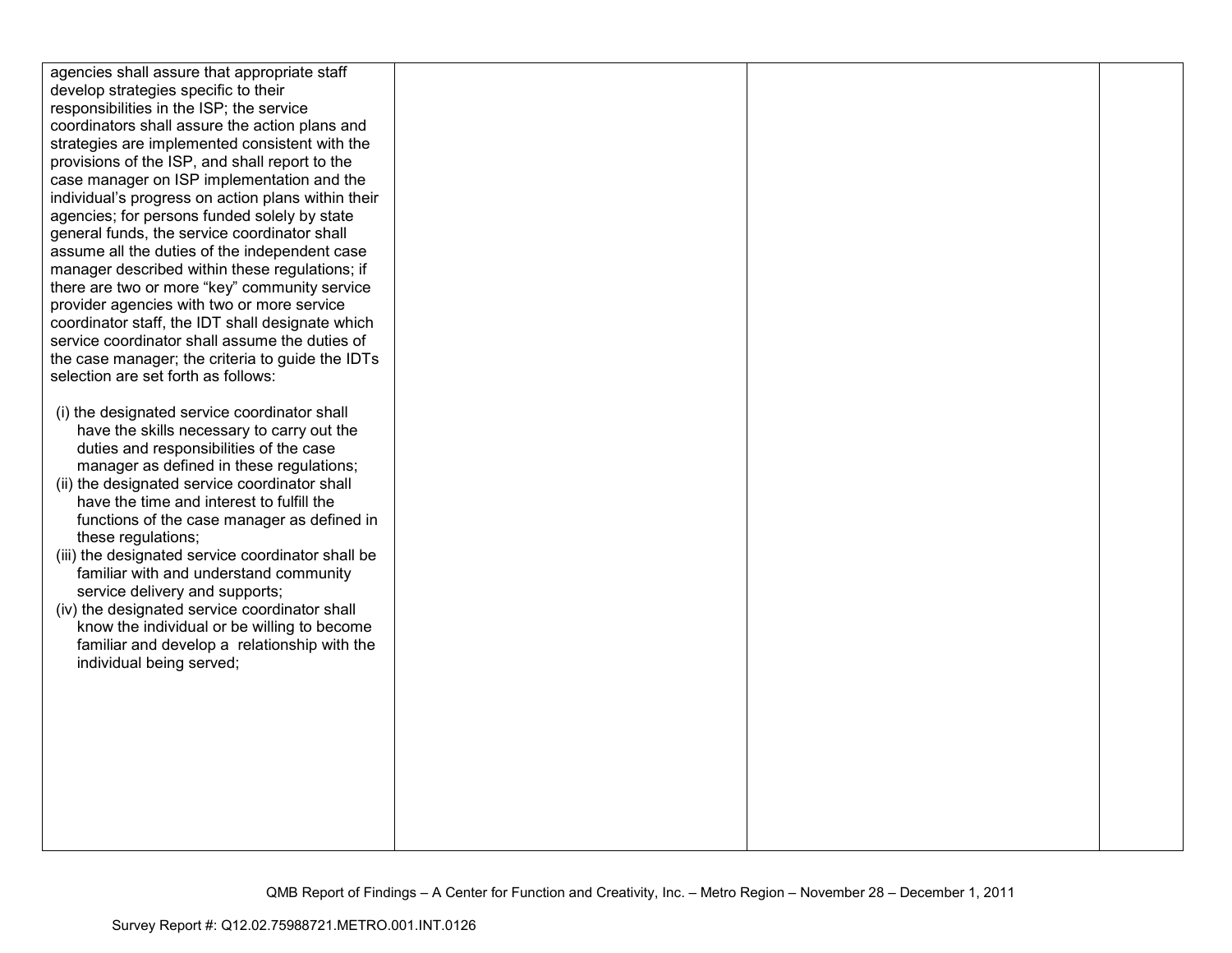| <b>Standard of Care</b>                                                                                                                                                                                                                                                                                                                                                                                                                                                                                                                                                                                                                                                                                                                                                                                                                                                                                                                                                                                                                                                                                                                                                                                                                                                                                                                                                                                                                                                                                          | <b>Deficiencies</b>                                                                                                                                                                                                                                                                                                                                                                                                                                                                                                                                                                                                                                                                                                                                                                                                                                                                                                                                                                                                                              | <b>Agency Plan of Correction, On-going</b><br><b>QA/QI &amp; Responsible Party</b>                                                                                           | <b>Date</b><br><b>Due</b> |
|------------------------------------------------------------------------------------------------------------------------------------------------------------------------------------------------------------------------------------------------------------------------------------------------------------------------------------------------------------------------------------------------------------------------------------------------------------------------------------------------------------------------------------------------------------------------------------------------------------------------------------------------------------------------------------------------------------------------------------------------------------------------------------------------------------------------------------------------------------------------------------------------------------------------------------------------------------------------------------------------------------------------------------------------------------------------------------------------------------------------------------------------------------------------------------------------------------------------------------------------------------------------------------------------------------------------------------------------------------------------------------------------------------------------------------------------------------------------------------------------------------------|--------------------------------------------------------------------------------------------------------------------------------------------------------------------------------------------------------------------------------------------------------------------------------------------------------------------------------------------------------------------------------------------------------------------------------------------------------------------------------------------------------------------------------------------------------------------------------------------------------------------------------------------------------------------------------------------------------------------------------------------------------------------------------------------------------------------------------------------------------------------------------------------------------------------------------------------------------------------------------------------------------------------------------------------------|------------------------------------------------------------------------------------------------------------------------------------------------------------------------------|---------------------------|
| CMS Assurance - Health and Welfare - The state, on an ongoing basis, identifies, addresses and seeks to prevent occurrences of<br>abuse, neglect and exploitation. Individuals shall be afforded their basic human rights. The provider supports individuals to access<br>needed healthcare services in a timely manner.                                                                                                                                                                                                                                                                                                                                                                                                                                                                                                                                                                                                                                                                                                                                                                                                                                                                                                                                                                                                                                                                                                                                                                                         |                                                                                                                                                                                                                                                                                                                                                                                                                                                                                                                                                                                                                                                                                                                                                                                                                                                                                                                                                                                                                                                  |                                                                                                                                                                              |                           |
| Tag #1A09 Medication Delivery (MAR)<br>- Routine Medication                                                                                                                                                                                                                                                                                                                                                                                                                                                                                                                                                                                                                                                                                                                                                                                                                                                                                                                                                                                                                                                                                                                                                                                                                                                                                                                                                                                                                                                      | <b>Standard Level Deficiency</b>                                                                                                                                                                                                                                                                                                                                                                                                                                                                                                                                                                                                                                                                                                                                                                                                                                                                                                                                                                                                                 |                                                                                                                                                                              |                           |
| Developmental Disabilities (DD) Waiver<br>Service Standards effective 4/1/2007<br><b>CHAPTER 1 II. PROVIDER AGENCY</b><br><b>REQUIREMENTS:</b> The objective of these<br>standards is to establish Provider Agency<br>policy, procedure and reporting requirements<br>for DD Medicaid Waiver program. These<br>requirements apply to all such Provider Agency<br>staff, whether directly employed or<br>subcontracting with the Provider Agency.<br>Additional Provider Agency requirements and<br>personnel qualifications may be applicable for<br>specific service standards.<br>Е.<br><b>Medication Delivery: Provider</b><br>Agencies that provide Community Living,<br>Community Inclusion or Private Duty Nursing<br>services shall have written policies and<br>procedures regarding medication(s) delivery<br>and tracking and reporting of medication errors<br>in accordance with DDSD Medication<br>Assessment and Delivery Policy and<br>Procedures, the Board of Nursing Rules and<br>Board of Pharmacy standards and regulations.<br>(2) When required by the DDSD Medication<br>Assessment and Delivery Policy, Medication<br>Administration Records (MAR) shall be<br>maintained and include:<br>(a) The name of the individual, a<br>transcription of the physician's written or<br>licensed health care provider's<br>prescription including the brand and<br>generic name of the medication,<br>diagnosis for which the medication is<br>prescribed;<br>(b) Prescribed dosage, frequency and | Medication Administration Records (MAR) were<br>reviewed for the months of September &<br>October, 2011.<br>Based on record review, 3 of 16 individuals had<br>Medication Administration Records, which<br>contained missing medications entries and/or<br>other errors:<br>Individual #2<br>September 2011<br>Medication Administration Records did not<br>contain the route of administration for the<br>following medications:<br>• Clonazepam 1 mg (3 times daily)<br>October 2011<br>Medication Administration Records did not<br>contain the route of administration for the<br>following medications:<br>• Clonazepam 1 mg (3 times daily)<br>Individual #9<br>October 2011<br>Medication Administration Records did not<br>contain the route of administration for the<br>following medications:<br>• Gabapentin 300 mg (3 times daily)<br>Individual #12<br>September 2011<br>Medication Administration Records did not<br>contain the route of administration for the<br>following medications:<br>• Gabapentin 800 mg (3 times daily) | Provider:<br>State your Plan of Correction for the findings in<br>this Tag above this line.<br>Enter your Quality Assurance/Quality<br>Improvement processes below the line. |                           |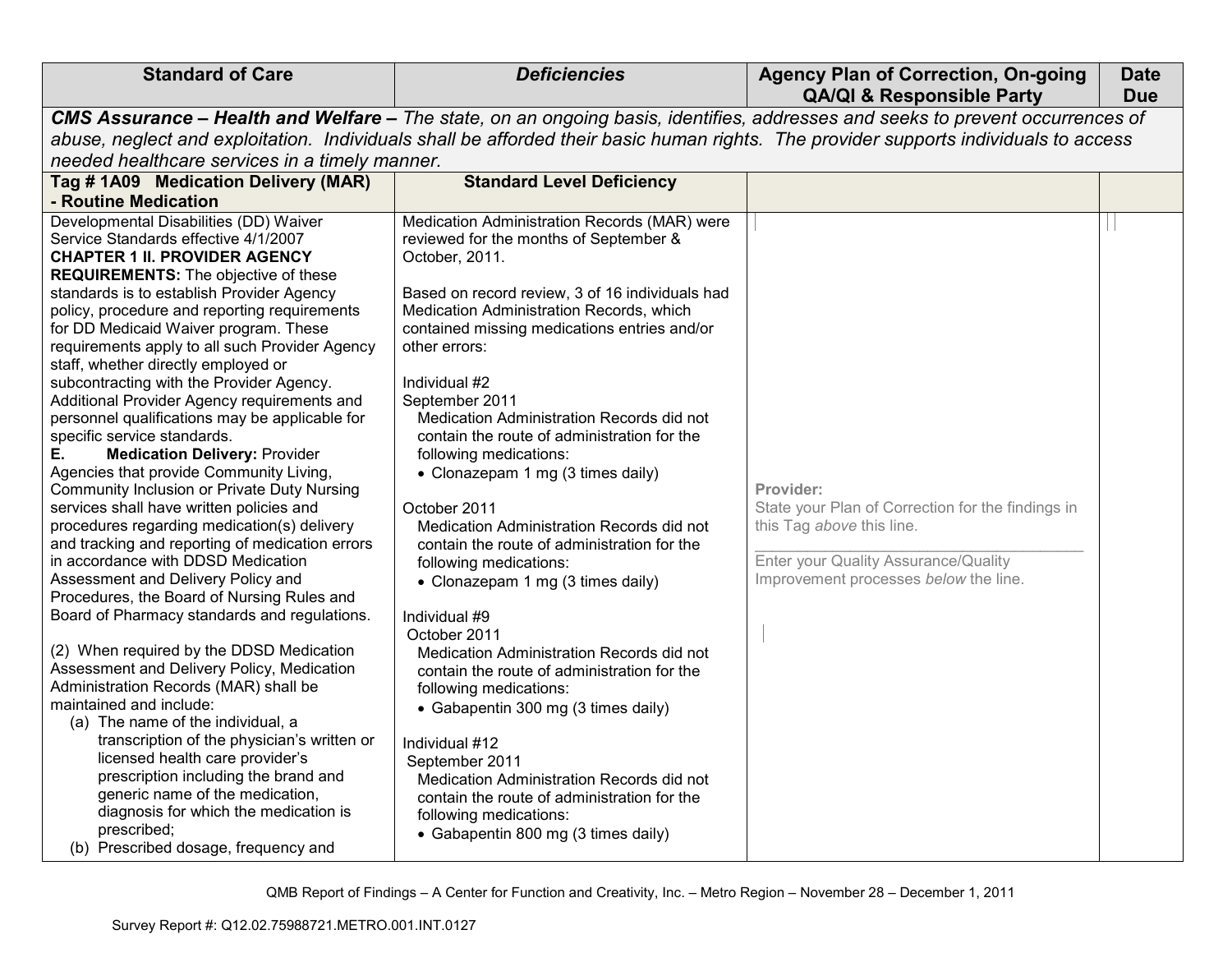| method/route of administration, times                                        | • Lorazepam 1 mg (1 time daily)             |  |
|------------------------------------------------------------------------------|---------------------------------------------|--|
| and dates of administration;                                                 |                                             |  |
| (c) Initials of the individual administering or                              | October 2011                                |  |
| assisting with the medication;                                               | Medication Administration Records did not   |  |
| (d) Explanation of any medication                                            | contain the route of administration for the |  |
| irregularity;                                                                | following medications:                      |  |
| (e) Documentation of any allergic reaction                                   | • Gabapentin 800 mg (3 times daily)         |  |
| or adverse medication effect; and                                            |                                             |  |
| For PRN medication, an explanation for<br>(f)                                | • Lorazepam 1 mg (1 time daily)             |  |
| the use of the PRN medication shall                                          |                                             |  |
| include observable signs/symptoms or                                         |                                             |  |
| circumstances in which the medication                                        |                                             |  |
| is to be used, and documentation of                                          |                                             |  |
| effectiveness of PRN medication                                              |                                             |  |
| administered.                                                                |                                             |  |
| (3) The Provider Agency shall also maintain a                                |                                             |  |
| signature page that designates the full name                                 |                                             |  |
| that corresponds to each initial used to                                     |                                             |  |
| document administered or assisted delivery of                                |                                             |  |
| each dose:                                                                   |                                             |  |
| (4) MARs are not required for individuals                                    |                                             |  |
| participating in Independent Living who self-                                |                                             |  |
| administer their own medications;                                            |                                             |  |
| (5) Information from the prescribing pharmacy                                |                                             |  |
| regarding medications shall be kept in the                                   |                                             |  |
| home and community inclusion service                                         |                                             |  |
| locations and shall include the expected                                     |                                             |  |
| desired outcomes of administrating the                                       |                                             |  |
| medication, signs and symptoms of adverse                                    |                                             |  |
| events and interactions with other medications;                              |                                             |  |
|                                                                              |                                             |  |
| NMAC 16.19.11.8 MINIMUM STANDARDS:                                           |                                             |  |
| A. MINIMUM STANDARDS FOR THE                                                 |                                             |  |
| DISTRIBUTION, STORAGE, HANDLING AND                                          |                                             |  |
| <b>RECORD KEEPING OF DRUGS:</b>                                              |                                             |  |
|                                                                              |                                             |  |
| (d) The facility shall have a Medication                                     |                                             |  |
| Administration Record (MAR) documenting                                      |                                             |  |
| medication administered to residents,                                        |                                             |  |
| including over-the-counter medications.<br>This documentation shall include: |                                             |  |
|                                                                              |                                             |  |
| (i)<br>Name of resident;                                                     |                                             |  |
| Date given;<br>(ii)                                                          |                                             |  |
| (iii) Drug product name;                                                     |                                             |  |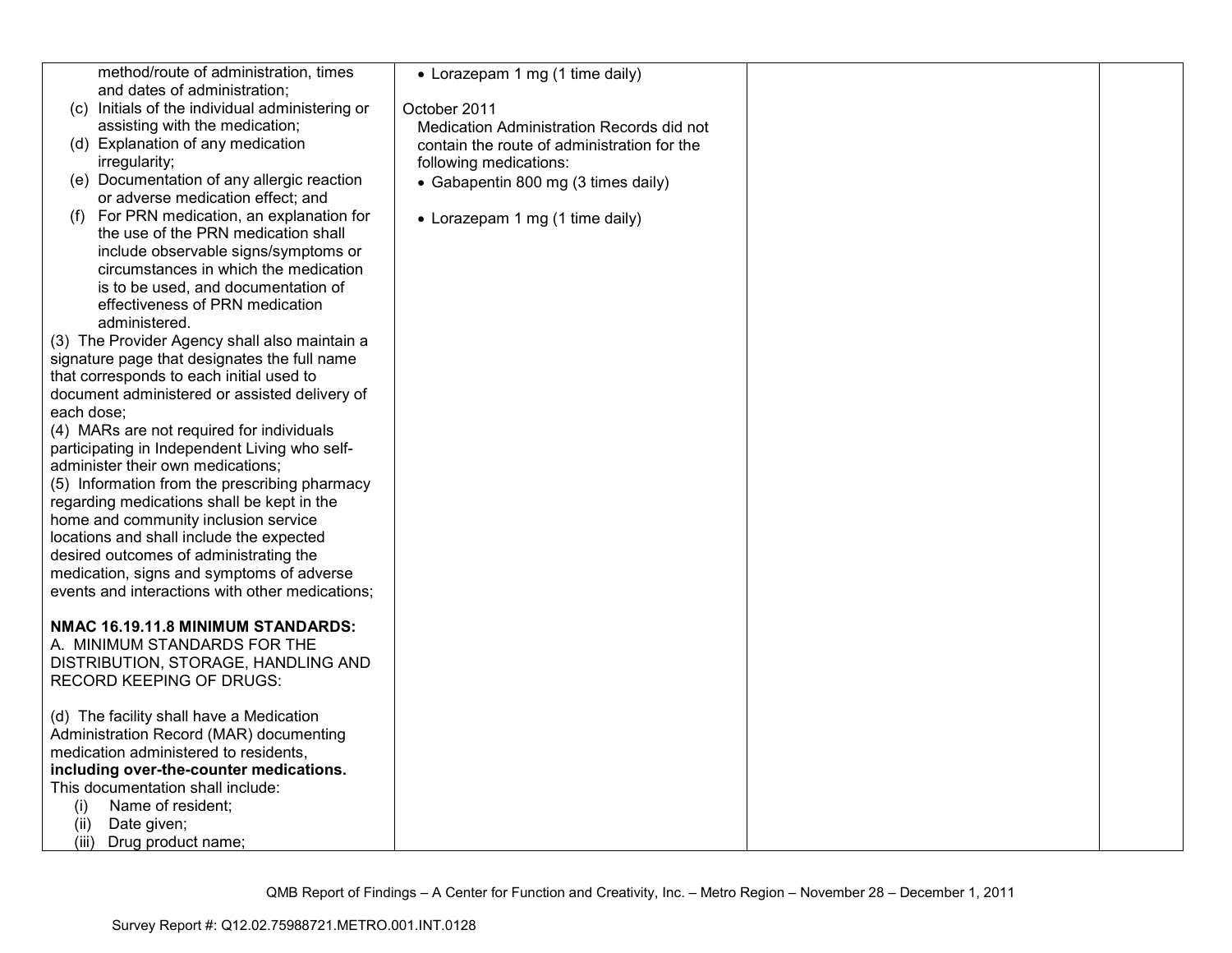| Dosage and form;<br>(iv)<br>Strength of drug;<br>(v)<br>(vi) Route of administration;<br>(vii) How often medication is to be taken;<br>(viii) Time taken and staff initials;<br>(ix) Dates when the medication is<br>discontinued or changed;<br>The name and initials of all staff<br>(x)<br>administering medications.              |  |  |
|---------------------------------------------------------------------------------------------------------------------------------------------------------------------------------------------------------------------------------------------------------------------------------------------------------------------------------------|--|--|
| <b>Model Custodial Procedure Manual</b><br><b>D. Administration of Drugs</b><br>Unless otherwise stated by practitioner,<br>patients will not be allowed to administer their<br>own medications.<br>Document the practitioner's order authorizing<br>the self-administration of medications.                                          |  |  |
| All PRN (As needed) medications shall have<br>complete detail instructions regarding the<br>administering of the medication. This shall<br>include:<br>symptoms that indicate the use of the<br>$\blacktriangleright$<br>medication,<br>exact dosage to be used, and<br>➤<br>the exact amount to be used in a 24<br>➤<br>hour period. |  |  |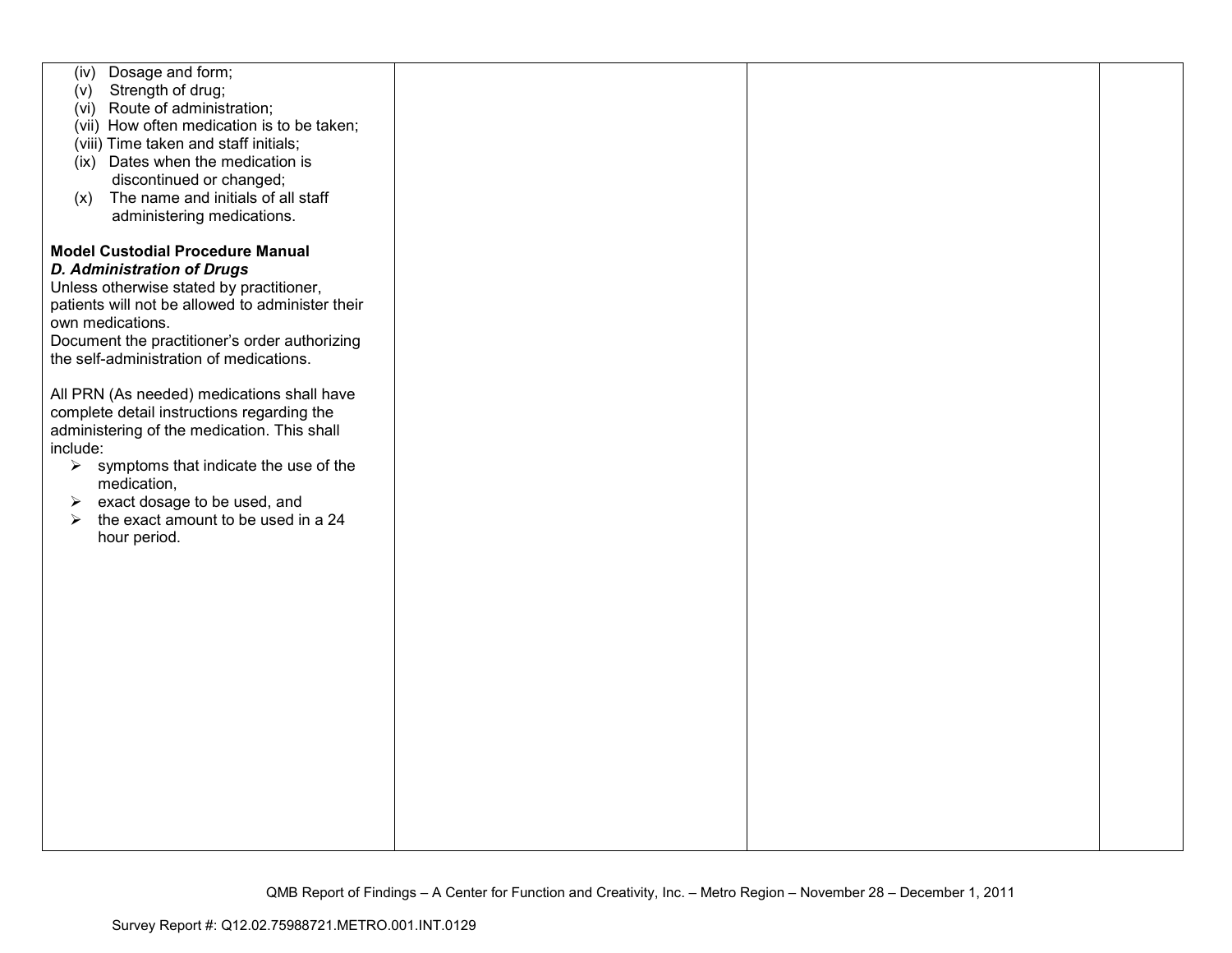| Tag # 1A09.1 Medication Delivery -                                                                                                                                                                                                                                                                                                                                                                                                                                                                                                                                                                                                                                                                                                                                                                                                                                                                                                                                                                       | <b>Standard Level Deficiency</b>                                                                                                                                                                                                                                                                                                                                                                                                                                                                                                                                                                                                                                                                                             |                                                                                                                                                                              |  |
|----------------------------------------------------------------------------------------------------------------------------------------------------------------------------------------------------------------------------------------------------------------------------------------------------------------------------------------------------------------------------------------------------------------------------------------------------------------------------------------------------------------------------------------------------------------------------------------------------------------------------------------------------------------------------------------------------------------------------------------------------------------------------------------------------------------------------------------------------------------------------------------------------------------------------------------------------------------------------------------------------------|------------------------------------------------------------------------------------------------------------------------------------------------------------------------------------------------------------------------------------------------------------------------------------------------------------------------------------------------------------------------------------------------------------------------------------------------------------------------------------------------------------------------------------------------------------------------------------------------------------------------------------------------------------------------------------------------------------------------------|------------------------------------------------------------------------------------------------------------------------------------------------------------------------------|--|
| <b>PRN Medication</b>                                                                                                                                                                                                                                                                                                                                                                                                                                                                                                                                                                                                                                                                                                                                                                                                                                                                                                                                                                                    |                                                                                                                                                                                                                                                                                                                                                                                                                                                                                                                                                                                                                                                                                                                              |                                                                                                                                                                              |  |
| Developmental Disabilities (DD) Waiver<br>Service Standards effective 4/1/2007<br><b>CHAPTER 1 II. PROVIDER AGENCY</b><br><b>REQUIREMENTS:</b> The objective of these<br>standards is to establish Provider Agency<br>policy, procedure and reporting requirements<br>for DD Medicaid Waiver program. These<br>requirements apply to all such Provider Agency<br>staff, whether directly employed or<br>subcontracting with the Provider Agency.<br>Additional Provider Agency requirements and<br>personnel qualifications may be applicable for<br>specific service standards.<br>E. Medication Delivery: Provider Agencies<br>that provide Community Living, Community<br>Inclusion or Private Duty Nursing services shall<br>have written policies and procedures regarding<br>medication(s) delivery and tracking and<br>reporting of medication errors in accordance<br>with DDSD Medication Assessment and<br>Delivery Policy and Procedures, the Board of<br>Nursing Rules and Board of Pharmacy | Based on record review, the Agency failed to<br>maintain PRN Medication Administration<br>Records which contained all elements required<br>by standard for 2 of 16 Individuals.<br>Individual #2<br>September 2011<br>Medication Administration Records did not<br>contain the route of administration for the<br>following medications:<br>• Hydrocodone 500 mg (PRN)<br>No evidence of documented Signs/Symptoms<br>were found for the following PRN medication:<br>• Hydrocodone 500 mg - PRN - September<br>14, 2011. (Given 1 time)<br>No Effectiveness was noted on the<br>Medication Administration Record for the<br>following PRN medication:<br>· Hydrocodone 500 mg - PRN - September<br>14, 2011. (Given 1 time) | Provider:<br>State your Plan of Correction for the findings in<br>this Tag above this line.<br>Enter your Quality Assurance/Quality<br>Improvement processes below the line. |  |
| standards and regulations.<br>(2) When required by the DDSD Medication<br>Assessment and Delivery Policy, Medication<br>Administration Records (MAR) shall be<br>maintained and include:<br>(a) The name of the individual, a<br>transcription of the physician's written or<br>licensed health care provider's<br>prescription including the brand and<br>generic name of the medication,<br>diagnosis for which the medication is<br>prescribed;<br>(b) Prescribed dosage, frequency and<br>method/route of administration, times<br>and dates of administration;<br>(c) Initials of the individual administering or<br>assisting with the medication;<br>(d) Explanation of any medication<br>irregularity;                                                                                                                                                                                                                                                                                           | October 2011<br>Medication Administration Records did not<br>contain the route of administration for the<br>following medications:<br>• Hydrocodone 500 mg (PRN)<br>No evidence of documented Signs/Symptoms<br>were found for the following PRN medication:<br>• Hydrocodone 500 mg - PRN - October 11<br>& 14, 2011. (Given 1 time)<br>No Effectiveness was noted on the<br>Medication Administration Record for the<br>following PRN medication:<br>• Hydrocodone 500 mg - PRN - October 11<br>& 14, 2011. (Given 1 time)<br>Individual #12<br>September 2011                                                                                                                                                             |                                                                                                                                                                              |  |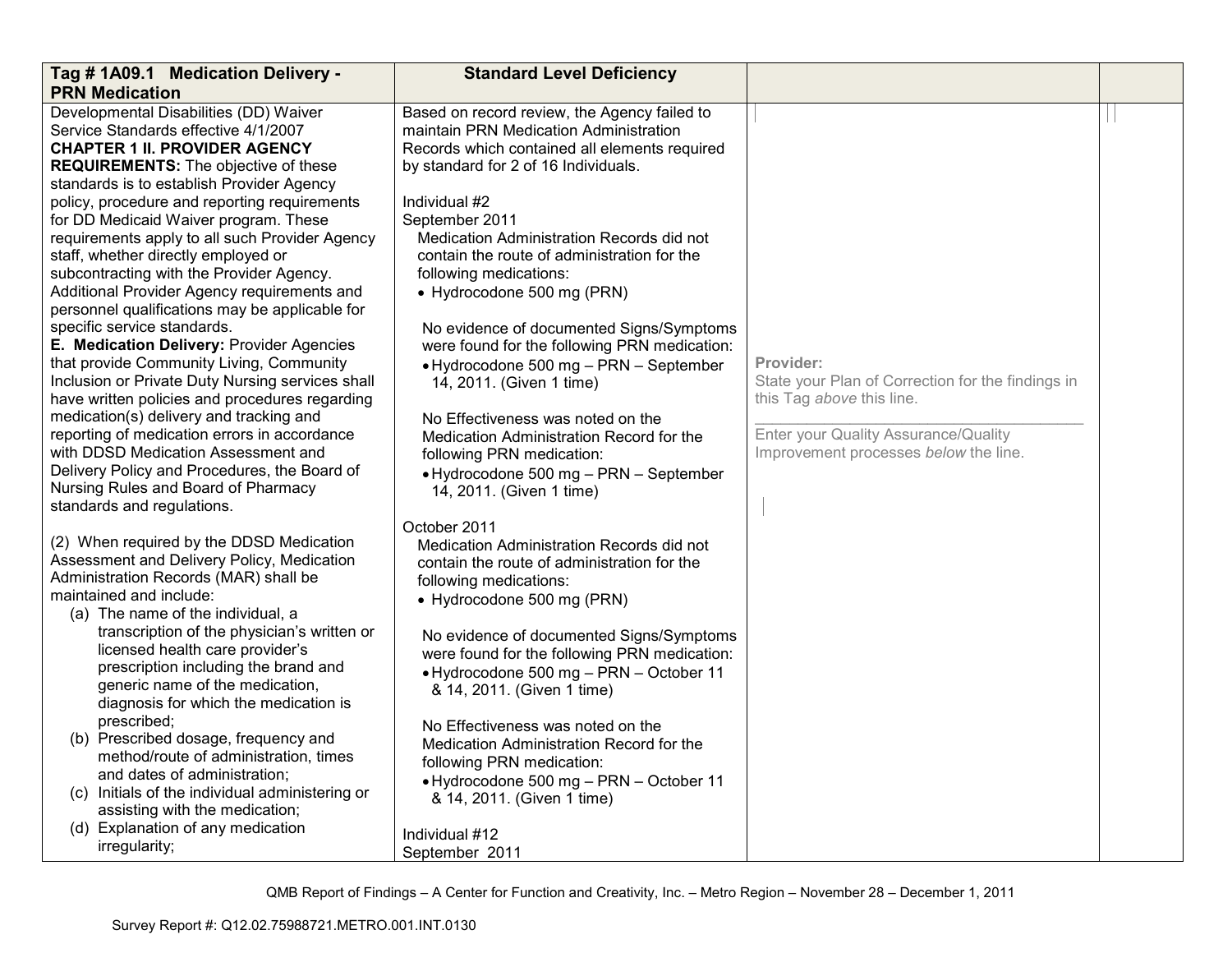| (e) Documentation of any allergic reaction<br>or adverse medication effect; and<br>(f) For PRN medication, an explanation for<br>the use of the PRN medication shall<br>include observable signs/symptoms or<br>circumstances in which the medication<br>is to be used, and documentation of<br>effectiveness of PRN medication<br>administered.                                                                                                                                                                                                                                   | Medication Administration Records did not<br>contain the circumstance for which the<br>medication is to be used:<br>• Tylenol 500 mg (PRN)<br>No evidence of documented Signs/Symptoms<br>were found for the following PRN medication:<br>• Tylenol 500 mg - PRN - September 1 & 13<br>2011. (Given 1 time) |  |
|------------------------------------------------------------------------------------------------------------------------------------------------------------------------------------------------------------------------------------------------------------------------------------------------------------------------------------------------------------------------------------------------------------------------------------------------------------------------------------------------------------------------------------------------------------------------------------|-------------------------------------------------------------------------------------------------------------------------------------------------------------------------------------------------------------------------------------------------------------------------------------------------------------|--|
| (3) The Provider Agency shall also maintain a<br>signature page that designates the full name<br>that corresponds to each initial used to<br>document administered or assisted delivery of<br>each dose;                                                                                                                                                                                                                                                                                                                                                                           | No Effectiveness was noted on the<br>Medication Administration Record for the<br>following PRN medication:<br>• Tylenol 500 mg - PRN - September 1 & 13,<br>2011. (Given 1 time)                                                                                                                            |  |
| (4) MARs are not required for individuals<br>participating in Independent Living who self-<br>administer their own medications;                                                                                                                                                                                                                                                                                                                                                                                                                                                    | October 2011<br>Medication Administration Records did not<br>contain the circumstance for which the                                                                                                                                                                                                         |  |
| (5) Information from the prescribing pharmacy<br>regarding medications shall be kept in the<br>home and community inclusion service<br>locations and shall include the expected<br>desired outcomes of administrating the<br>medication, signs and symptoms of adverse<br>events and interactions with other medications;                                                                                                                                                                                                                                                          | medication is to be used:<br>• Tylenol 500 mg (PRN)<br>No evidence of documented Signs/Symptoms<br>were found for the following PRN medication:<br>• Tylenol 500 mg - PRN - October 20 & 24<br>2011. (Given 1 time)                                                                                         |  |
| NMAC 16.19.11.8 MINIMUM STANDARDS:<br>A. MINIMUM STANDARDS FOR THE<br>DISTRIBUTION, STORAGE, HANDLING AND<br><b>RECORD KEEPING OF DRUGS:</b><br>(d) The facility shall have a Medication<br>Administration Record (MAR) documenting<br>medication administered to residents,<br>including over-the-counter medications.<br>This documentation shall include:<br>Name of resident;<br>(i)<br>Date given;<br>(ii)<br>Drug product name;<br>(iii)<br>(iv) Dosage and form;<br>Strength of drug;<br>(v)<br>(vi) Route of administration;<br>(vii) How often medication is to be taken; | No Effectiveness was noted on the<br>Medication Administration Record for the<br>following PRN medication:<br>• Tylenol 500 mg - PRN - October 20 & 24,<br>2011. (Given 1 time)                                                                                                                             |  |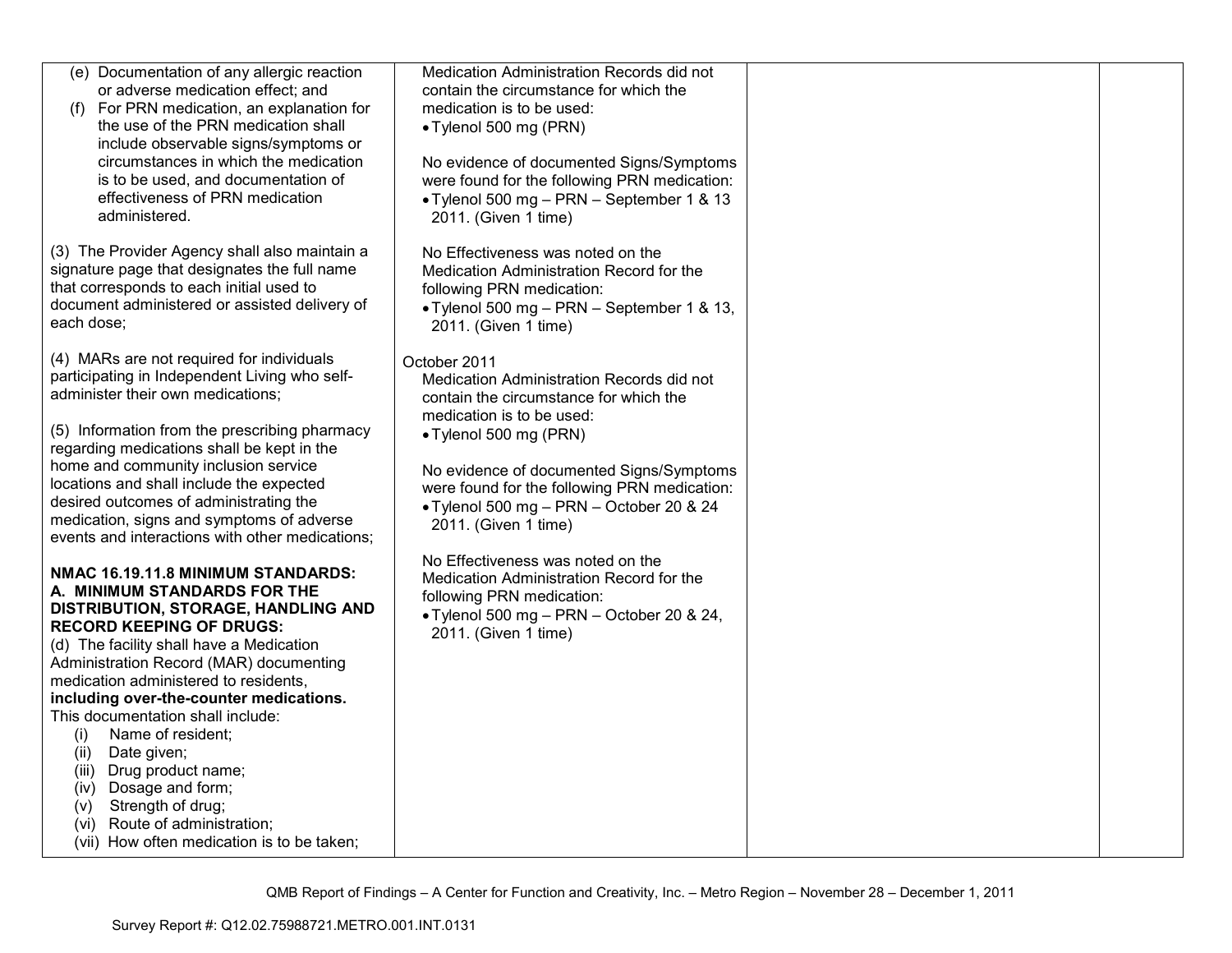| (viii) Time taken and staff initials;                                                       |  |
|---------------------------------------------------------------------------------------------|--|
| (ix) Dates when the medication is                                                           |  |
| discontinued or changed;                                                                    |  |
| The name and initials of all staff<br>(x)                                                   |  |
| administering medications.                                                                  |  |
|                                                                                             |  |
| <b>Model Custodial Procedure Manual</b>                                                     |  |
| <b>D. Administration of Drugs</b>                                                           |  |
| Unless otherwise stated by practitioner,                                                    |  |
| patients will not be allowed to administer their                                            |  |
| own medications.                                                                            |  |
| Document the practitioner's order authorizing                                               |  |
| the self-administration of medications.                                                     |  |
|                                                                                             |  |
| All PRN (As needed) medications shall have<br>complete detail instructions regarding the    |  |
| administering of the medication. This shall                                                 |  |
| include:                                                                                    |  |
| $\blacktriangleright$<br>symptoms that indicate the use of the                              |  |
| medication,                                                                                 |  |
| exact dosage to be used, and<br>➤                                                           |  |
| the exact amount to be used in a 24                                                         |  |
| hour period.                                                                                |  |
|                                                                                             |  |
| <b>Department of Health</b>                                                                 |  |
| <b>Developmental Disabilities Supports</b>                                                  |  |
| <b>Division (DDSD) Medication Assessment</b>                                                |  |
| and Delivery Policy - Eff. November 1, 2006                                                 |  |
| <b>F. PRN Medication</b>                                                                    |  |
| 3. Prior to self-administration, self-                                                      |  |
| administration with physical assist or assisting                                            |  |
| with delivery of PRN medications, the direct                                                |  |
| support staff must contact the agency nurse to                                              |  |
| describe observed symptoms and thus assure                                                  |  |
| that the PRN medication is being used                                                       |  |
| according to instructions given by the ordering                                             |  |
| PCP. In cases of fever, respiratory distress                                                |  |
| (including coughing), severe pain, vomiting,<br>diarrhea, change in responsiveness/level of |  |
| consciousness, the nurse must strongly                                                      |  |
| consider the need to conduct a face-to-face                                                 |  |
| assessment to assure that the PRN does not                                                  |  |
| mask a condition better treated by seeking                                                  |  |
|                                                                                             |  |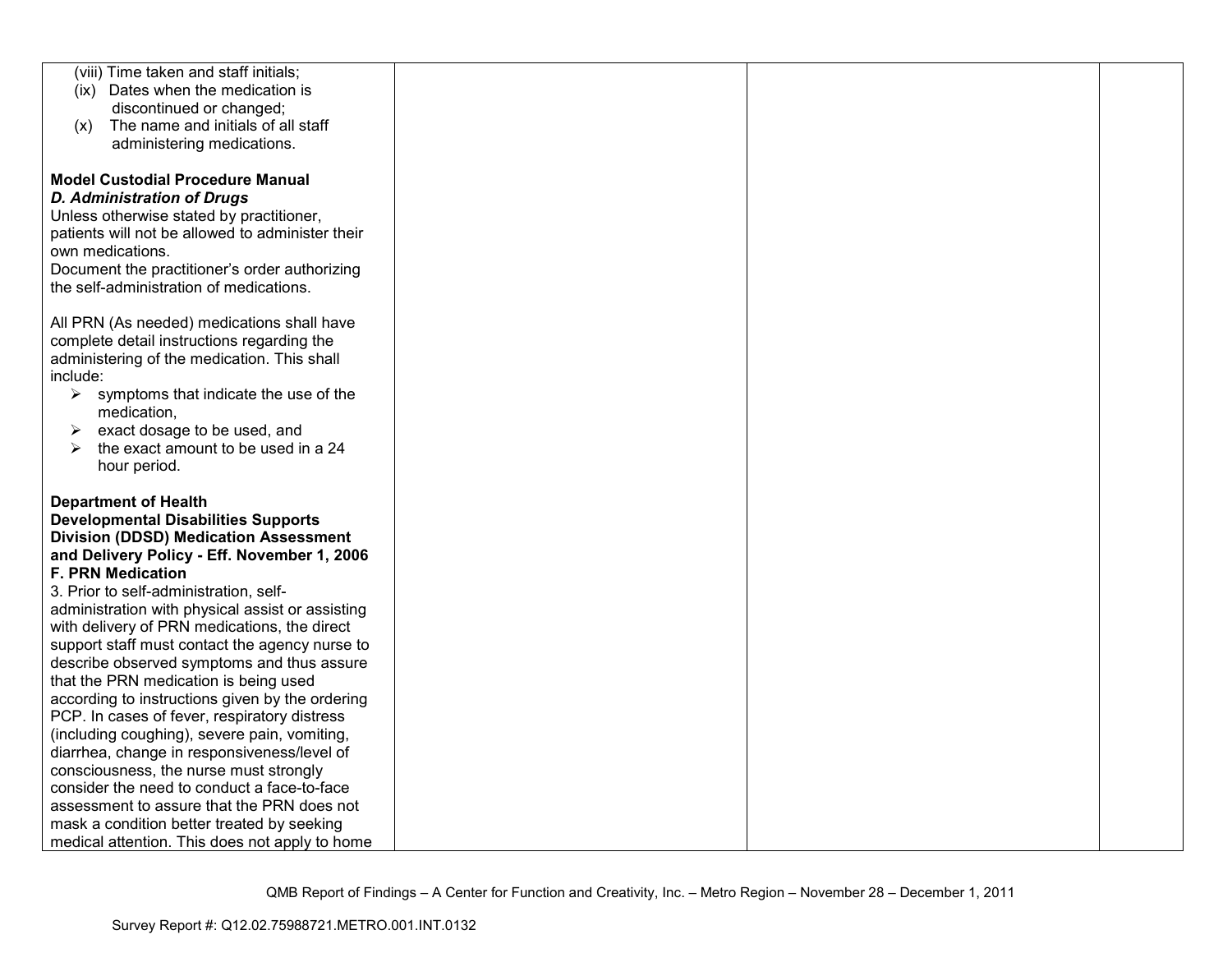| based/family living settings where the provider     |  |  |
|-----------------------------------------------------|--|--|
| is related by affinity or by consanguinity to the   |  |  |
| individual.                                         |  |  |
|                                                     |  |  |
|                                                     |  |  |
| 4. The agency nurse shall review the utilization    |  |  |
| of PRN medications routinely. Frequent or           |  |  |
| escalating use of PRN medications must be           |  |  |
| reported to the PCP and discussed by the            |  |  |
| Interdisciplinary for changes to the overall        |  |  |
|                                                     |  |  |
| support plan (see Section H of this policy).        |  |  |
|                                                     |  |  |
| H. Agency Nurse Monitoring                          |  |  |
| 1. Regardless of the level of assistance with       |  |  |
| medication delivery that is required by the         |  |  |
| individual or the route through which the           |  |  |
|                                                     |  |  |
| medication is delivered, the agency nurses          |  |  |
| must monitor the individual's response to the       |  |  |
| effects of their routine and PRN medications.       |  |  |
| The frequency and type of monitoring must be        |  |  |
| based on the nurse's assessment of the              |  |  |
| individual and consideration of the individual's    |  |  |
| diagnoses, health status, stability, utilization of |  |  |
|                                                     |  |  |
| PRN medications and level of support required       |  |  |
| by the individual's condition and the skill level   |  |  |
| and needs of the direct care staff. Nursing         |  |  |
| monitoring should be based on prudent nursing       |  |  |
| practice and should support the safety and          |  |  |
| independence of the individual in the               |  |  |
| community setting. The health care plan shall       |  |  |
| reflect the planned monitoring of the               |  |  |
|                                                     |  |  |
| individual's response to medication.                |  |  |
|                                                     |  |  |
| <b>Department of Health Developmental</b>           |  |  |
| <b>Disabilities Supports Division (DDSD) -</b>      |  |  |
| <b>Procedure Title:</b>                             |  |  |
| <b>Medication Assessment and Delivery</b>           |  |  |
| Procedure Eff Date: November 1, 2006                |  |  |
| C. 3. Prior to delivery of the PRN, direct          |  |  |
|                                                     |  |  |
| support staff must contact the agency nurse to      |  |  |
| describe observed symptoms and thus assure          |  |  |
| that the PRN is being used according to             |  |  |
| instructions given by the ordering PCP. In          |  |  |
| cases of fever, respiratory distress (including     |  |  |
| coughing), severe pain, vomiting, diarrhea,         |  |  |
|                                                     |  |  |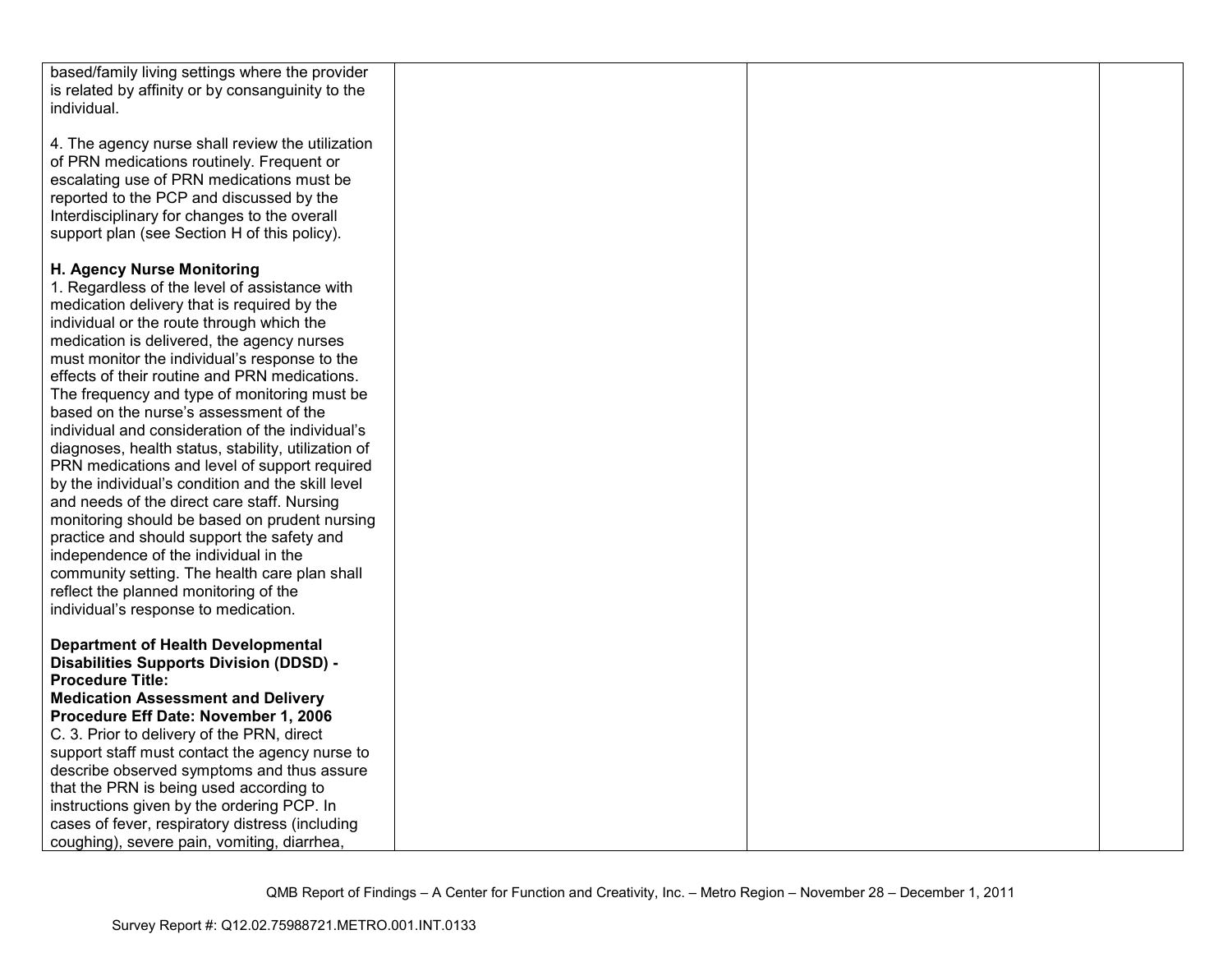| change in responsiveness/level of                |  |  |
|--------------------------------------------------|--|--|
| consciousness, the nurse must strongly           |  |  |
| consider the need to conduct a face-to-face      |  |  |
| assessment to assure that the PRN does not       |  |  |
| mask a condition better treated by seeking       |  |  |
| medical attention. (References: Psychotropic     |  |  |
| Medication Use Policy, Section D, page 5 Use     |  |  |
| of PRN Psychotropic Medications; and, Human      |  |  |
| Rights Committee Requirements Policy,            |  |  |
| Section B, page 4 Interventions Requiring        |  |  |
| Review and Approval - Use of PRN                 |  |  |
| Medications).                                    |  |  |
|                                                  |  |  |
| a. Document conversation with nurse including    |  |  |
| all reported signs and symptoms, advice given    |  |  |
| and action taken by staff.                       |  |  |
| 4. Document on the MAR each time a PRN           |  |  |
| medication is used and describe its effect on    |  |  |
| the individual (e.g., temperature down, vomiting |  |  |
| lessened, anxiety increased, the condition is    |  |  |
| the same, improved, or worsened, etc.).          |  |  |
|                                                  |  |  |
|                                                  |  |  |
|                                                  |  |  |
|                                                  |  |  |
|                                                  |  |  |
|                                                  |  |  |
|                                                  |  |  |
|                                                  |  |  |
|                                                  |  |  |
|                                                  |  |  |
|                                                  |  |  |
|                                                  |  |  |
|                                                  |  |  |
|                                                  |  |  |
|                                                  |  |  |
|                                                  |  |  |
|                                                  |  |  |
|                                                  |  |  |
|                                                  |  |  |
|                                                  |  |  |
|                                                  |  |  |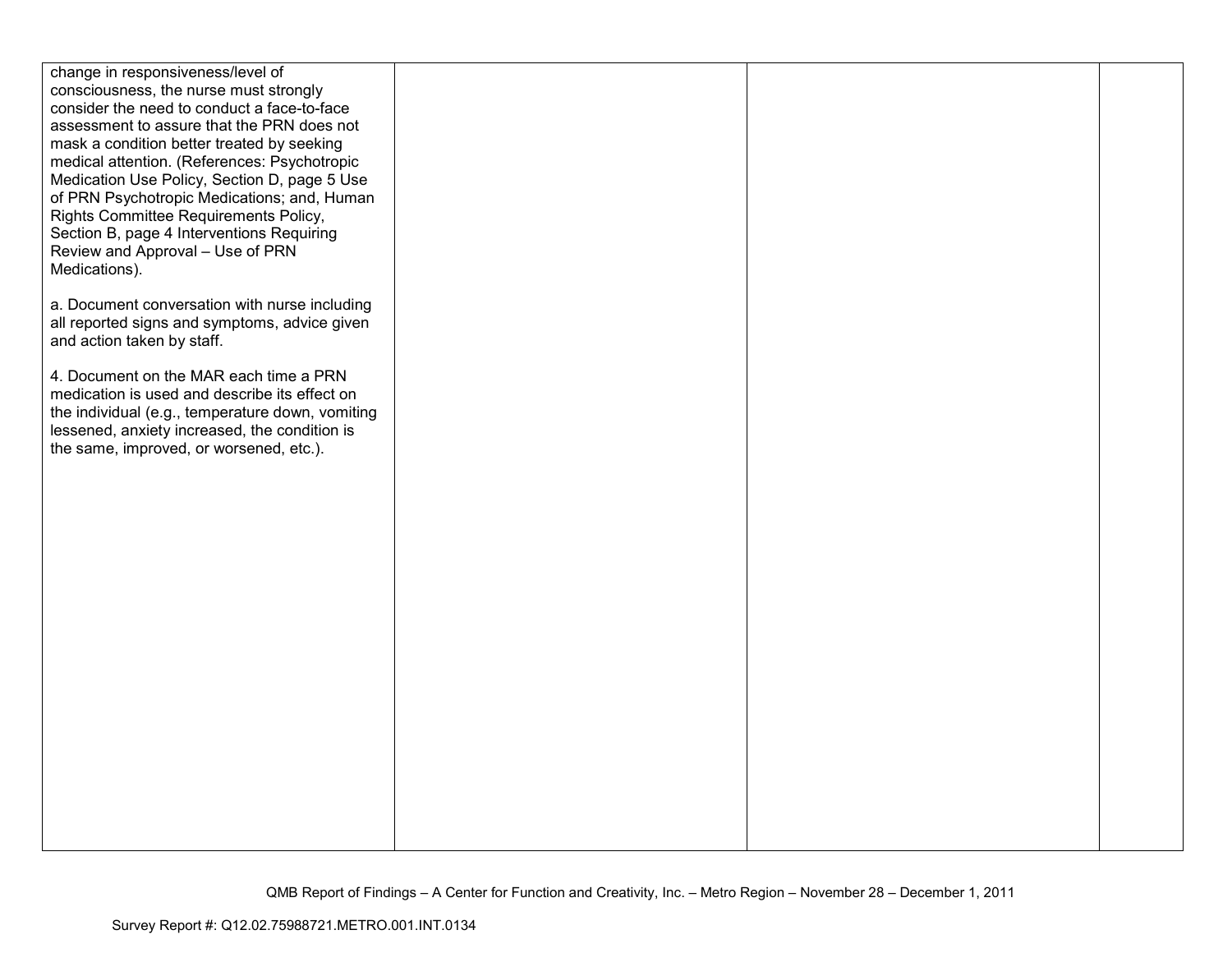| Tag # 1A15.2 & 5109 - Healthcare                                                                                                                                                                                                                                                               | <b>CoP Level Deficiency</b>                                                                                                                                                                |                                                                               |  |
|------------------------------------------------------------------------------------------------------------------------------------------------------------------------------------------------------------------------------------------------------------------------------------------------|--------------------------------------------------------------------------------------------------------------------------------------------------------------------------------------------|-------------------------------------------------------------------------------|--|
| <b>Documentation</b>                                                                                                                                                                                                                                                                           |                                                                                                                                                                                            |                                                                               |  |
| Developmental Disabilities (DD) Waiver<br>Service Standards effective 4/1/2007<br><b>CHAPTER 1. III. PROVIDER AGENCY</b><br>DOCUMENTATION OF SERVICE DELIVERY                                                                                                                                  | After an analysis of the evidence it has been<br>determined there is a significant potential for a<br>negative outcome to occur.                                                           |                                                                               |  |
| <b>AND LOCATION - Healthcare</b><br><b>Documentation by Nurses For Community</b><br><b>Living Services, Community Inclusion</b><br><b>Services and Private Duty Nursing</b><br>Services: Nursing services must be available                                                                    | Based on record review, the Agency failed to<br>maintain the required documentation in the<br>Individuals Agency Record as required per<br>standard for 12 of 16 individual                |                                                                               |  |
| as needed and documented for Provider<br>Agencies delivering Community Living<br>Services, Community Inclusion Services and                                                                                                                                                                    | The following were not found, incomplete and/or<br>not current:                                                                                                                            | Provider:<br>State your Plan of Correction for the findings in                |  |
| Private Duty Nursing Services.                                                                                                                                                                                                                                                                 | • Health Assessment Tool (#3 & 16)                                                                                                                                                         | this Tag above this line.                                                     |  |
| Chapter 1. III. E. (1 - 4) (1) Documentation of<br>nursing assessment activities<br>(a) The following hierarchy shall be used to                                                                                                                                                               | • Medication Administration Assessment Tool<br>(#3, 8, 16)                                                                                                                                 | Enter your Quality Assurance/Quality<br>Improvement processes below the line. |  |
| determine which provider agency is<br>responsible for completion of the HAT and<br>MAAT and related subsequent planning and                                                                                                                                                                    | Health Passport (#1, 2, 3, 8, 10, 11, 14, 15 &<br>16)                                                                                                                                      |                                                                               |  |
| training:<br>(i) Community living services provider<br>agency;                                                                                                                                                                                                                                 | <b>Comprehensive Aspiration Risk Management</b><br>Plan (#11)                                                                                                                              |                                                                               |  |
| (ii) Private duty nursing provider agency;<br>(iii) Adult habilitation provider agency;<br>(iv) Community access provider agency; and                                                                                                                                                          | • Aspiration Risk Screening Tool (#2, 5, 10, 15<br>8.16                                                                                                                                    |                                                                               |  |
| (v) Supported employment provider agency.<br>(b) The provider agency must arrange for their<br>nurse to complete the Health Assessment Tool<br>(HAT) and the Medication Administration                                                                                                         | • Quarterly Nursing Review of HCP/Crisis<br>Plans:<br><sup>o</sup> None found for 11/2010 - 10/2011 (#2)                                                                                   |                                                                               |  |
| Assessment Tool (MAAT) on at least an annual<br>basis for each individual receiving community<br>living, community inclusion or private duty<br>nursing services, unless the provider agency<br>arranges for the individual's Primary Care<br>Practitioner (PCP) to voluntarily complete these | • Special Health Care Needs:<br>• Meal Time Plan<br>° Individual #5 - As indicated by the IST<br>section of ISP the individual is required to<br>have a plan. No evidence of a plan found. |                                                                               |  |
| assessments in lieu of the agency nurse.<br>Agency nurses may also complete these<br>assessments in collaboration with the Primary<br>Care Practitioner if they believe such<br>consultation is necessary for an accurate<br>assessment. Family Living Provider Agencies                       | • Nutritional Plan<br>° Individual #2 - As indicated by the IST<br>section of ISP the individual is required to<br>have a plan. No evidence of a plan found.                               |                                                                               |  |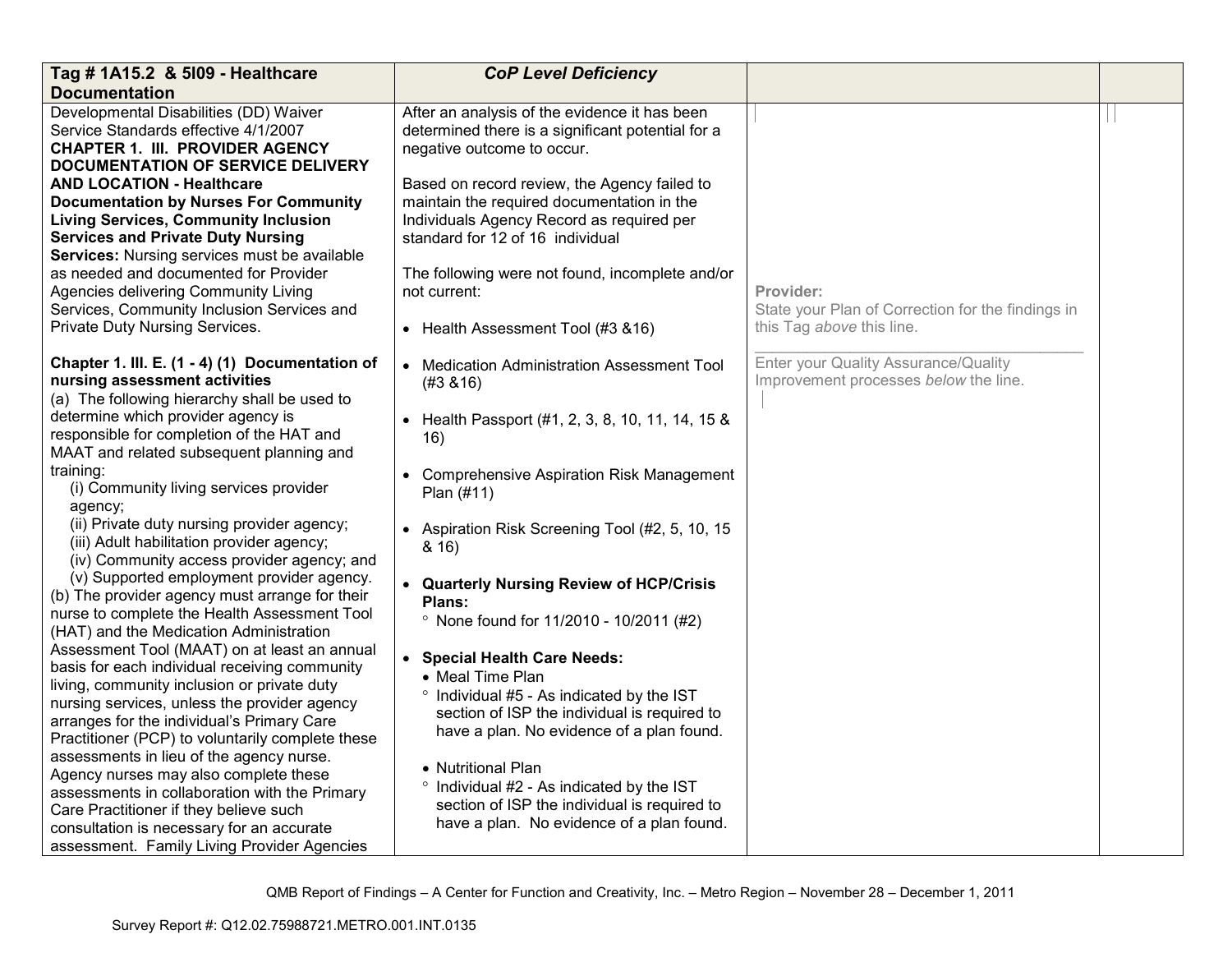| have the option of having the subcontracted       | ° Individual #12 - As indicated by the IST            |  |
|---------------------------------------------------|-------------------------------------------------------|--|
| caregiver complete the HAT instead of the         | section of ISP the individual is required to          |  |
| nurse or PCP, if the caregiver is comfortable     | have a plan. No evidence of a plan found.             |  |
| doing so. However, the agency nurse must be       |                                                       |  |
| available to assist the caregiver upon request.   | ° Individual #14 - As indicated by the IST            |  |
| (c) For newly allocated individuals, the HAT      | section of ISP the individual is required to          |  |
| and the MAAT must be completed within             | have a plan. No evidence of a plan found.             |  |
| seventy-two (72) hours of admission into direct   |                                                       |  |
| services or two weeks following the initial ISP,  | • Health Care Plans                                   |  |
| whichever comes first.                            | • Aspiration                                          |  |
| (d) For individuals already in services, the HAT  | ° Individual #2 - According to Electronic             |  |
| and the MAAT must be completed at least           | <b>Comprehensive Heath Assessment Tool</b>            |  |
| fourteen (14) days prior to the annual ISP        | the individual is required to have a plan. No         |  |
| meeting and submitted to all members of the       | evidence of a plan found.                             |  |
| interdisciplinary team. The HAT must also be      |                                                       |  |
| completed at the time of any significant change   | • Skin Wound                                          |  |
| in clinical condition and upon return from any    | <sup>o</sup> Individual #2 - According to Electronic  |  |
| hospitalizations. In addition to annually, the    | <b>Comprehensive Heath Assessment Tool</b>            |  |
| MAAT must be completed at the time of any         | the individual is required to have a plan. No         |  |
| significant change in clinical condition, when a  | evidence of a plan found.                             |  |
| medication regime or route change requires        |                                                       |  |
| delivery by licensed or certified staff, or when  | <sup>o</sup> Individual #16 - According to Electronic |  |
| an individual has completed additional training   | Comprehensive Heath Assessment Tool                   |  |
| designed to improve their skills to support self- | the individual is required to have a plan. No         |  |
| administration (see DDSD Medication               | evidence of a plan found.                             |  |
| Assessment and Delivery Policy).                  |                                                       |  |
| (e) Nursing assessments conducted to              |                                                       |  |
| determine current health status or to evaluate a  | • Respiratory                                         |  |
| change in clinical condition must be              | ° Individual #3 - According to Electronic             |  |
| documented in a signed progress note that         | <b>Comprehensive Heath Assessment Tool</b>            |  |
| includes time and date as well as subjective      | the individual is required to have a plan. No         |  |
| information including the individual complaints,  | evidence of a plan found.                             |  |
| signs and symptoms noted by staff, family         |                                                       |  |
| members or other team members; objective          | <sup>o</sup> Individual #9 - According to Electronic  |  |
| information including vital signs, physical       | <b>Comprehensive Heath Assessment Tool</b>            |  |
| examination, weight, and other pertinent data     | the individual is required to have a plan. No         |  |
| for the given situation (e.g., seizure frequency, | evidence of a plan found.                             |  |
| method in which temperature taken);               |                                                       |  |
| assessment of the clinical status, and plan of    | • Gastrointestinal                                    |  |
| action addressing relevant aspects of all active  | <sup>o</sup> Individual #9 - According to Electronic  |  |
| health problems and follow up on any              | <b>Comprehensive Heath Assessment Tool</b>            |  |
| recommendations of medical consultants.           | the individual is required to have a plan. No         |  |
| (2) Health related plans                          | evidence of a plan found.                             |  |
| (a) For individuals with chronic conditions that  |                                                       |  |
|                                                   | $\bullet$ Falls                                       |  |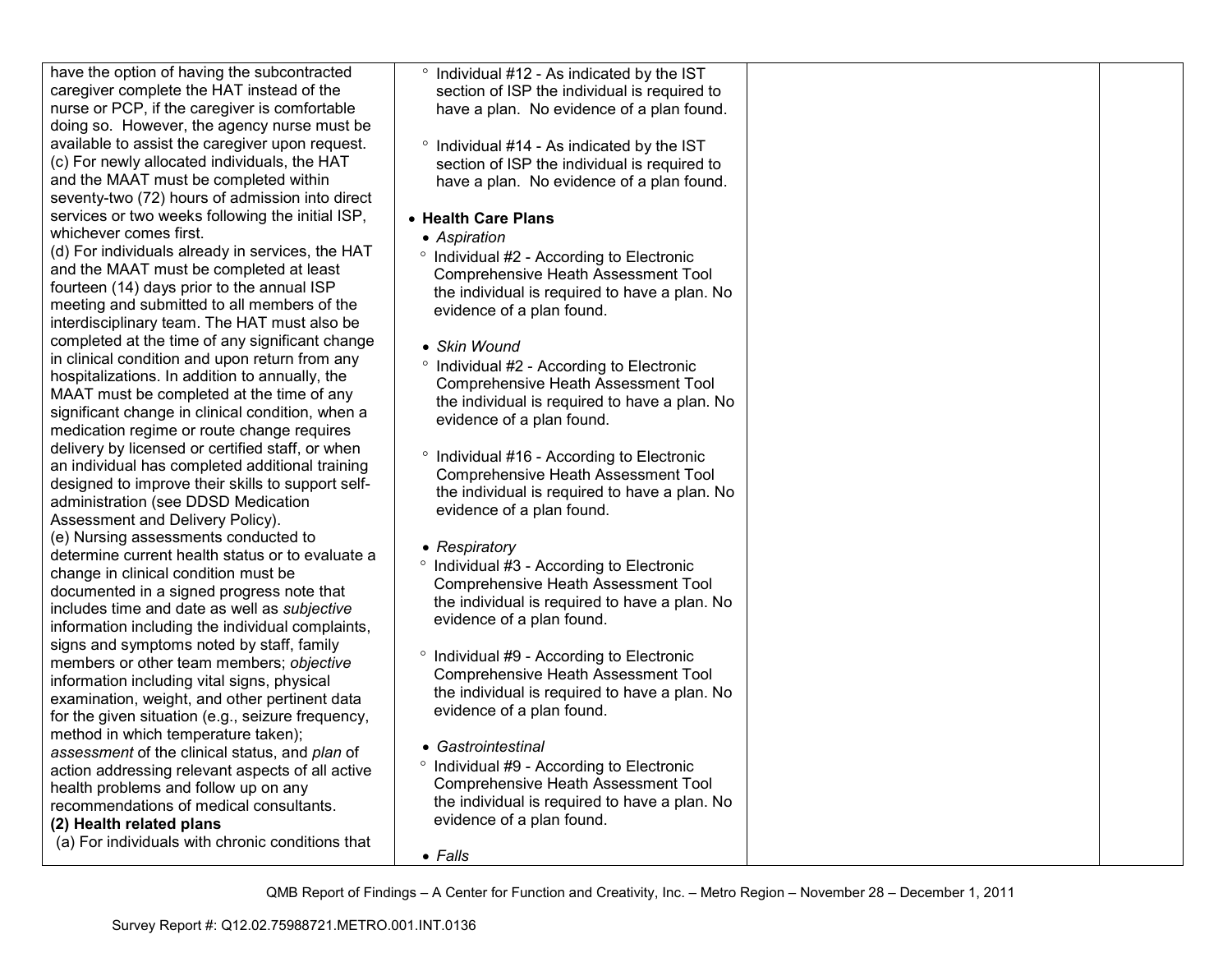have the potential to exacerbate into a lifethreatening situation, a medical crisis prevention and intervention plan must be written by the nurse or other appropriately designated healthcare professional. (b) Crisis prevention and intervention plans must be written in user-friendly language that is easily understood by those implementing the plan. (c) The nurse shall also document training regarding the crisis prevention and intervention plan delivered to agency staff and

other team members, clearly indicating competency determination for each trainee. (d) If the individual receives services from separate agencies for community living and community inclusion services, nurses from each agency shall collaborate in the development of and training delivery for crisis prevention and intervention plans to assure maximum consistency across settings. (3) For all individuals with a HAT score of 4, 5 or 6, the nurse shall develop a comprehensive healthcare plan that includes health related supports identified in the ISP (The healthcare plan is the equivalent of a nursing care plan; two separate documents are not required nor recommended):

 (a) Each healthcare plan must include a statement of the person's healthcare needs and list measurable goals to be achieved through implementation of the healthcare plan. Needs statements may be based upon supports needed for the individual to maintain a current strength, ability or skill related to their health, prevention measures, and/or supports needed to remediate, minimize or manage an existing health condition.

 (b) Goals must be measurable and shall be revised when an individual has met the goal and has the potential to attain additional goals or no longer requires supports in order to maintain the goal.

(c) Approaches described in the plan shall be

° Individual #9 - According to Electronic Comprehensive Heath Assessment Tool the individual is required to have a plan. No evidence of a plan found.

- *Oral Hygiene*
- ° Individual #2 According to Electronic Comprehensive Heath Assessment Tool the individual is required to have a plan. No evidence of a plan found.
- ° Individual #12 According to Electronic Comprehensive Heath Assessment Tool the individual is required to have a plan. No evidence of a plan found.
- *Pain*
- ° Individual #12 According to Electronic Comprehensive Heath Assessment Tool the individual is required to have a plan. No evidence of a plan found.

#### • **Crisis Plans/Medical Emergency Response Plans**

- *Aspiration*
- ° Individual #2 According to Electronic Comprehensive Heath Assessment Tool the individual is required to have a plan. No evidence of a plan found.
- *Respiratory*
- ° Individual #3 According to Electronic Comprehensive Heath Assessment Tool the individual is required to have a plan. No evidence of a plan found.
- *Falls*
- ° Individual #9 According to Electronic Comprehensive Heath Assessment Tool the individual is required to have a plan. No evidence of a plan found.

• *Respiratory*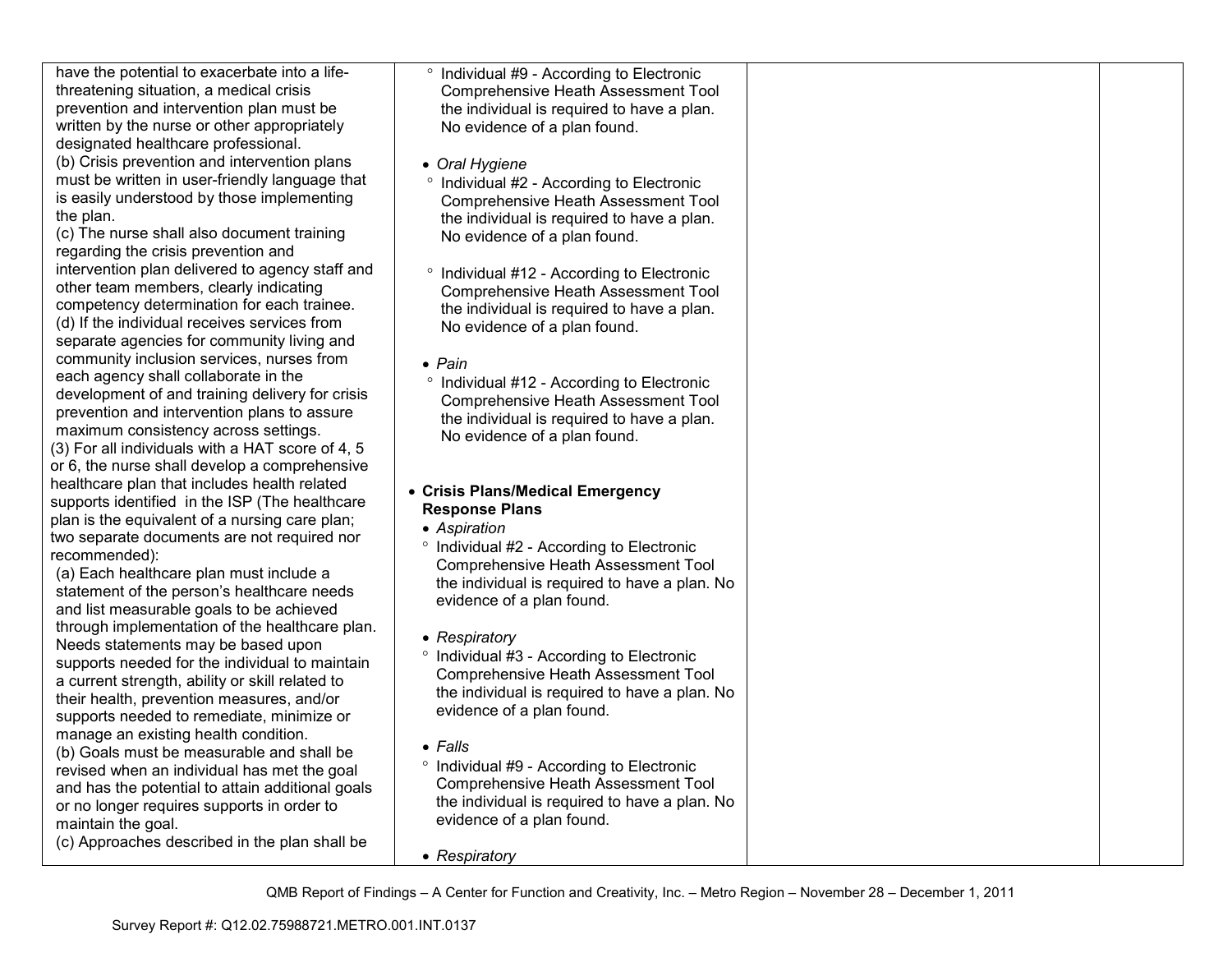| individualized to reflect the individual's unique | <sup>o</sup> Individual #9 - According to Electronic |  |
|---------------------------------------------------|------------------------------------------------------|--|
| needs, provide guidance to the caregiver(s)       | <b>Comprehensive Heath Assessment Tool</b>           |  |
| and designed to support successful                | the individual is required to have a plan. No        |  |
| interactions. Some interventions may be           | evidence of a plan found.                            |  |
| carried out by staff, family members or other     |                                                      |  |
|                                                   |                                                      |  |
| team members, and other interventions may         | $\bullet$ Pain                                       |  |
| be carried out directly by the nurse – persons    | ° Individual #12 - According to Electronic           |  |
| responsible for each intervention shall be        | <b>Comprehensive Heath Assessment Tool</b>           |  |
| specified in the plan.                            | the individual is required to have a plan. No        |  |
| (d) Healthcare plans shall be written in          | evidence of a plan found.                            |  |
| language that will be easily understood by the    |                                                      |  |
| person(s) identified as implementing the          |                                                      |  |
| interventions.                                    |                                                      |  |
| (e) The nurse shall also document training on     |                                                      |  |
| the healthcare plan delivered to agency staff     |                                                      |  |
| and other team members, clearly indicating        |                                                      |  |
| competency determination for each trainee. If     |                                                      |  |
| the individual receives services from separate    |                                                      |  |
| agencies for community living and community       |                                                      |  |
| inclusion services, nurses from each agency       |                                                      |  |
| shall collaborate in the development of and       |                                                      |  |
| training delivery for healthcare plans to assure  |                                                      |  |
| maximum consistency across settings.              |                                                      |  |
| (f) Healthcare plans must be updated to reflect   |                                                      |  |
| relevant discharge orders whenever an             |                                                      |  |
| individual returns to services following a        |                                                      |  |
| hospitalization.                                  |                                                      |  |
| (g) All crisis prevention and intervention plans  |                                                      |  |
| and healthcare plans shall include the            |                                                      |  |
| individual's name and date on each page and       |                                                      |  |
| shall be signed by the author.                    |                                                      |  |
| (h) Crisis prevention and intervention plans as   |                                                      |  |
| well as healthcare plans shall be reviewed by     |                                                      |  |
| the nurse at least quarterly, and updated as      |                                                      |  |
| needed.                                           |                                                      |  |
| (4) General Nursing Documentation                 |                                                      |  |
| (a) The nurse shall complete legible and          |                                                      |  |
| signed progress notes with date and time          |                                                      |  |
| indicated that describe all interventions or      |                                                      |  |
| interactions conducted with individuals served    |                                                      |  |
| as well as all interactions with other healthcare |                                                      |  |
| providers serving the individual. All             |                                                      |  |
| interactions shall be documented whether they     |                                                      |  |
| occur by phone or in person.                      |                                                      |  |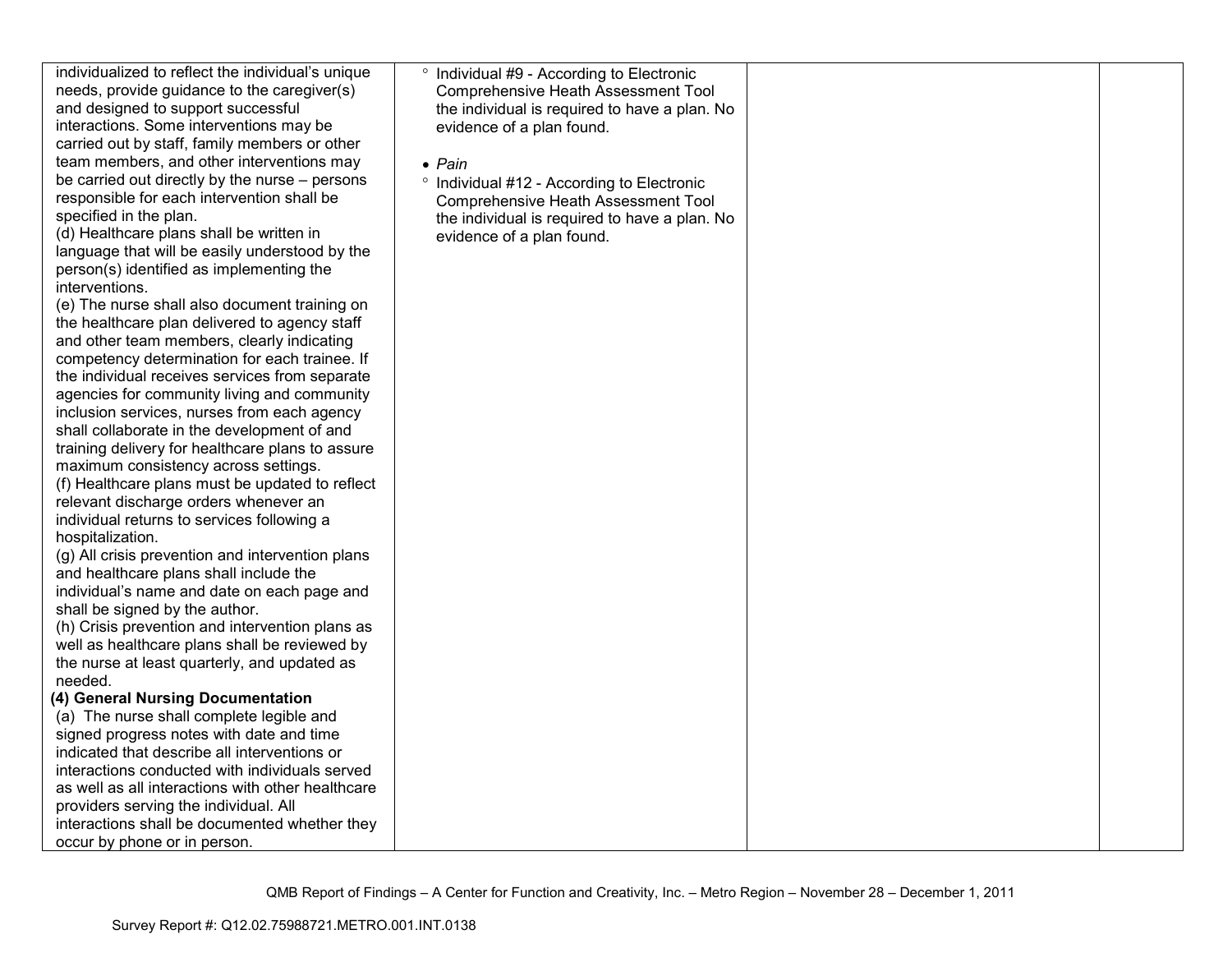| (b) For individuals with a HAT score of 4, 5 or<br>6, or who have identified health concerns in<br>their ISP, the nurse shall provide the<br>interdisciplinary team with a quarterly report<br>that indicates current health status and<br>progress to date on health related ISP desired<br>outcomes and action plans as well as<br>progress toward goals in the healthcare plan.                                                                                                |  |  |
|-----------------------------------------------------------------------------------------------------------------------------------------------------------------------------------------------------------------------------------------------------------------------------------------------------------------------------------------------------------------------------------------------------------------------------------------------------------------------------------|--|--|
| Developmental Disabilities (DD) Waiver<br>Service Standards effective 4/1/2007<br><b>CHAPTER 5 IV. COMMUNITY INCLUSION</b><br><b>SERVICES PROVIDER AGENCY</b><br><b>REQUIREMENTS</b><br><b>B. IDT Coordination</b><br>(1) Community Inclusion Services Provider<br>Agencies shall participate on the IDT as<br>specified in the ISP Regulations (7.26.5<br>NMAC), and shall ensure direct support staff<br>participation as needed to plan effectively for<br>the individual; and |  |  |
| (2) Coordinate with the IDT to ensure that<br>each individual participating in Community<br>Inclusion Services who has a score of 4, 5, or 6<br>on the HAT has a Health Care Plan developed<br>by a licensed nurse, and if applicable, a Crisis<br>Prevention/Intervention Plan.                                                                                                                                                                                                  |  |  |
| <b>Department of Health Developmental</b><br><b>Disabilities Supports Division Policy.</b><br><b>Medical Emergency Response Plan Policy</b><br>MERP-001 eff.8/1/2010                                                                                                                                                                                                                                                                                                              |  |  |
| F. The MERP shall be written in clear, jargon<br>free language and include at a minimum the<br>following information:<br>1. A brief, simple description of the condition<br>or illness.<br>2. A brief description of the most likely life<br>threatening complications that might occur and<br>what those complications may look like to an<br>observer.<br>3. A concise list of the most important                                                                               |  |  |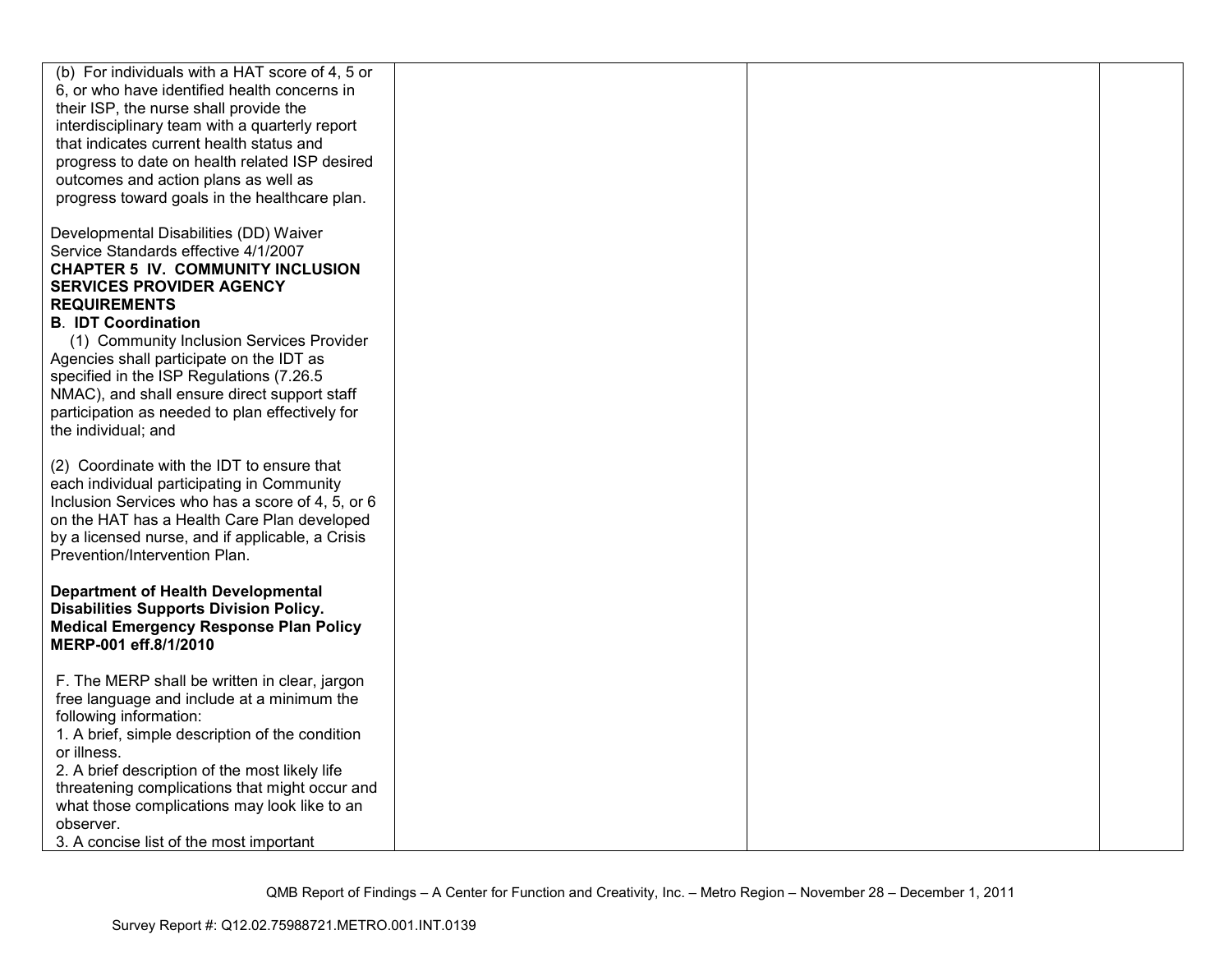| measures that may prevent the life threatening   |  |  |
|--------------------------------------------------|--|--|
| complication from occurring (e.g., avoiding      |  |  |
| allergens that trigger an asthma attack or       |  |  |
| making sure the person with diabetes has         |  |  |
| snacks with them to avoid hypoglycemia).         |  |  |
| 4. Clear, jargon free, step-by-step instructions |  |  |
| regarding the actions to be taken by direct      |  |  |
| support personnel (DSP) and/or others to         |  |  |
| intervene in the emergency, including criteria   |  |  |
| for when to call 911.                            |  |  |
| 5. Emergency contacts with phone numbers.        |  |  |
| 6. Reference to whether the individual has       |  |  |
| advance directives or not, and if so, where the  |  |  |
| advance directives are located.                  |  |  |
|                                                  |  |  |
|                                                  |  |  |
|                                                  |  |  |
|                                                  |  |  |
|                                                  |  |  |
|                                                  |  |  |
|                                                  |  |  |
|                                                  |  |  |
|                                                  |  |  |
|                                                  |  |  |
|                                                  |  |  |
|                                                  |  |  |
|                                                  |  |  |
|                                                  |  |  |
|                                                  |  |  |
|                                                  |  |  |
|                                                  |  |  |
|                                                  |  |  |
|                                                  |  |  |
|                                                  |  |  |
|                                                  |  |  |
|                                                  |  |  |
|                                                  |  |  |
|                                                  |  |  |
|                                                  |  |  |
|                                                  |  |  |
|                                                  |  |  |
|                                                  |  |  |
|                                                  |  |  |
|                                                  |  |  |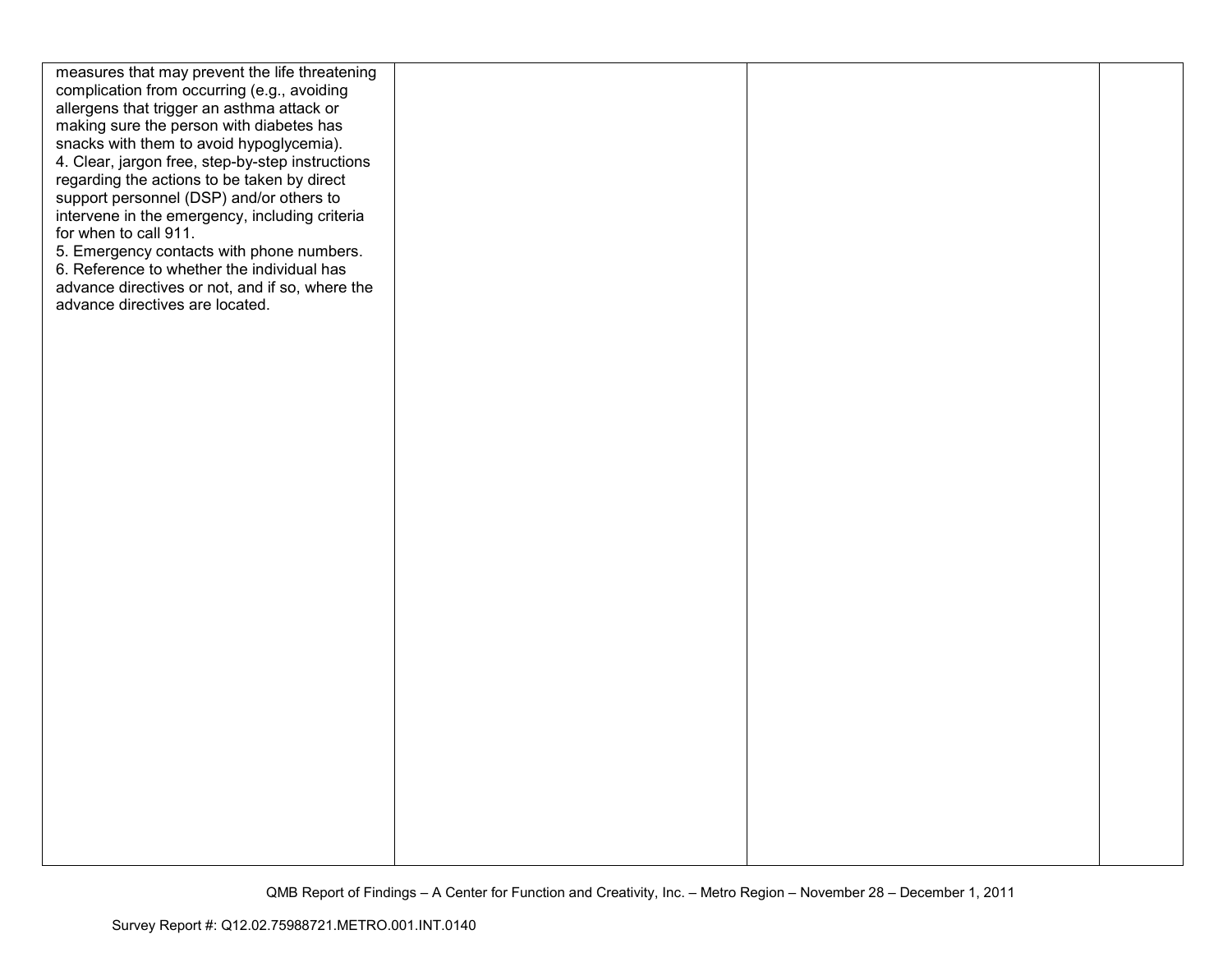| Tag # 1A29 Complaints / Grievances -                                                                                                                                                                                                                                                                                                                                                                                                                                                                                                                                                                                                                                                                                                                                                                                                                                                                                                                                                                                               | <b>Standard Level Deficiency</b>                                                                                                                                                                                                                                                                                                                                                                                                                                                  |                                                                                                                                                                              |  |
|------------------------------------------------------------------------------------------------------------------------------------------------------------------------------------------------------------------------------------------------------------------------------------------------------------------------------------------------------------------------------------------------------------------------------------------------------------------------------------------------------------------------------------------------------------------------------------------------------------------------------------------------------------------------------------------------------------------------------------------------------------------------------------------------------------------------------------------------------------------------------------------------------------------------------------------------------------------------------------------------------------------------------------|-----------------------------------------------------------------------------------------------------------------------------------------------------------------------------------------------------------------------------------------------------------------------------------------------------------------------------------------------------------------------------------------------------------------------------------------------------------------------------------|------------------------------------------------------------------------------------------------------------------------------------------------------------------------------|--|
|                                                                                                                                                                                                                                                                                                                                                                                                                                                                                                                                                                                                                                                                                                                                                                                                                                                                                                                                                                                                                                    |                                                                                                                                                                                                                                                                                                                                                                                                                                                                                   |                                                                                                                                                                              |  |
| Acknowledgement<br>NMAC 7.26.3.6<br>A These regulations set out rights that the<br>department expects all providers of services to<br>individuals with developmental disabilities to<br>respect. These regulations are intended to<br>complement the department's Client Complaint<br>Procedures (7 NMAC 26.4) [now 7.26.4<br>NMAC].<br>NMAC 7.26.3.13 Client Complaint Procedure<br>Available. A complainant may initiate a<br>complaint as provided in the client complaint<br>procedure to resolve complaints alleging that a<br>service provider has violated a client's rights as<br>described in Section 10 [now 7.26.3.10 NMAC].<br>The department will enforce remedies for<br>substantiated complaints of violation of a<br>client's rights as provided in client complaint<br>procedure. [09/12/94; 01/15/97; Recompiled<br>10/31/01]<br>NMAC 7.26.4.13 Complaint Process:<br>A. (2). The service provider's complaint or<br>grievance procedure shall provide, at a<br>minimum, that: (a) the client is notified of the | After an analysis of the evidence it has been<br>determined the following finding resulted in a<br>negative outcome and/or there is a significant<br>potential for a negative outcome to occur.<br>Based on record review, the Agency failed to<br>provide documentation, the complaint procedure<br>had been made available to individuals or their<br>legal guardians for 7 of 16 individuals.<br>• Grievance/Complaint Procedure<br>Acknowledgement (#1, 2, 6, 8, 13, 15 & 16) | Provider:<br>State your Plan of Correction for the findings in<br>this Tag above this line.<br>Enter your Quality Assurance/Quality<br>Improvement processes below the line. |  |
| service provider's complaint or grievance<br>procedure                                                                                                                                                                                                                                                                                                                                                                                                                                                                                                                                                                                                                                                                                                                                                                                                                                                                                                                                                                             |                                                                                                                                                                                                                                                                                                                                                                                                                                                                                   |                                                                                                                                                                              |  |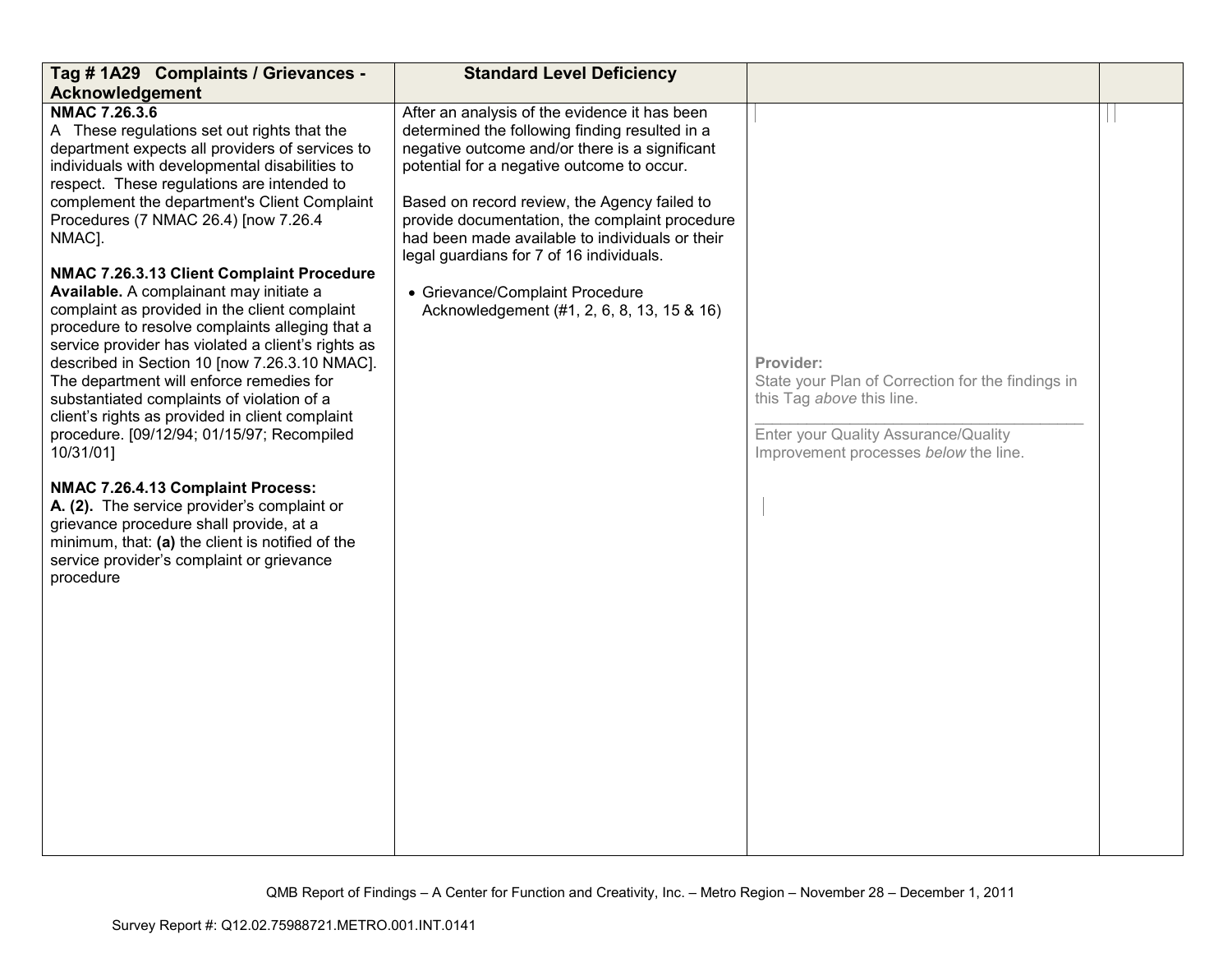| <b>Standard of Care</b>                                                                                                                                                                                                                                                                                                                                                                                                                                                                                                                                                                                                                                                                                                                                                                                                                                                                                                                              | <b>Deficiencies</b>                                                                                                                                                                                                                                                                                                                                                                                                                                                                                                                                                                                                                                                                                                                                                                                                 | <b>Agency Plan of Correction, On-going</b><br><b>QA/QI &amp; Responsible Party</b>                                                                                           | <b>Date</b><br><b>Due</b> |
|------------------------------------------------------------------------------------------------------------------------------------------------------------------------------------------------------------------------------------------------------------------------------------------------------------------------------------------------------------------------------------------------------------------------------------------------------------------------------------------------------------------------------------------------------------------------------------------------------------------------------------------------------------------------------------------------------------------------------------------------------------------------------------------------------------------------------------------------------------------------------------------------------------------------------------------------------|---------------------------------------------------------------------------------------------------------------------------------------------------------------------------------------------------------------------------------------------------------------------------------------------------------------------------------------------------------------------------------------------------------------------------------------------------------------------------------------------------------------------------------------------------------------------------------------------------------------------------------------------------------------------------------------------------------------------------------------------------------------------------------------------------------------------|------------------------------------------------------------------------------------------------------------------------------------------------------------------------------|---------------------------|
|                                                                                                                                                                                                                                                                                                                                                                                                                                                                                                                                                                                                                                                                                                                                                                                                                                                                                                                                                      | CMS Assurance - Financial Accountability - State financial oversight exists to assure that claims are coded and paid for in                                                                                                                                                                                                                                                                                                                                                                                                                                                                                                                                                                                                                                                                                         |                                                                                                                                                                              |                           |
|                                                                                                                                                                                                                                                                                                                                                                                                                                                                                                                                                                                                                                                                                                                                                                                                                                                                                                                                                      | accordance with the reimbursement methodology specified in the approved waiver.                                                                                                                                                                                                                                                                                                                                                                                                                                                                                                                                                                                                                                                                                                                                     |                                                                                                                                                                              |                           |
| Tag # 5144 Adult Habilitation                                                                                                                                                                                                                                                                                                                                                                                                                                                                                                                                                                                                                                                                                                                                                                                                                                                                                                                        | <b>Standard Level Deficiency</b>                                                                                                                                                                                                                                                                                                                                                                                                                                                                                                                                                                                                                                                                                                                                                                                    |                                                                                                                                                                              |                           |
| Reimbursement                                                                                                                                                                                                                                                                                                                                                                                                                                                                                                                                                                                                                                                                                                                                                                                                                                                                                                                                        |                                                                                                                                                                                                                                                                                                                                                                                                                                                                                                                                                                                                                                                                                                                                                                                                                     |                                                                                                                                                                              |                           |
| Developmental Disabilities (DD) Waiver<br>Service Standards effective 4/1/2007<br><b>CHAPTER 1 III. PROVIDER AGENCY</b><br>DOCUMENTATION OF SERVICE DELIVERY<br><b>AND LOCATION</b><br><b>General: All Provider Agencies shall</b><br>А.<br>maintain all records necessary to fully<br>disclose the service, quality, quantity and<br>clinical necessity furnished to individuals<br>who are currently receiving services. The<br>Provider Agency records shall be<br>sufficiently detailed to substantiate the<br>date, time, individual name, servicing<br>Provider Agency, level of services, and<br>length of a session of service billed.<br><b>Billable Units: The documentation of the</b><br>В.<br>billable time spent with an individual shall<br>be kept on the written or electronic record<br>that is prepared prior to a request for<br>reimbursement from the HSD. For each<br>unit billed, the record shall contain the<br>following: | Based on record review, the Agency failed to<br>provide written or electronic documentation as<br>evidence for each unit billed for Adult<br>Habilitation Services for 14 of 16 individuals.<br>Individual #1<br>August 2011<br>• The Agency billed 399 units of Adult<br>Habilitation (T2021) from 8/1/2011 through<br>8/31/2011. Documentation did not contain<br>start and end time on 8/2, 4, 5, 11, 15, 16,<br>17, 18, 22, 24, 26, 29, 30 & 31, 2011 to<br>justify billing. Documentation accounted for<br>139 units.<br>September 2011<br>• The Agency billed 268 units of Adult<br>Habilitation (T2021) from 9/1/2011 to<br>9/30/2011. Documentation did not contain<br>the required elements on 9/8, 12, 13, 14, 15,<br>20, 21, 22, 23, 26, 27, 28 & 29, 2011 to<br>justify billing. Documentation received | Provider:<br>State your Plan of Correction for the findings in<br>this Tag above this line.<br>Enter your Quality Assurance/Quality<br>Improvement processes below the line. |                           |
| Date, start and end time of each service<br>(1)<br>encounter or other billable service interval;                                                                                                                                                                                                                                                                                                                                                                                                                                                                                                                                                                                                                                                                                                                                                                                                                                                     | accounted for 17 units. One or more of the<br>following elements was not met:                                                                                                                                                                                                                                                                                                                                                                                                                                                                                                                                                                                                                                                                                                                                       |                                                                                                                                                                              |                           |
| (2) A description of what occurred during the<br>encounter or service interval; and<br>The signature or authenticated name of<br>(3)<br>staff providing the service.                                                                                                                                                                                                                                                                                                                                                                                                                                                                                                                                                                                                                                                                                                                                                                                 | $\triangleright$ Date, start and end time of each service<br>encounter or other billable service<br>$\triangleright$ No documentation found.                                                                                                                                                                                                                                                                                                                                                                                                                                                                                                                                                                                                                                                                        |                                                                                                                                                                              |                           |
| MAD-MR: 03-59 Eff 1/1/2004<br>8.314.1 BI RECORD KEEPING AND<br><b>DOCUMENTATION REQUIREMENTS:</b><br>Providers must maintain all records necessary<br>to fully disclose the extent of the services<br>provided to the Medicaid recipient. Services<br>that have been billed to Medicaid, but are not                                                                                                                                                                                                                                                                                                                                                                                                                                                                                                                                                                                                                                                 | October 2011<br>• The Agency billed 385 units of Adult<br>Habilitation (T2021) from 10/1/2011 through<br>10/31/2011. Documentation did not contain<br>the required elements on 10/3, 4, 5, 7, 10,<br>11, 12, 13, 14, 17, 19, 20, 24, 25, 26, 27,<br>28, & 31, 2011 to justify billing.<br>Documentation received accounted for 0                                                                                                                                                                                                                                                                                                                                                                                                                                                                                    |                                                                                                                                                                              |                           |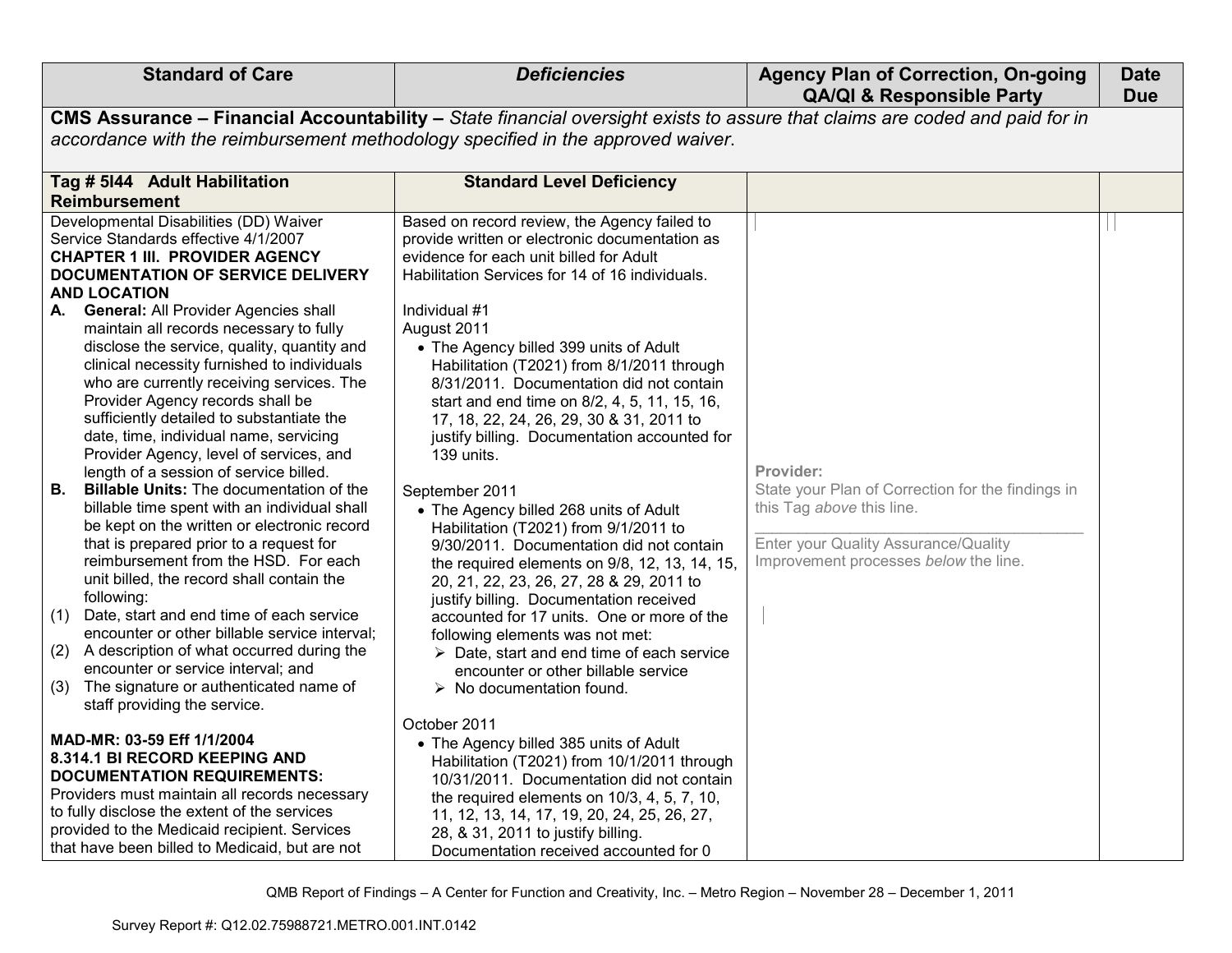| substantiated in a treatment plan and/or patient    | units. One or more of the following                            |  |
|-----------------------------------------------------|----------------------------------------------------------------|--|
| records for the recipient are subject to            | elements was not met:                                          |  |
| recoupment.                                         | $\triangleright$ Date, start and end time of each service      |  |
|                                                     | encounter or other billable service                            |  |
| Developmental Disabilities (DD) Waiver              | interval;                                                      |  |
| Service Standards effective 4/1/2007                | $\triangleright$ No documentation found.                       |  |
| <b>CHAPTER 5 XVI. REIMBURSEMENT</b>                 |                                                                |  |
| A. Billable Unit. A billable unit for Adult         | Individual #2                                                  |  |
| Habilitation Services is in 15-minute increments    | August 2011                                                    |  |
| hour. The rate is based on the individual's level   | • The Agency billed 500 units of Adult                         |  |
| of care.                                            | Habilitation (T2021) from 8/1/2011 through                     |  |
|                                                     | 8/31/2011. Documentation did not contain                       |  |
| <b>B. Billable Activities</b>                       | start and end time on 8/1, 2, 3, 4, 5, 8, 9, 10,               |  |
| (1) The Community Inclusion Provider Agency         | 11, 12, 15, 16, 18, 19, 22, 24, 25, 26, 29,                    |  |
| can bill for those activities listed and described  | 30, & 31 2011 to justify billing.                              |  |
| on the ISP and within the Scope of Service.         | Documentation received accounted for 0                         |  |
| Partial units are allowable. Billable units are     | units.                                                         |  |
| face-to-face, except that Adult Habilitation        |                                                                |  |
| services may be non-face-to-face under the          | September 2011                                                 |  |
| following conditions: (a) Time that is non face-    | • The Agency billed 465 units of Adult                         |  |
| to-face is documented separately and clearly        | Habilitation (T2021) from 9/1/2011 through                     |  |
| identified as to the nature of the activity; and(b) | 9/30/2011. Documentation did not contain                       |  |
| Non face-to-face hours do not exceed 5% of          | the required elements on $9/1$ , $2$ , $6$ , $7$ , $8$ , $9$ , |  |
| the monthly billable hours.                         | 12, 13, 14, 15, 16, 19, 20, 21, 22, 23, 26,                    |  |
|                                                     | 27, 28, 29, & 30, 2011 to justify billing.                     |  |
| (2) Adult Habilitation Services can be provided     | Documentation received accounted for 1                         |  |
| with any other services, insofar as the services    | unit. One or more of the following elements                    |  |
| are not reported for the same hours on the          | was not met:                                                   |  |
| same day, except that Therapy Services and          | $\triangleright$ Date, start and end time of each service      |  |
| Case Management may be provided and billed          | encounter or other billable service                            |  |
| for the same hours                                  | interval;                                                      |  |
|                                                     | $\triangleright$ No documentation found.                       |  |
|                                                     |                                                                |  |
|                                                     | October 2011                                                   |  |
|                                                     |                                                                |  |
|                                                     | • The Agency billed 309 units of Adult                         |  |
|                                                     | Habilitation (T2021) from 10/1/2011 through                    |  |
|                                                     | 10/31/2011. Documentation did not contain                      |  |
|                                                     | the required elements on $10/3$ , $4$ , $5$ , $6$ , $19$ ,     |  |
|                                                     | 11, 12, 14, 17, 18, 19, 27, 28 & 31, 2011 to                   |  |
|                                                     | justify billing. Documentation received                        |  |
|                                                     | accounted for 0 units. One or more of the                      |  |
|                                                     | following elements was not met:                                |  |
|                                                     | $\triangleright$ Date, start and end time of each service      |  |
|                                                     | encounter or other billable service                            |  |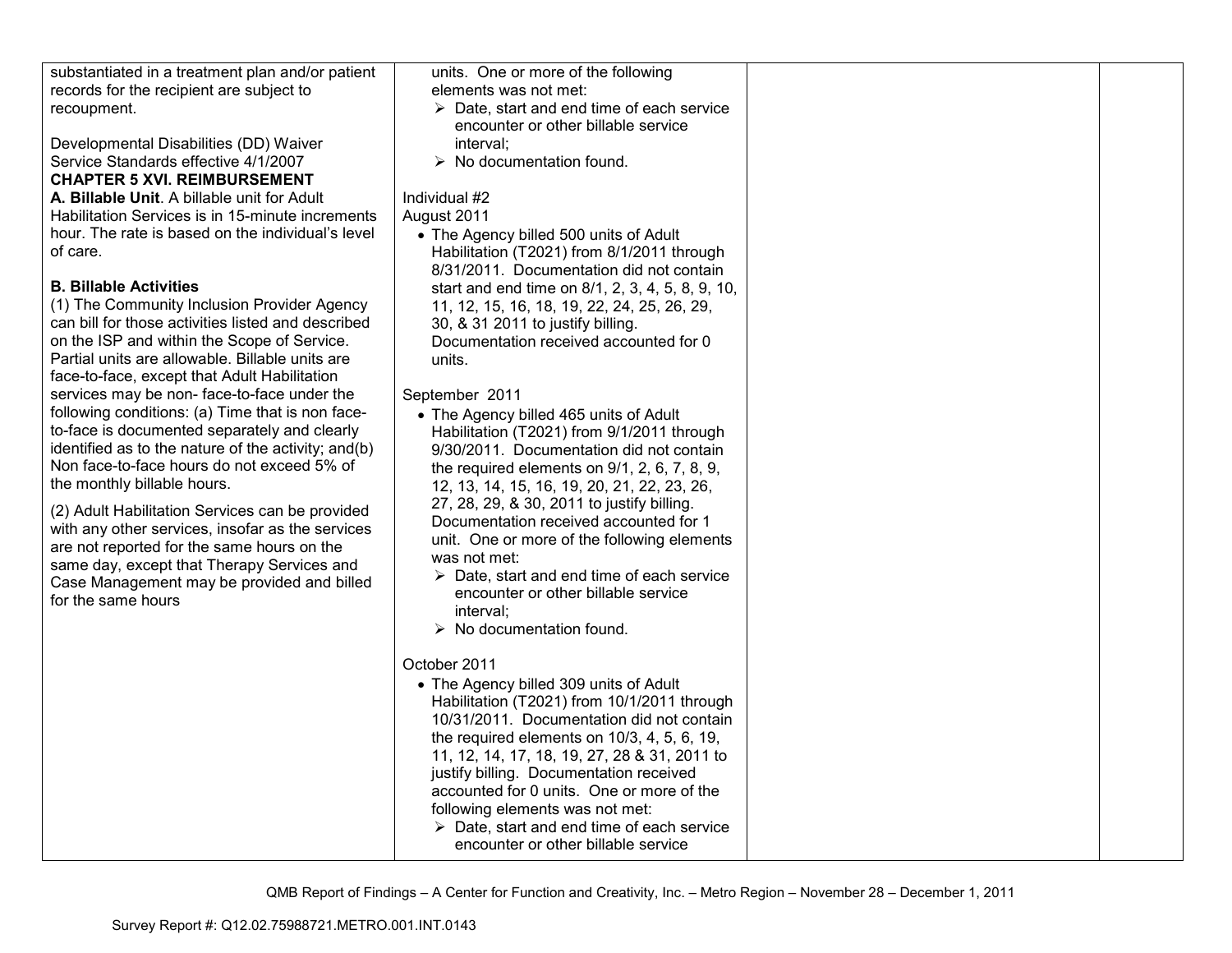| interval;                                                                                                                                                                                                                                                                                                                                                                                                                                                                                                                          |  |
|------------------------------------------------------------------------------------------------------------------------------------------------------------------------------------------------------------------------------------------------------------------------------------------------------------------------------------------------------------------------------------------------------------------------------------------------------------------------------------------------------------------------------------|--|
| Individual #3<br>August 2011<br>• The Agency billed 89 units of Adult<br>Habilitation (T2021) from 8/1/2011 through<br>8/31/2011. Documentation did not contain<br>the 2011. Documentation received<br>accounted for 56 units. One or more of the<br>following elements was not met:<br>$\triangleright$ Date, start and end time of each service<br>encounter or other billable service<br>interval;                                                                                                                              |  |
| September 2011<br>• The Agency billed 381 units of Adult<br>Habilitation (T2021) from 9/1/2011 through<br>9/30/2011. Documentation did not contain<br>the required elements on 9/2, 3, 7, 8, 9, 12,<br>14, 15, 16, 21, 22, 23 & 28 2011 to justify<br>billing. Documentation received accounted<br>for 0 units. One or more of the following<br>elements was not met:<br>$\triangleright$ Date, start and end time of each service<br>encounter or other billable service<br>interval;<br>$\triangleright$ No documentation found. |  |
| October 2011<br>• The Agency billed 404 units of Adult<br>Habilitation (T2021) from 10/1/2011 through<br>10/31/2011. Documentation did not contain<br>start and end time on 10/5, 6, 7, 12, 13, 14,<br>19, 20, 21 & 26 2011 to justify billing.<br>Documentation received accounted for 0<br>units.                                                                                                                                                                                                                                |  |
| Individual #4<br>August 2011<br>• The Agency billed 368 units of Adult<br>Habilitation (T2021) from 8/1/2011 to<br>8/31/2011. Documentation did not contain<br>the required elements on $8/1$ , $2$ , $3$ , $8$ , $9$ , $10$ ,<br>11, 12, 15, 16, 17, 18 & 19, 2011 to justify                                                                                                                                                                                                                                                     |  |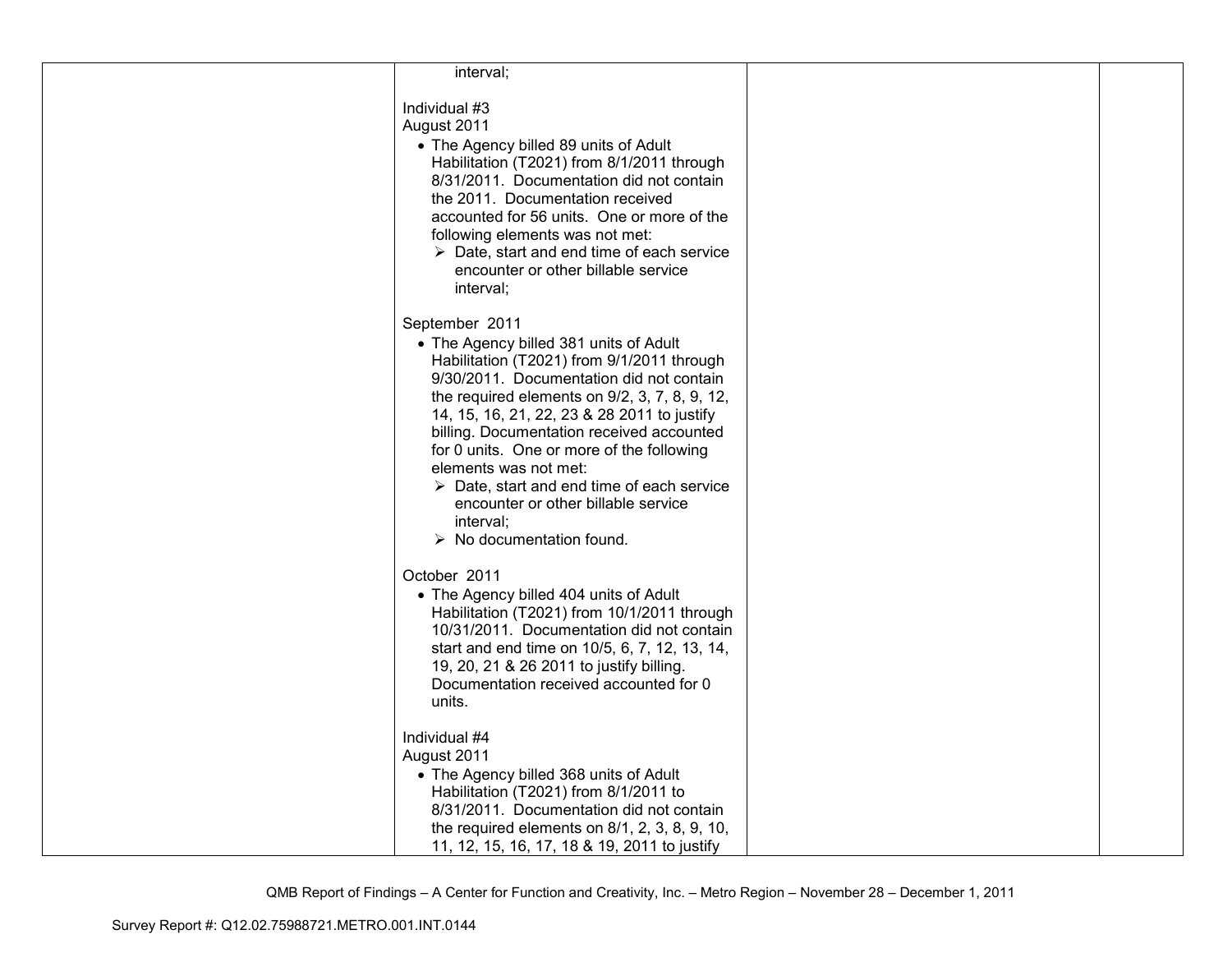| billing. Documentation received accounted                 |  |
|-----------------------------------------------------------|--|
|                                                           |  |
| for 176 units. One or more of the following               |  |
| elements was not met:                                     |  |
| $\triangleright$ Date, start and end time of each service |  |
| encounter or other billable service                       |  |
| interval:                                                 |  |
| $\triangleright$ No documentation found.                  |  |
|                                                           |  |
| September 2011                                            |  |
|                                                           |  |
| • The Agency billed 23 units of Adult                     |  |
| Habilitation (T2021) on 9/2/2011. No                      |  |
| documentation found to justify billing.                   |  |
| Documentation received accounted for 0                    |  |
| units.                                                    |  |
|                                                           |  |
| October 2011                                              |  |
| • The Agency billed 462 units of Adult                    |  |
|                                                           |  |
| Habilitation (T2021) from 10/1/2011 through               |  |
| 10/31/2011. Documentation did not contain                 |  |
| the required elements on 10/10, 11, 12, 13,               |  |
| 14, 17, 18, 19, 21, 24, 25, 26, 27, 28 & 31,              |  |
| 2011 to justify billing. Documentation                    |  |
| received accounted for 0 units. One or                    |  |
| more of the following elements was not met:               |  |
| $\triangleright$ Date, start and end time of each service |  |
| encounter or other billable service                       |  |
| interval;                                                 |  |
|                                                           |  |
| $\triangleright$ No documentation found.                  |  |
|                                                           |  |
| Individual #5                                             |  |
| September 2011                                            |  |
| • The Agency billed 19 units of Adult                     |  |
| Habilitation (T2021) from 9/1/2011 through                |  |
| 9/30/2011. Documentation did not contain                  |  |
| the required elements on 9/8, 20, 27 & 29,                |  |
| 2011 justify billing. Documentation received              |  |
| accounted for 0 units. One or more of the                 |  |
|                                                           |  |
| following elements was not met:                           |  |
| $\triangleright$ Date, start and end time of each service |  |
| encounter or other billable service                       |  |
| interval;                                                 |  |
| $\triangleright$ No documentation found.                  |  |
|                                                           |  |
| October 2011                                              |  |
|                                                           |  |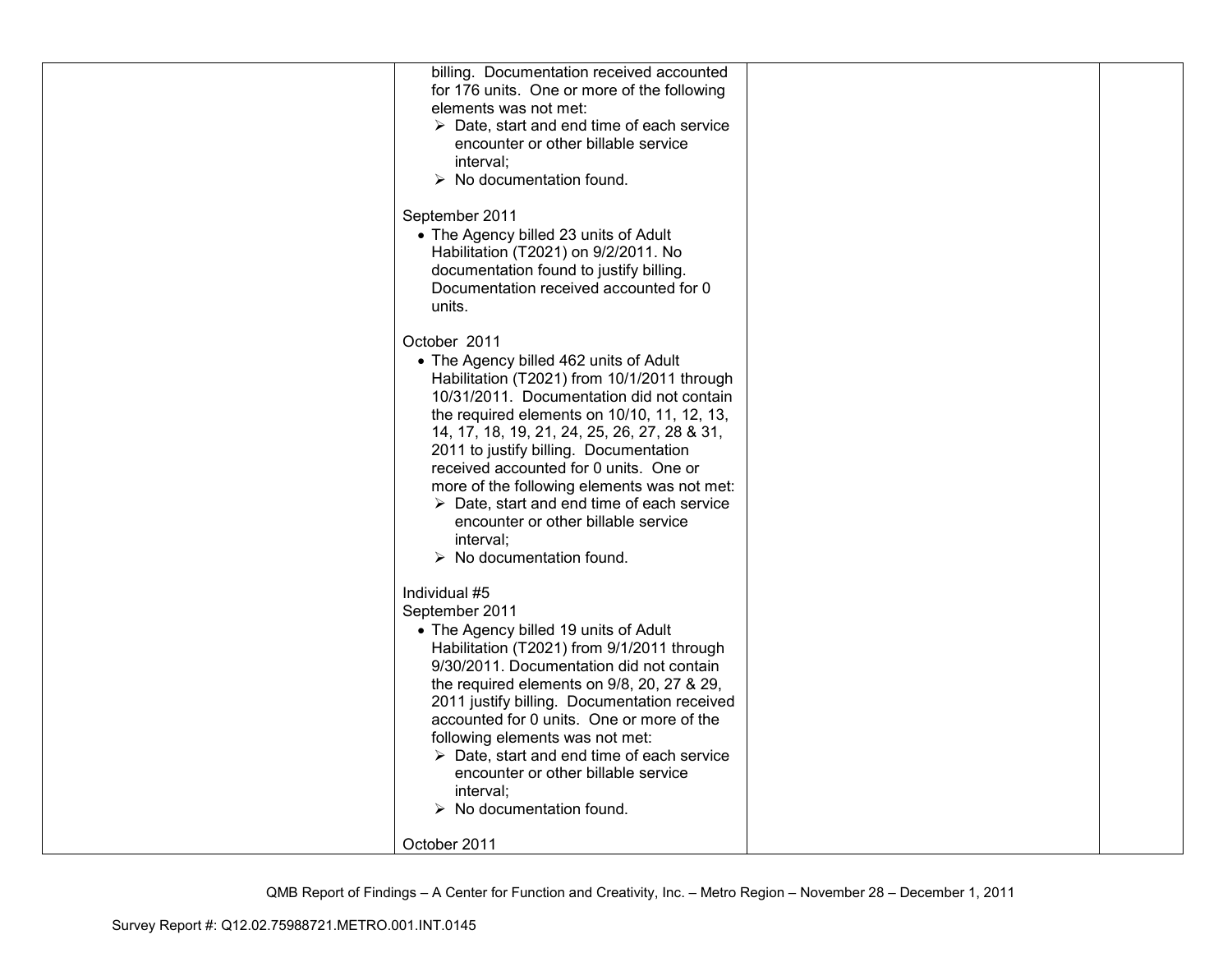| units.                                 | • The Agency billed 3 units of Adult<br>Habilitation (T2021) on 10/3/2011.<br>Documentation on 10/3/2011 did not contain<br>start and end time to justify billing.<br>Documentation received accounted for 0                                                                                                                                                                                                                                                                                                                                       |  |
|----------------------------------------|----------------------------------------------------------------------------------------------------------------------------------------------------------------------------------------------------------------------------------------------------------------------------------------------------------------------------------------------------------------------------------------------------------------------------------------------------------------------------------------------------------------------------------------------------|--|
| Individual #6<br>August 2011<br>units. | • The Agency billed 498 units of Adult<br>Habilitation (T2021) from 8/1/2011 through<br>8/31/2011. Documentation did not contain<br>start and end time on 8/1, 2, 3, 4, 5, 8, 10,<br>11, 12, 15, 16, 17, 18, 19, 22, 23, 24, 25,<br>26, 29, 30, & 31, 2011 to justify billing.<br>Documentation received accounted for 0                                                                                                                                                                                                                           |  |
| units.                                 | September 2011<br>• The Agency billed 453 units of Adult<br>Habilitation (T2021) from 9/1/2011 through<br>9/30/2011. Documentation did not contain<br>start and end time on 9/1, 2, 6, 7, 8, 9, 12,<br>13, 14, 15, 16, 17, 19, 20, 21, 22, 23, 26,<br>27, 28, 29, & 30, 2011 to justify billing.<br>Documentation received accounted for 0                                                                                                                                                                                                         |  |
| October 2011                           | • The Agency billed 419 units of Adult<br>Habilitation (T2021) from 10/1/2011 through<br>10/31/2011. Documentation did not contain<br>the required elements on 10/6, 7, 10, 11, 12,<br>13, 14, 17, 18, 19, 20, 21, 24, 25, 26, 27,<br>28, 29 & 31, 2011 to justify billing.<br>Documentation received accounted for 0<br>units. One or more of the following<br>elements was not met:<br>$\triangleright$ Date, start and end time of each service<br>encounter or other billable service<br>interval;<br>$\triangleright$ No documentation found. |  |
| Individual #7                          |                                                                                                                                                                                                                                                                                                                                                                                                                                                                                                                                                    |  |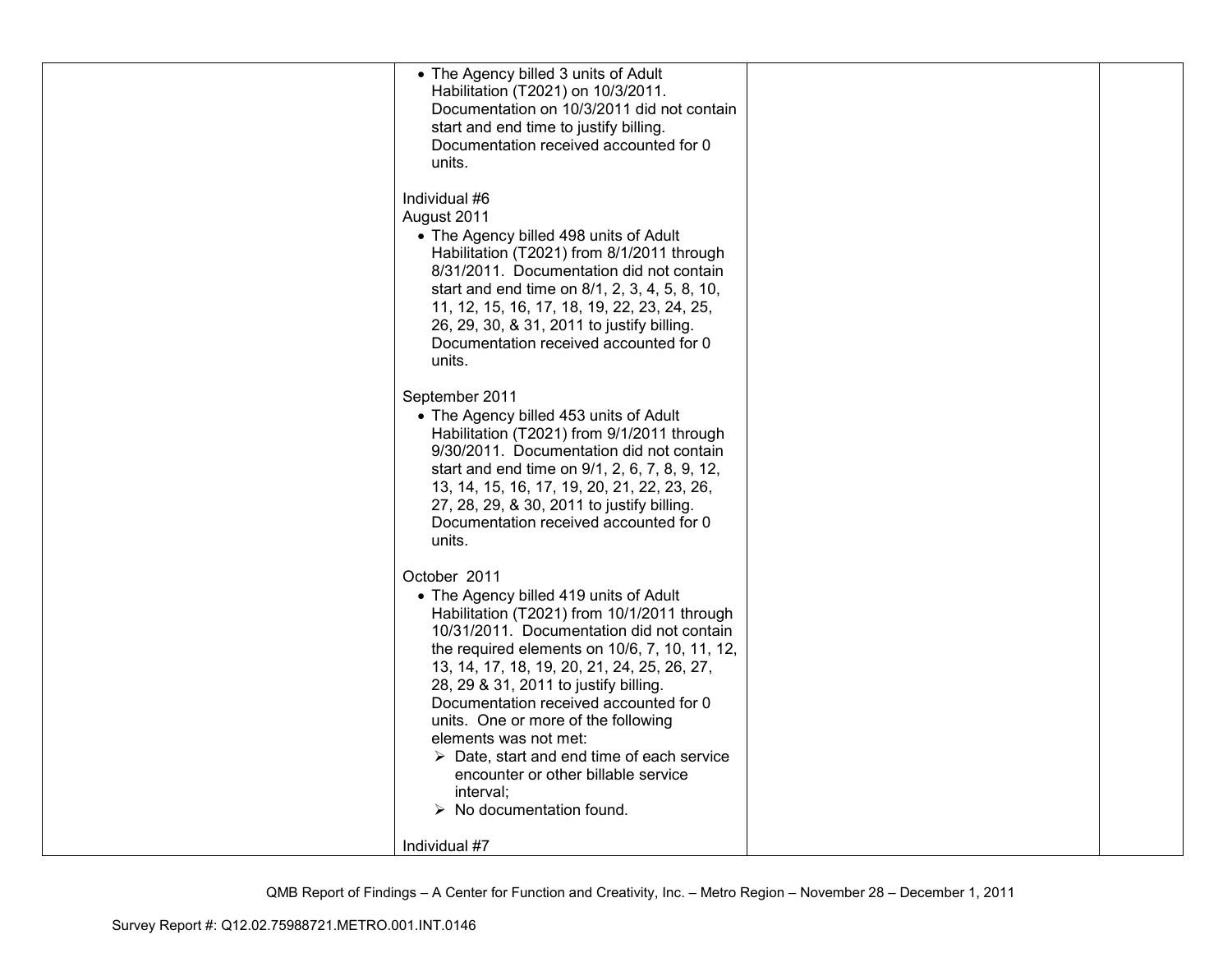| August 2011<br>• The Agency billed 446 units of Adult<br>Habilitation (T2021) from 8/1/2011 through<br>8/31/2011. Documentation did not contain<br>the required elements on 8/1, 2, 3, 4, 5, 9,<br>10, 11, 12, 15, 16, 17, 19, 22, 23, 24, 25,                                                                                                                                                                                                                                                                                                 |  |
|------------------------------------------------------------------------------------------------------------------------------------------------------------------------------------------------------------------------------------------------------------------------------------------------------------------------------------------------------------------------------------------------------------------------------------------------------------------------------------------------------------------------------------------------|--|
| 29, 30 & 31, 2011 to justify billing.<br>Documentation received accounted for 0<br>units. One or more of the following<br>elements was not met:<br>$\triangleright$ Date, start and end time of each service<br>encounter or other billable service<br>interval                                                                                                                                                                                                                                                                                |  |
| September 2011<br>• The Agency billed 306 units of Adult<br>Habilitation (T2021) from 9/1/2011 through<br>9/30/2011. Documentation did not contain<br>the required elements on 9/2, 6, 7, 9, 13,<br>14, 16, 19, 20, 21, 23, 26, 27, 29 & 30 2011<br>to justify billing. Documentation received<br>accounted for 0 units. One or more of the<br>following elements was not met:<br>$\triangleright$ Date, start and end time of each service<br>encounter or other billable service<br>interval;                                                |  |
| October 2011<br>• The Agency billed 366 units of Adult<br>Habilitation (T2021) from 10/1/2011 through<br>10/31/2011. Documentation did not contain<br>the required elements on 10/3, 4, 5, 10, 11,<br>12, 14, 17, 19, 20, 21, 24, 25, 26, & 28 2011<br>to justify billing. Documentation received<br>accounted for 0 units. One or more of the<br>following elements was not met:<br>$\triangleright$ Date, start and end time of each service<br>encounter or other billable service<br>interval;<br>$\triangleright$ No documentation found. |  |
| Individual #9<br>October 2011<br>• The Agency billed 117 units of Adult                                                                                                                                                                                                                                                                                                                                                                                                                                                                        |  |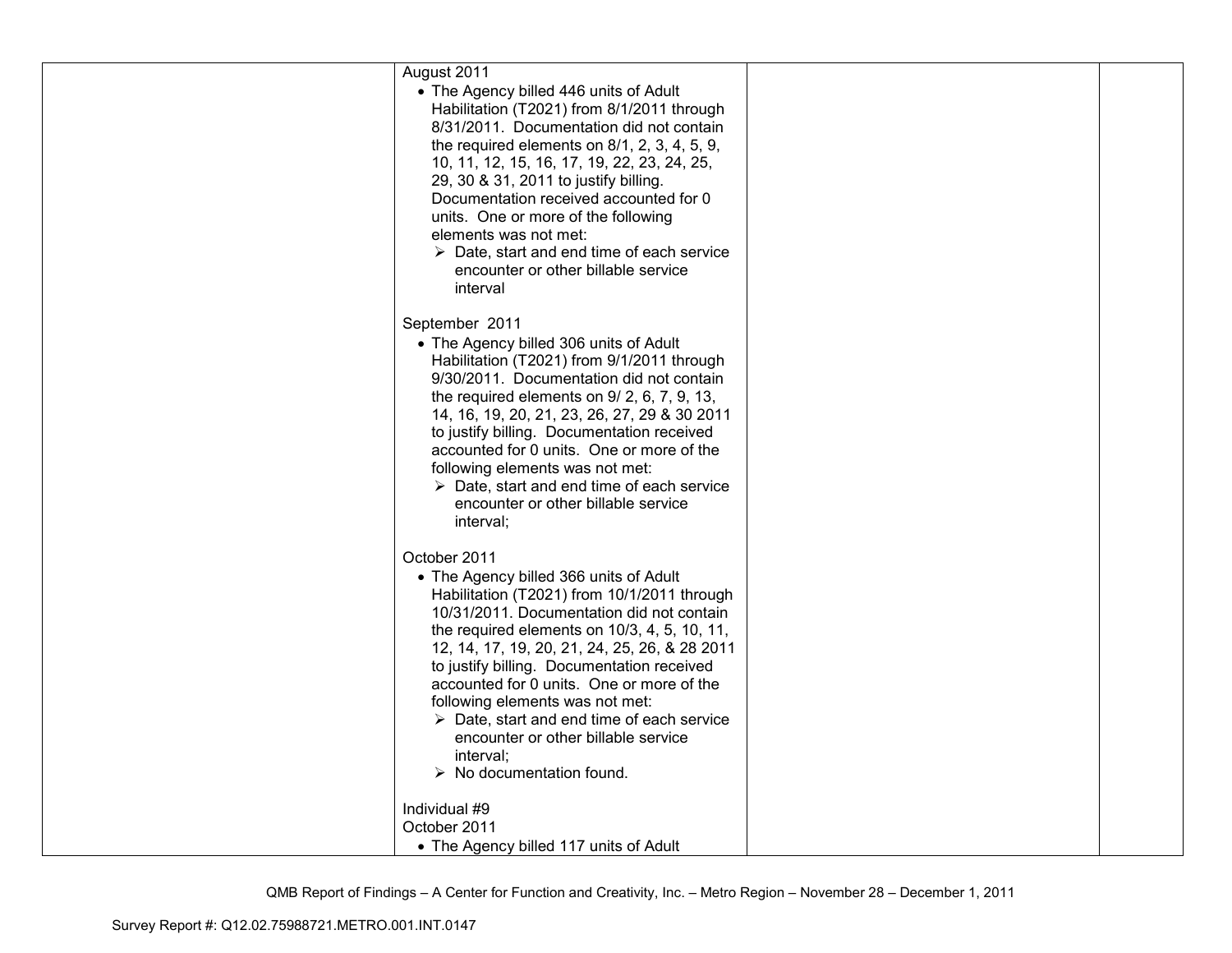| Habilitation (T2021) from 10/1/2011 through                          |  |
|----------------------------------------------------------------------|--|
| 10/31/2011. Documentation did not contain                            |  |
| the required elements on 10/20, 21, 24, 25,                          |  |
| & 26, 2011 to justify billing. Documentation                         |  |
|                                                                      |  |
| received accounted for 0 units. One or                               |  |
| more of the following elements was not met:                          |  |
| $\triangleright$ Date, start and end time of each service            |  |
| encounter or other billable service                                  |  |
| interval;                                                            |  |
| $\triangleright$ No documentation found.                             |  |
| Individual #10                                                       |  |
| August 2011                                                          |  |
| • The Agency billed 452 units of Adult                               |  |
| Habilitation (T2021) from 8/1/2011 through                           |  |
|                                                                      |  |
| 8/31/2011. Documentation did not contain                             |  |
| the required elements on $8/1$ , $2$ , $3$ , $4$ , $5$ , $8$ , $9$ , |  |
| 10, 11, 15, 16, 17, 19, 22, 23, 24, 25, 26,                          |  |
| 29, 30 & 31 2011 to justify billing.                                 |  |
| Documentation received accounted for 142                             |  |
| units. One or more of the following                                  |  |
| elements was not met:                                                |  |
| $\triangleright$ Date, start and end time of each service            |  |
| encounter or other billable service                                  |  |
| interval;                                                            |  |
| $\triangleright$ No documentation found.                             |  |
| September 2011                                                       |  |
|                                                                      |  |
| • The Agency billed 410 units of Adult                               |  |
| Habilitation (T2021) from 9/1/2011 through                           |  |
| 9/30/2011. Documentation did not contain                             |  |
| the required elements on $9/1$ , $2$ , $6$ , $7$ , $8$ , $9$ ,       |  |
| 12, 13, 14, 15, 16, 19, 20, 21, 22, 23, 26,                          |  |
| 27, 28, 29, & 30 2011 to justify billing.                            |  |
| Documentation received accounted for 0                               |  |
| units. One or more of the following                                  |  |
| elements was not met:                                                |  |
| $\triangleright$ Date, start and end time of each service            |  |
| encounter or other billable service                                  |  |
| interval;                                                            |  |
| $\triangleright$ No documentation found.                             |  |
| October 2011                                                         |  |
|                                                                      |  |
| • The Agency billed 358 units of Adult                               |  |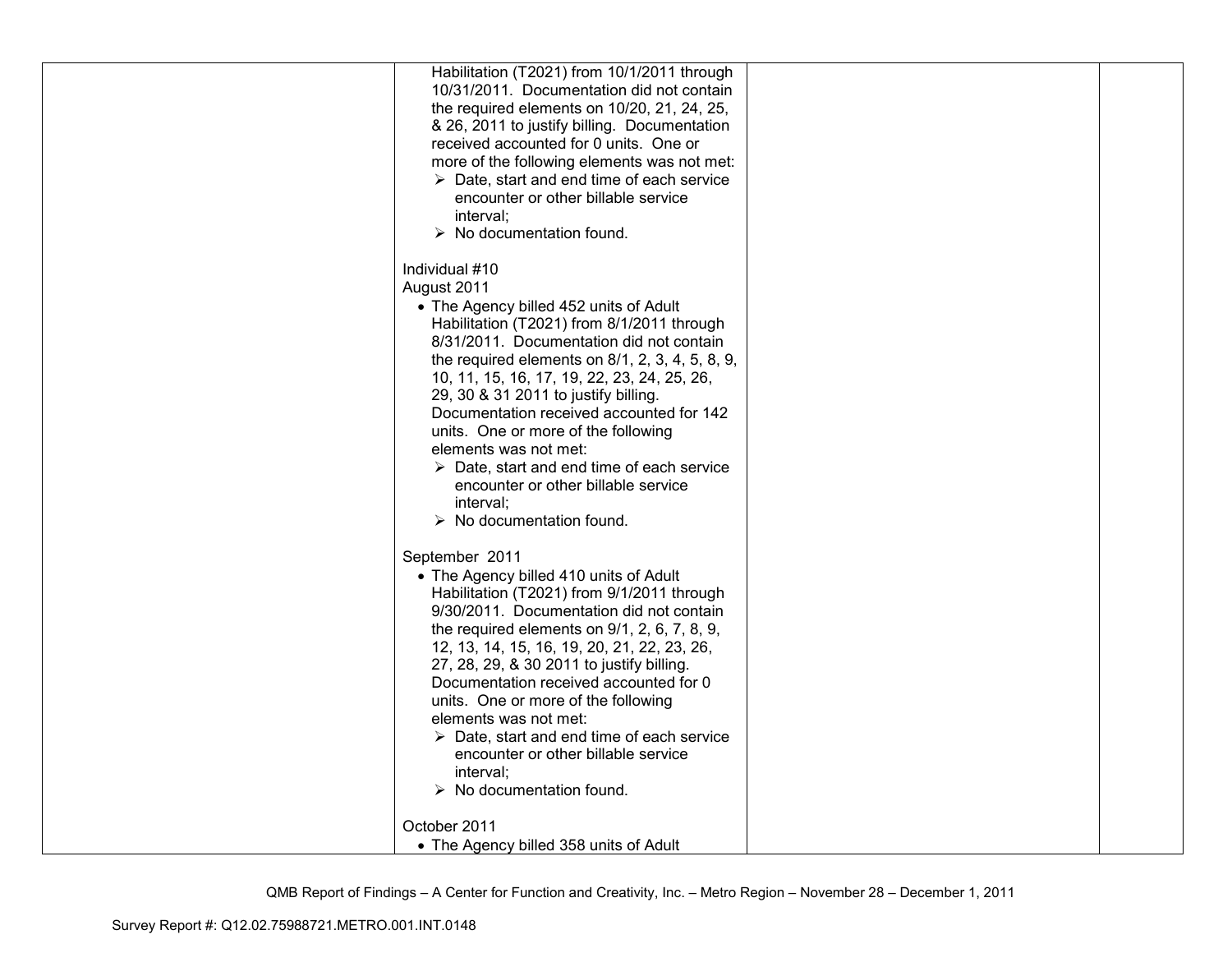| Habilitation (T2021) from 10/1/2011 through               |  |
|-----------------------------------------------------------|--|
| 10/31/2011. Documentation did not contain                 |  |
| the required elements on 10/3, 4, 5, 6, 10,               |  |
| 11, 12, 13, 14, 17, 18, 19, 20, 21, 24, 25,               |  |
| 26, 28 & 31, 2011 to justify billing.                     |  |
| Documentation received accounted for 0                    |  |
| units. One or more of the following                       |  |
| elements was not met:                                     |  |
| $\triangleright$ Date, start and end time of each service |  |
| encounter or other billable service                       |  |
| interval;                                                 |  |
| $\triangleright$ No documentation found.                  |  |
|                                                           |  |
| Individual #11                                            |  |
| August 2011                                               |  |
| • The Agency billed 32 units of Adult                     |  |
| Habilitation (T2021) on 8/4/2011 and                      |  |
| 8/19/2011. Documentation did not contain                  |  |
| the required elements on 8/4 & 19, 2011 to                |  |
| justify billing. Documentation received                   |  |
| accounted for 0 units. One or more of the                 |  |
| following elements was not met:                           |  |
| $\triangleright$ Date, start and end time of each service |  |
| encounter or other billable service                       |  |
| interval;                                                 |  |
|                                                           |  |
| September 2011                                            |  |
| • The Agency billed 28 units of Adult                     |  |
| Habilitation (T2021) on 9/29/2011.                        |  |
| Documentation received accounted for 20                   |  |
| units                                                     |  |
|                                                           |  |
| October 2011                                              |  |
| • The Agency billed 454 units of Adult                    |  |
| Habilitation (T2021) from 10/1/2011 through               |  |
| 10/31/2011. Documentation did not contain                 |  |
| the required elements on 10/10, 11, 12, 13,               |  |
| 14, 17, 18, 19, 20, 21, 24, 25 & 26, 2011 to              |  |
| justify billing. Documentation received                   |  |
| accounted for 176 units. One or more of the               |  |
| following elements was not met:                           |  |
| $\triangleright$ Date, start and end time of each service |  |
| encounter or other billable service                       |  |
| interval;                                                 |  |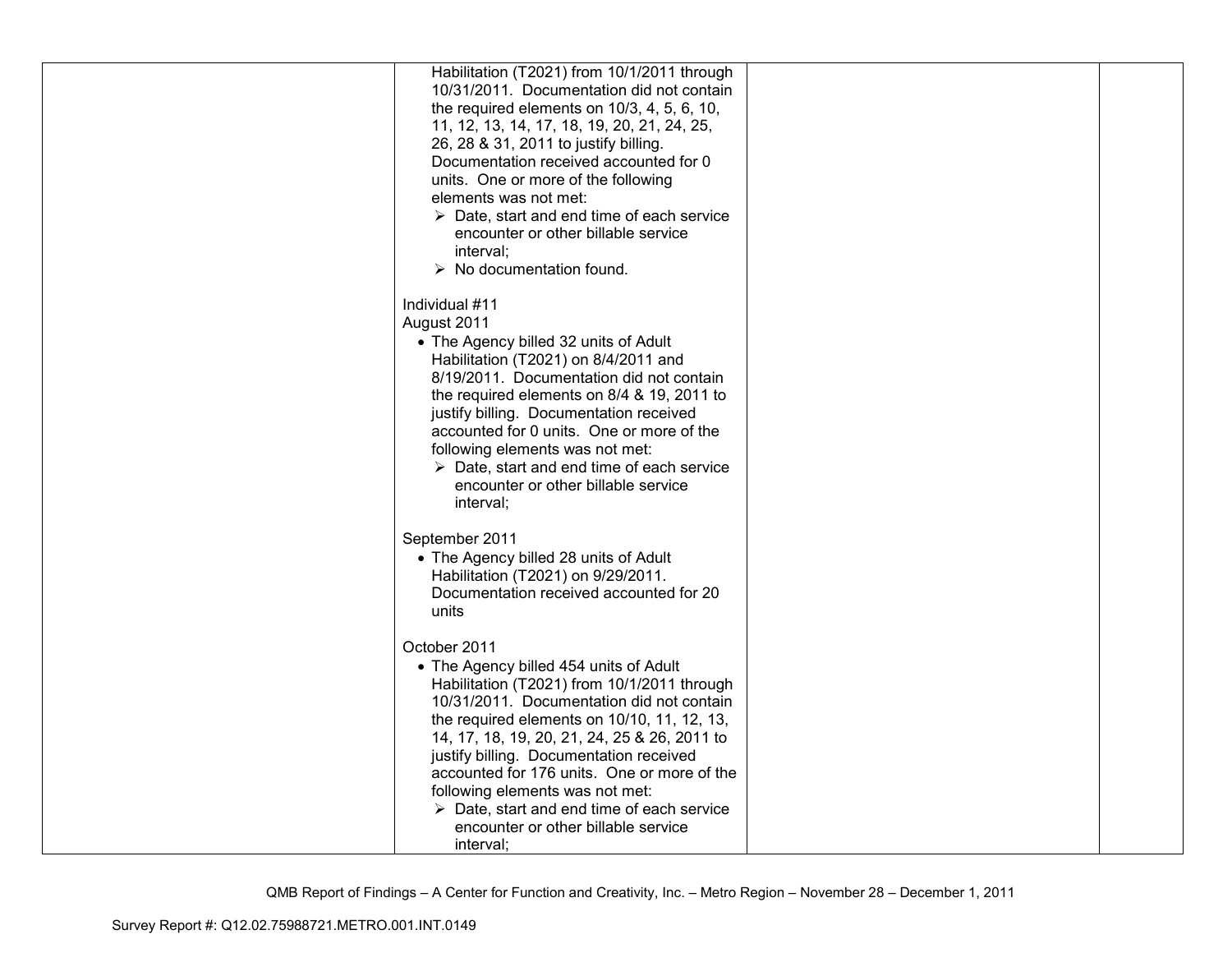| Individual #12<br>August 2011<br>• The Agency billed 564 units of Adult<br>Habilitation (T2021) from 8/1/2011 through<br>8/31/2011. 8/1, 2, 3, 4, 5, 8, 9, 10, 11, 12,<br>15, 16, 17, 18, 19, 22, 23, 24, 25, 26, 29, 30<br>& 31 2011 to justify billing. Documentation<br>received accounted for 0 units. One or<br>more of the following elements was not met:<br>$\triangleright$ Date, start and end time of each service<br>encounter or other billable service<br>interval;<br>$\triangleright$ No documentation found.                                           |  |
|-------------------------------------------------------------------------------------------------------------------------------------------------------------------------------------------------------------------------------------------------------------------------------------------------------------------------------------------------------------------------------------------------------------------------------------------------------------------------------------------------------------------------------------------------------------------------|--|
| September 2011<br>• The Agency billed 416 units of Adult<br>Habilitation (T2021) from 9/1/2011 through<br>9/30/2011. Documentation did not contain<br>the required elements on $9/1$ , $2$ , $6$ , $7$ , $8$ , $9$ ,<br>12, 14, 15, 16, 19, 20, 21, 22, 23, 26, 27,<br>28, 29, & 30 2011 to justify billing.<br>Documentation received accounted for 0<br>units. One or more of the following<br>elements was not met:<br>$\triangleright$ Date, start and end time of each service<br>encounter or other billable service<br>interval;                                 |  |
| October 2011<br>• The Agency billed 553 units of Adult<br>Habilitation (T2021) from 10/1/2011 through<br>10/31/2011. Documentation did not contain<br>the required elements on 10/3, 4, 5, 6, 7, 10,<br>11, 12, 13, 14, 17, 18, 19, 20, 21, 24, 25,<br>26, 27, 28 & 31, 2011 to justify billing.<br>Documentation received accounted for 0<br>units. One or more of the following<br>elements was not met:<br>$\triangleright$ Date, start and end time of each service<br>encounter or other billable service<br>interval;<br>$\triangleright$ No documentation found. |  |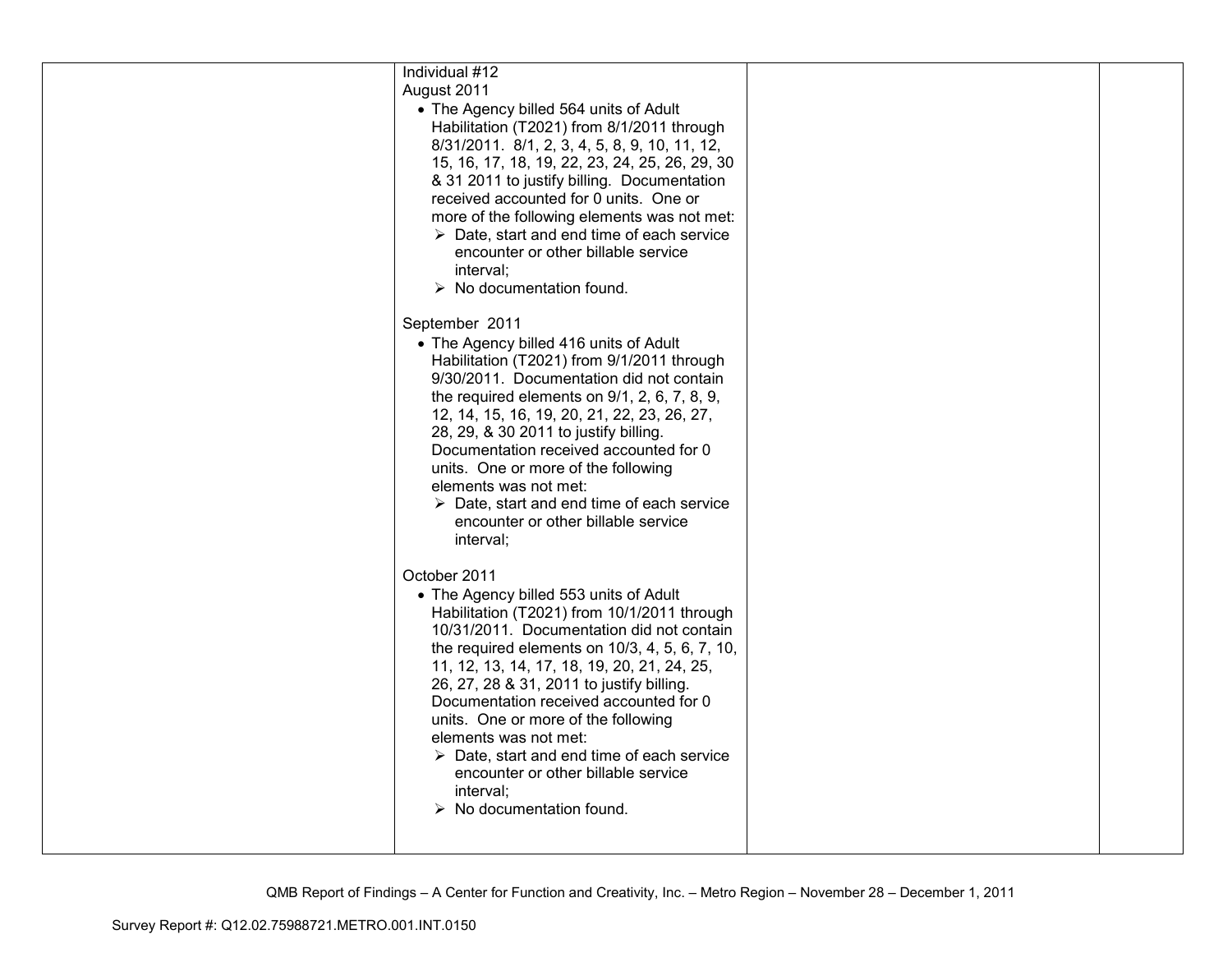| Individual #13                                            |  |
|-----------------------------------------------------------|--|
| August 2011                                               |  |
| • The Agency billed 130 units of Adult                    |  |
| Habilitation (T2021) from 8/1/2011 through                |  |
| 8/31/2011. Documentation did not contain                  |  |
| the required elements on 8/4, 9, 18, 23, 24               |  |
| & 31, 2011 to justify billing. Documentation              |  |
| received accounted for 27 units. One or                   |  |
|                                                           |  |
| more of the following elements was not met:               |  |
| $\triangleright$ Date, start and end time of each service |  |
| encounter or other billable service                       |  |
| interval;                                                 |  |
| $\triangleright$ No documentation found.                  |  |
| September 2011                                            |  |
| • The Agency billed 105 units of Adult                    |  |
| Habilitation (T2021) from 9/1/2011 through                |  |
| 9/31/2011. Documentation did not contain                  |  |
| the required elements on 9/7, 19, 21, 26, &               |  |
| 28 2011 to justify billing. Documentation                 |  |
| received accounted for 0 units. One or                    |  |
|                                                           |  |
| more of the following elements was not met:               |  |
| $\triangleright$ Date, start and end time of each service |  |
| encounter or other billable service                       |  |
| interval;                                                 |  |
| $\triangleright$ No documentation found.                  |  |
| October 2011                                              |  |
| • The Agency billed 109 units of Adult                    |  |
| Habilitation (T2021) from 10/1/2011 through               |  |
| 10/31/2011. Documentation did not contain                 |  |
|                                                           |  |
| the required elements on 10/3, 5, 10, 12, 17,             |  |
| 19, 24, 26, & 31, 2011 to justify billing.                |  |
| Documentation received accounted for 0                    |  |
| units. One or more of the following                       |  |
| elements was not met:                                     |  |
| $\triangleright$ Date, start and end time of each service |  |
| encounter or other billable service                       |  |
| interval;                                                 |  |
| Individual #14                                            |  |
| August 2011                                               |  |
| • The Agency billed 522 units of Adult                    |  |
|                                                           |  |
| Habilitation (T2021) from 8/1/2011 through                |  |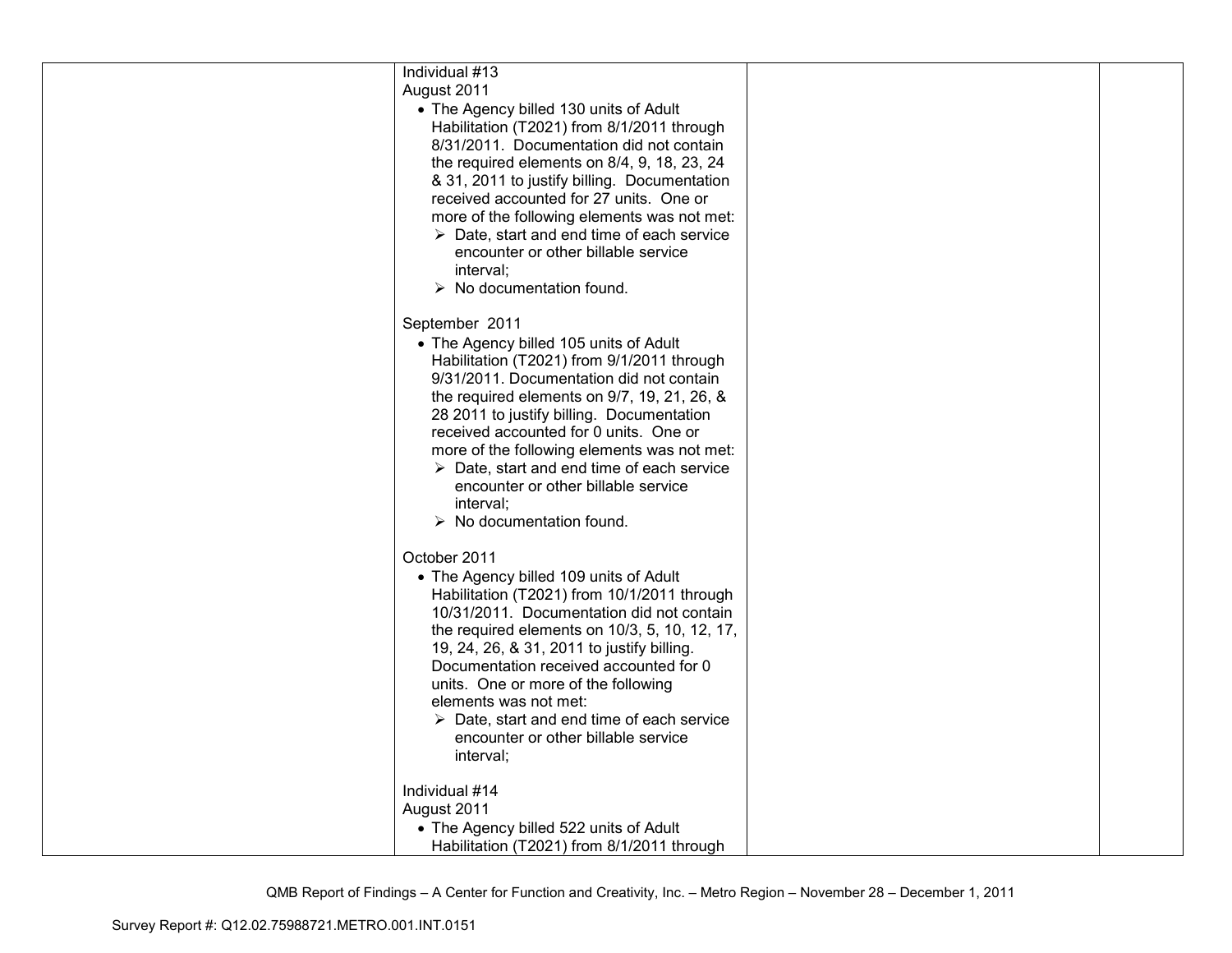| 8/31/2011 Documentation did not contain<br>the required elements on $8/1$ , $2$ , $3$ , $4$ , $5$ , $8$ , $9$ ,<br>10, 11, 15, 16, 17, 18, 19, 22, 23, 24, 25,<br>26, 29, 30, & 31, 2011 to justify billing.<br>Documentation received accounted for 0<br>units. One or more of the following<br>elements was not met:<br>$\triangleright$ Date, start and end time of each service<br>encounter or other billable service<br>interval;                                                                      |  |
|--------------------------------------------------------------------------------------------------------------------------------------------------------------------------------------------------------------------------------------------------------------------------------------------------------------------------------------------------------------------------------------------------------------------------------------------------------------------------------------------------------------|--|
| September 2011<br>• The Agency billed 511 units of Adult<br>Habilitation (T2021) from 9/1/2011 to<br>9/30/2011. Documentation did not contain<br>the required elements on $9/2$ , 3, 6, 7, 8, 9,<br>12, 13, 14, 15, 16, 19, 20, 21, 22, 27, 28, 29<br>& 30 2011 to justify billing. Documentation<br>received accounted for 24 units. One or<br>more of the following elements was not met:<br>$\triangleright$ Date, start and end time of each service<br>encounter or other billable service<br>interval; |  |
| October 2011<br>• The Agency billed 303 units of Adult<br>Habilitation (T2021) from 10/1/2011 through<br>10/31/2011. Documentation did not contain<br>the required elements on $10/3$ , $4$ , $6$ , $7$ , $10$ ,<br>20, 21, 24, 25, & 26, 2011 to justify billing.<br>Documentation received accounted for 85<br>units. One or more of the following<br>elements was not met:<br>$\triangleright$ Date, start and end time of each service<br>encounter or other billable service<br>interval;               |  |
| Individual #15<br>August 2011<br>• The Agency billed 285 units of Adult<br>Habilitation (T2021) from 8/1/2011 through<br>8/31/2011. Documentation did not contain<br>the required elements on $8/2$ , 3, 4, 5, 8, 9,<br>10, 11, 15, 16, 17, 18, 19, 22, 23, 24, 25,                                                                                                                                                                                                                                          |  |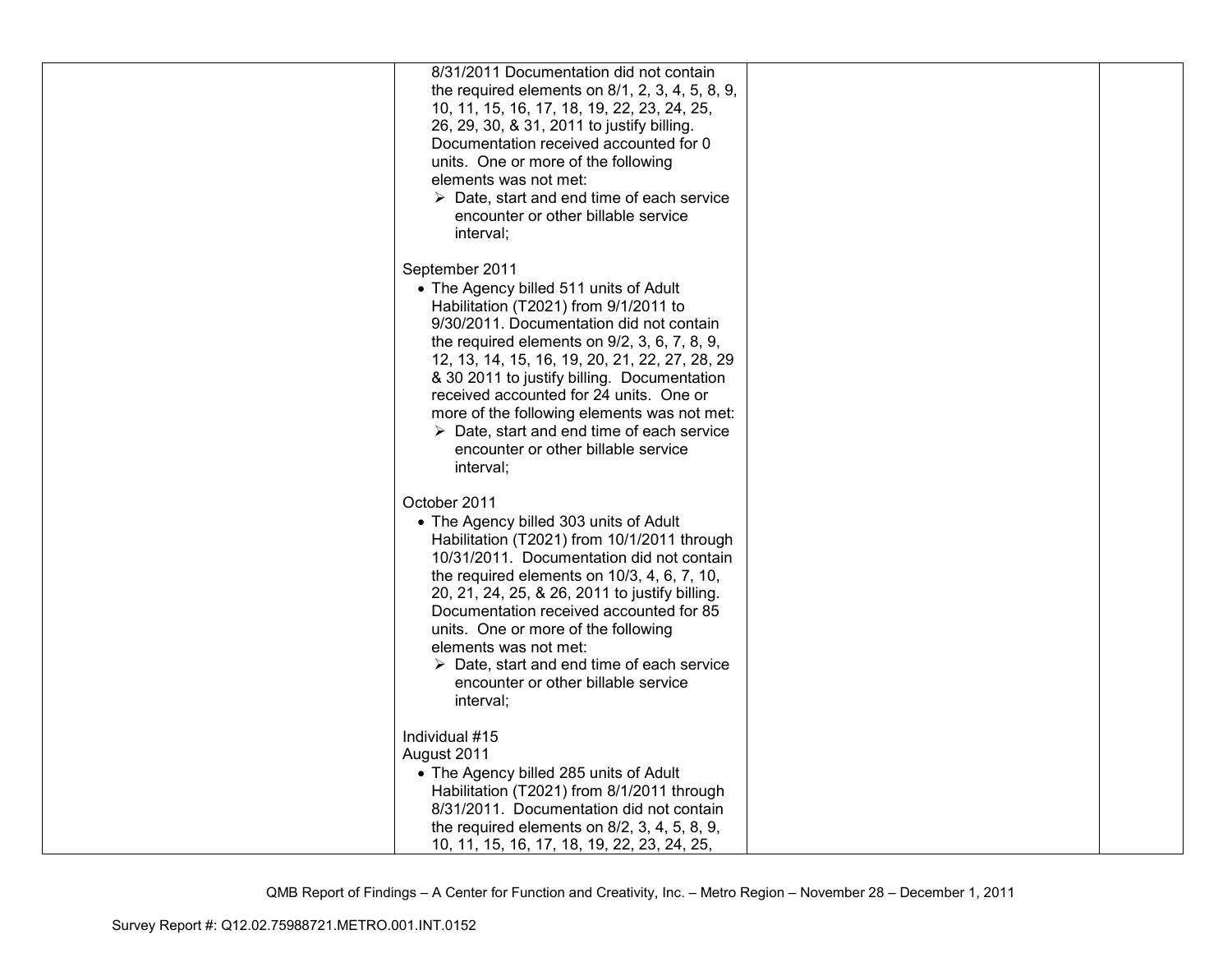| 26, 29, 30, & 31, 2011 to justify billing.<br>Documentation received accounted for 0<br>units. One or more of the following<br>elements was not met:<br>$\triangleright$ Date, start and end time of each service<br>encounter or other billable service<br>interval:<br>$\triangleright$ No documentation found.                                                                                                                                                                                                                                                                                                                   |  |
|-------------------------------------------------------------------------------------------------------------------------------------------------------------------------------------------------------------------------------------------------------------------------------------------------------------------------------------------------------------------------------------------------------------------------------------------------------------------------------------------------------------------------------------------------------------------------------------------------------------------------------------|--|
| September 2011<br>• The Agency billed 251 units of Adult<br>Habilitation (T2021) from 9/1/2011 to<br>9/30/2011. Documentation did not contain<br>the required elements on 9/1, 6, 7, 8, 13, 14,<br>15, 21, 22, 27, 28 & 29 2011 to justify billing.<br>Documentation received accounted for 0<br>units. One or more of the following<br>elements was not met:<br>$\triangleright$ Date, start and end time of each service<br>encounter or other billable service<br>interval;<br>$\triangleright$ No documentation found.<br>October 2011<br>• The Agency billed 230 units of Adult<br>Habilitation (T2021) from 10/1/2011 through |  |
| 10/31/2011. Documentation did not contain<br>the required elements on 10/4, 5, 6, 11, 12,<br>13, 18, 19, 20, 25 & 27 2011 to justify billing.<br>Documentation received accounted for 0<br>units. One or more of the following<br>elements was not met:<br>$\triangleright$ Date, start and end time of each service<br>encounter or other billable service<br>interval;<br>$\triangleright$ No documentation found.                                                                                                                                                                                                                |  |